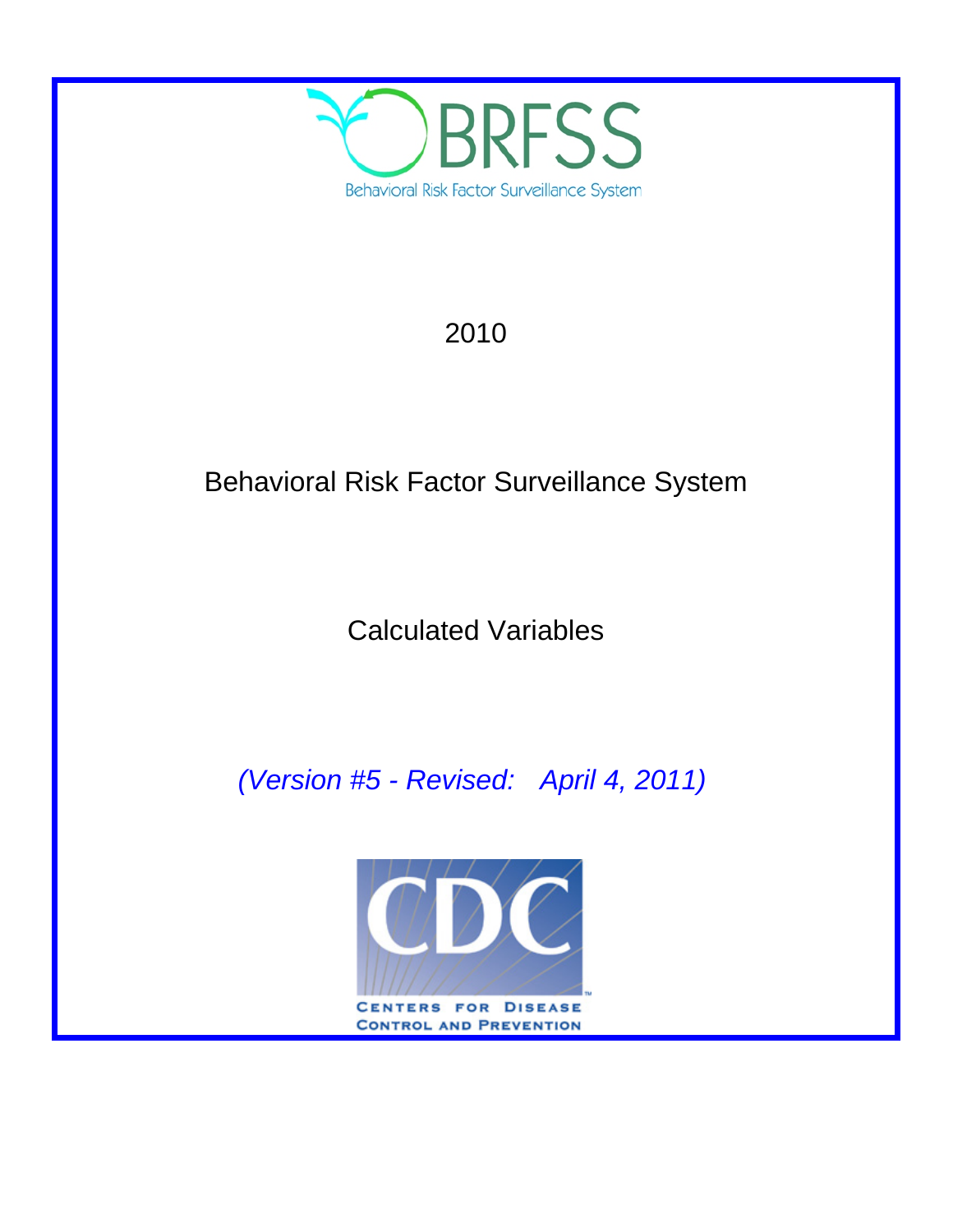### **INTRODUCTION:**

This document provides information on calculated variables and risk factors for the 2010 Behavioral Risk Factor Surveillance System. These variables are calculated from responses to questions in the survey. There are three types of calculated variables.

The first are those variables used to stratify and weight the data, which are not inclued in this document.

The second are intermediate variables. These are variables are derived from a question response and are used to calculate some other variable or risk factor. For example: WTKG2 is derived from the WEIGHT2 variable in the survey. WTKG2 is then used to calculate the body mass index variable (\_BMI4). Most of the intermediate variables end with an underscore (Example: FTJUDAY\_), but not all of them do.

The third type of calculated variables are those used to categorize or classify respondents. Most of these begin with an underscore. (Example: BMI4.) Exceptions are: DENSTR2, GEOSTR, and STATE, which are determined before the interview. Some of the calculated variables group continuous variables such as weight, age, or body mass index, into categories. Other calculated variables regroup non-continuous variables to simplify analyses. The common focus of these variables is on health behaviors that are associated with a "risk" for illness or injury.

The tables in this report include a description of what the responses mean and a copy of the code used to calculate these variables in SAS®. The syntax of the code, as given, may or may not work in the particular statistical program that you are using.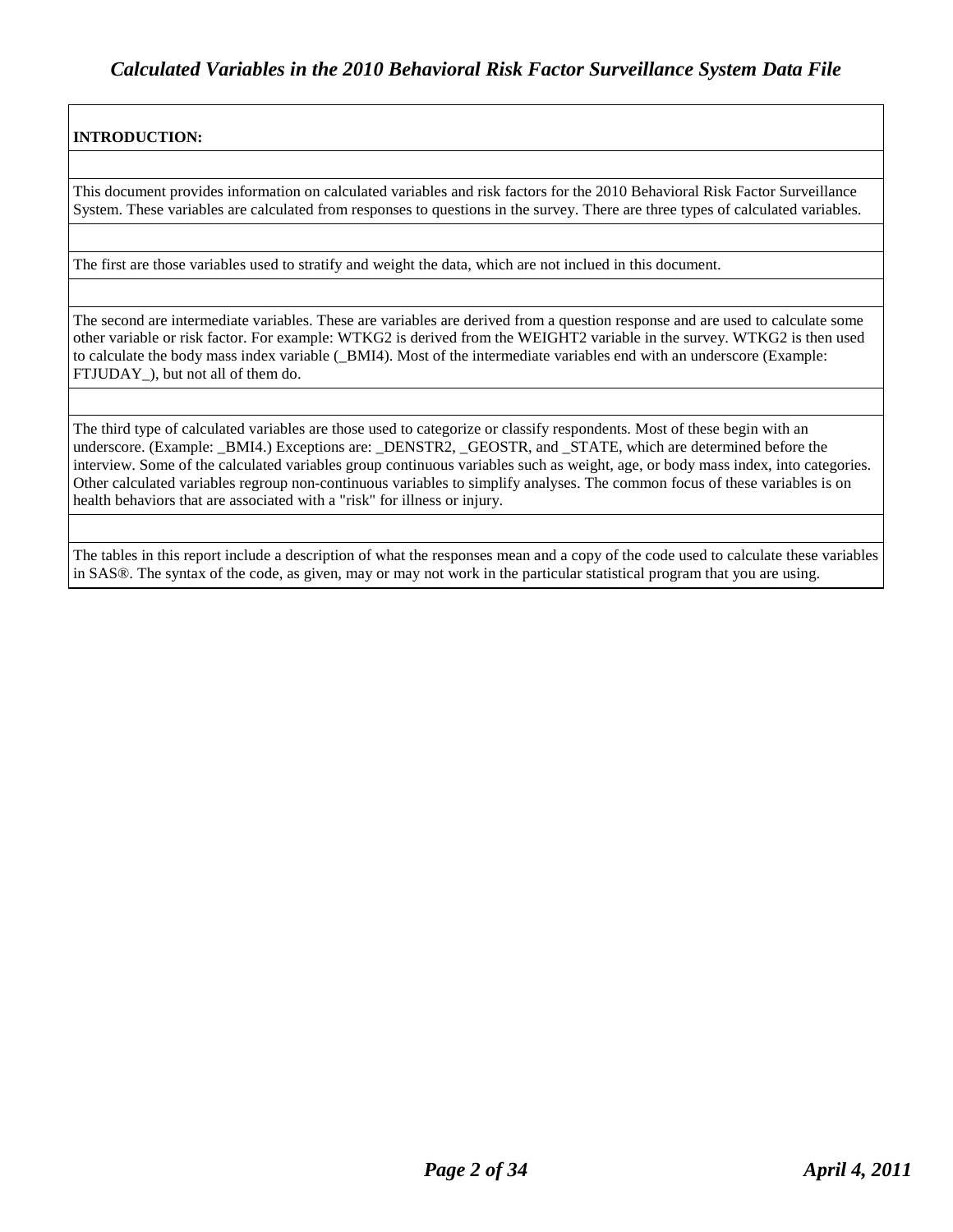### **NEW CALCULATED VARIABLES FOR 2010**

**\_FLSHOT4** was added in 2010.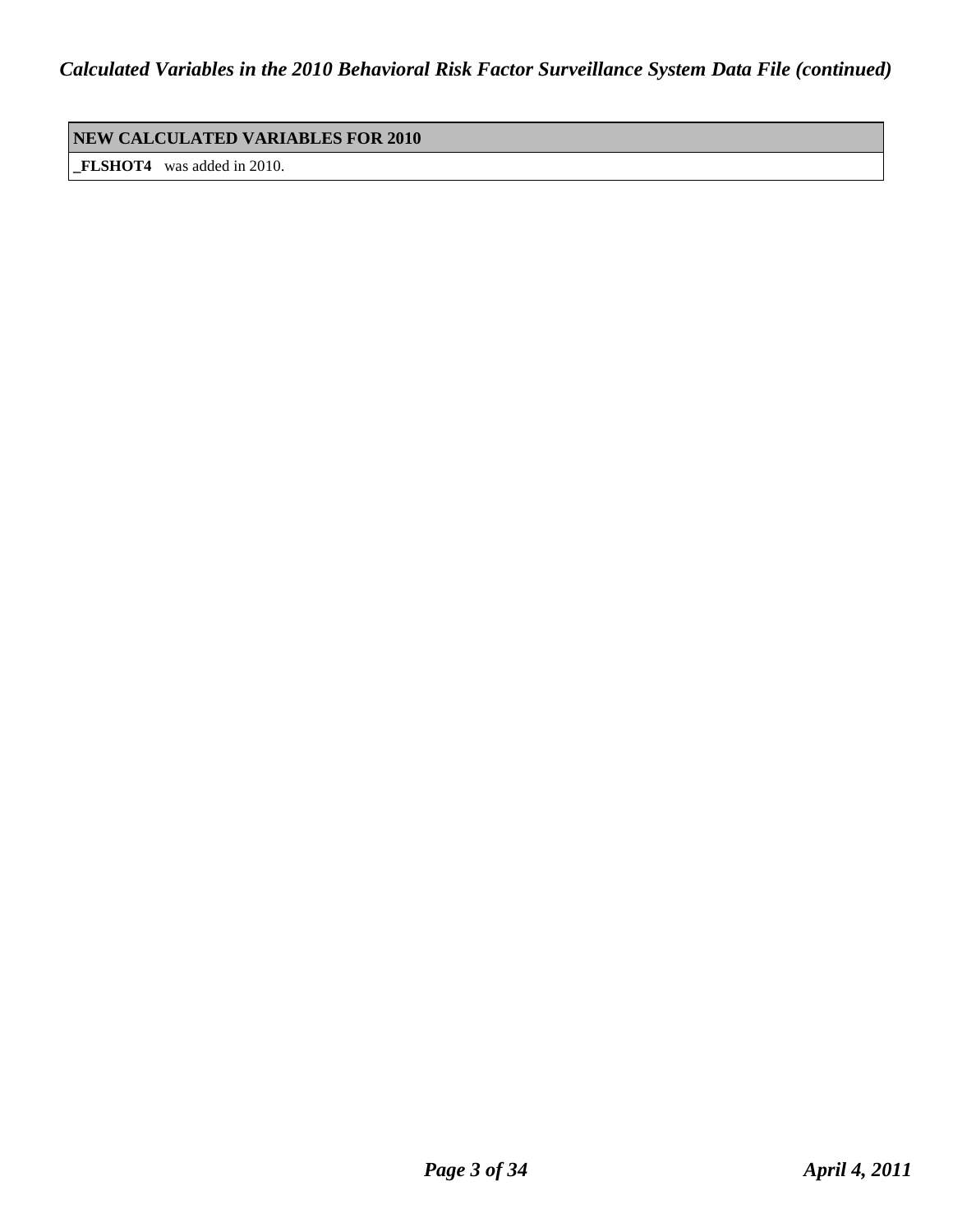|                             | <b>Section 1: Health Status</b>           |                                                                                                                                                                |  |  |
|-----------------------------|-------------------------------------------|----------------------------------------------------------------------------------------------------------------------------------------------------------------|--|--|
| <b>RFHLTH</b>               |                                           | Calculated variable for adults with good or better health. RFHLTH is derived from GENHLTH.                                                                     |  |  |
|                             | Good or Better Health                     | Respondents that reported having excellent, very good or good health. (GENHLTH = 1, 2, 3)                                                                      |  |  |
| $\mathcal{D}_{\mathcal{L}}$ | Fair or Poor Health                       | Respondents that reported having fair or poor health. (GENHLTH $=4, 5$ )                                                                                       |  |  |
| 9                           | Don't know/Not Sure<br>Or Refused/Missing | Respondents that reported they didn't know, refused to answer, or had missing responses for the<br>general health status question. (GENHLTH $=7, 9$ , missing) |  |  |
|                             | <b>SAS Code:</b>                          | IF 4 LE GENHLTH LE 5 THEN RFHLTH=2;<br>ELSE IF 1 LE GENHLTH LE 3 THEN RFHLTH=1;<br>ELSE RFHLTH=9;                                                              |  |  |

| Section 2: Healthy Days - Health-Related Quality of Life |
|----------------------------------------------------------|
| There are no calculated Variables for Section 2.         |

| <b>Section 3: Health Care Access</b> |                                            |                                                                                                                                                                                                                                             |
|--------------------------------------|--------------------------------------------|---------------------------------------------------------------------------------------------------------------------------------------------------------------------------------------------------------------------------------------------|
| HCVU65                               |                                            | Calculated variable for respondents aged 18-64 that have any form of health care coverage. HCVU65 is<br>derived from AGE and HLTHPLAN.                                                                                                      |
|                                      | Have health care<br>coverage               | Respondents that reported having health care coverage ( $18 \leq AGE \leq 64$ and HLTHPLAN =<br>1)                                                                                                                                          |
| $\mathcal{D}_{\mathcal{L}}$          | Do not have health care<br>coverage        | Respondents that reported not having health care coverage ( $18 \leq AGE \leq 64$ and HLTHPLAN<br>$= 2$                                                                                                                                     |
| 9                                    | Don't know/Not Sure.<br>Refused or Missing | Respondents that reported that reported they didn't know, were not sure, refused to report or had<br>missing responses for having health care coverage ( $18 \leq AGE \leq 64$ and HLTHPLAN = 7, 9,<br>or missing or $AGE \Rightarrow 65$ ) |
|                                      | <b>SAS Code:</b>                           | 18 LE AGE LE 64 THEN DO;<br>ΤF<br>IF HLTHPLAN=1 THEN HCVU65=1;<br>ELSE IF HLTHPLAN=2 THEN HCVU65=2;<br>ELSE HCVU65=9;<br>END;<br>ELSE $HCVU65 = 9$                                                                                          |

### **Section 4: Sleep**

There are no calculated Variables for Section 4.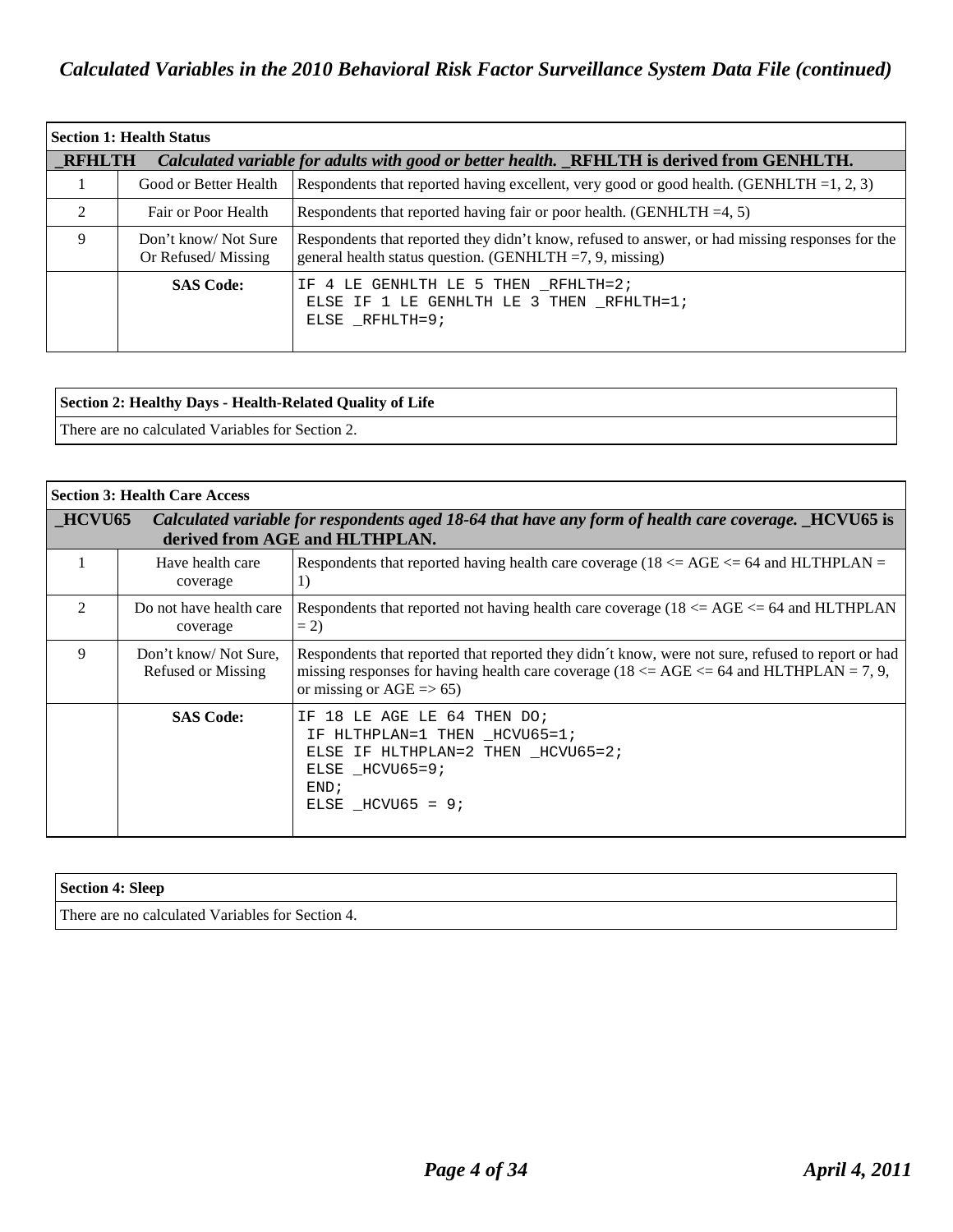|                                                                                                                                                                                   | <b>Section 5: Exercise</b>                          |                                                                                                                                                                                   |  |  |
|-----------------------------------------------------------------------------------------------------------------------------------------------------------------------------------|-----------------------------------------------------|-----------------------------------------------------------------------------------------------------------------------------------------------------------------------------------|--|--|
| TOTINDA Calculated variable for adults that report doing physical activity or exercise during the past 30 days other<br>than their regular job. TOTINDA is derived from EXERANY2. |                                                     |                                                                                                                                                                                   |  |  |
|                                                                                                                                                                                   | exercise                                            | Had physical activity or Respondents that reported doing any physical activity or exercise. $(EXERANY2=1)$                                                                        |  |  |
| $\mathcal{D}$                                                                                                                                                                     | No physical activity or<br>exercise in last 30 days | Respondents that report doing no physical activity or exercise. (EXERANY2=2)                                                                                                      |  |  |
| 9                                                                                                                                                                                 | Don't know/Refused/<br>Missing                      | Respondents that reported they didn't know, refused to answer, and those with missing<br>responses for the physical activity/exercise question. $(EXERANY2=7, 9, \text{missing})$ |  |  |
|                                                                                                                                                                                   | <b>SAS Code:</b>                                    | EXERANY2 IN (1) THEN TOTINDA=1;<br>ΙF<br>ELSE IF EXERANY2 IN (2) THEN _TOTINDA=2;<br>ELSE IF EXERANY2 IN $(., 7, 9)$ THEN _TOTINDA=9;                                             |  |  |

| Section 6: Diabetes                              |
|--------------------------------------------------|
| There are no calculated Variables for Section 6. |

|                             | Section 7: Oral Health                                                                                                               |                                                                                                                                                                     |  |  |  |
|-----------------------------|--------------------------------------------------------------------------------------------------------------------------------------|---------------------------------------------------------------------------------------------------------------------------------------------------------------------|--|--|--|
|                             | <b>EXTETH2</b> Calculated variable for adults aged 18+ that have had permanent teeth extracted. EXTETH2 is derived<br>from RMVTETH3. |                                                                                                                                                                     |  |  |  |
|                             | Not at risk                                                                                                                          | Respondents that reported having had no permanent teeth removed. (RMVTETH3=8)                                                                                       |  |  |  |
| $\mathcal{D}_{\mathcal{L}}$ | At risk                                                                                                                              | Respondents that reported having had permanent teeth removed. (RMVTETH3=1 or 2 or 3)                                                                                |  |  |  |
| 9                           | Don't know/Not Sure<br>Or Refused/Missing                                                                                            | Respondent that reported they didn't know, refused to answer, or had missing values for the had<br>any permanent teeth extracted question. (RMVTETH3=7, 9, missing) |  |  |  |
|                             | <b>SAS Code:</b>                                                                                                                     | IF RMVTETH3 IN $(1, 2, 3)$ THEN EXTETH2=2;<br>ELSE IF RMVTETH3=8 THEN EXTETH2=1;<br>ELSE EXTETH2=9;                                                                 |  |  |  |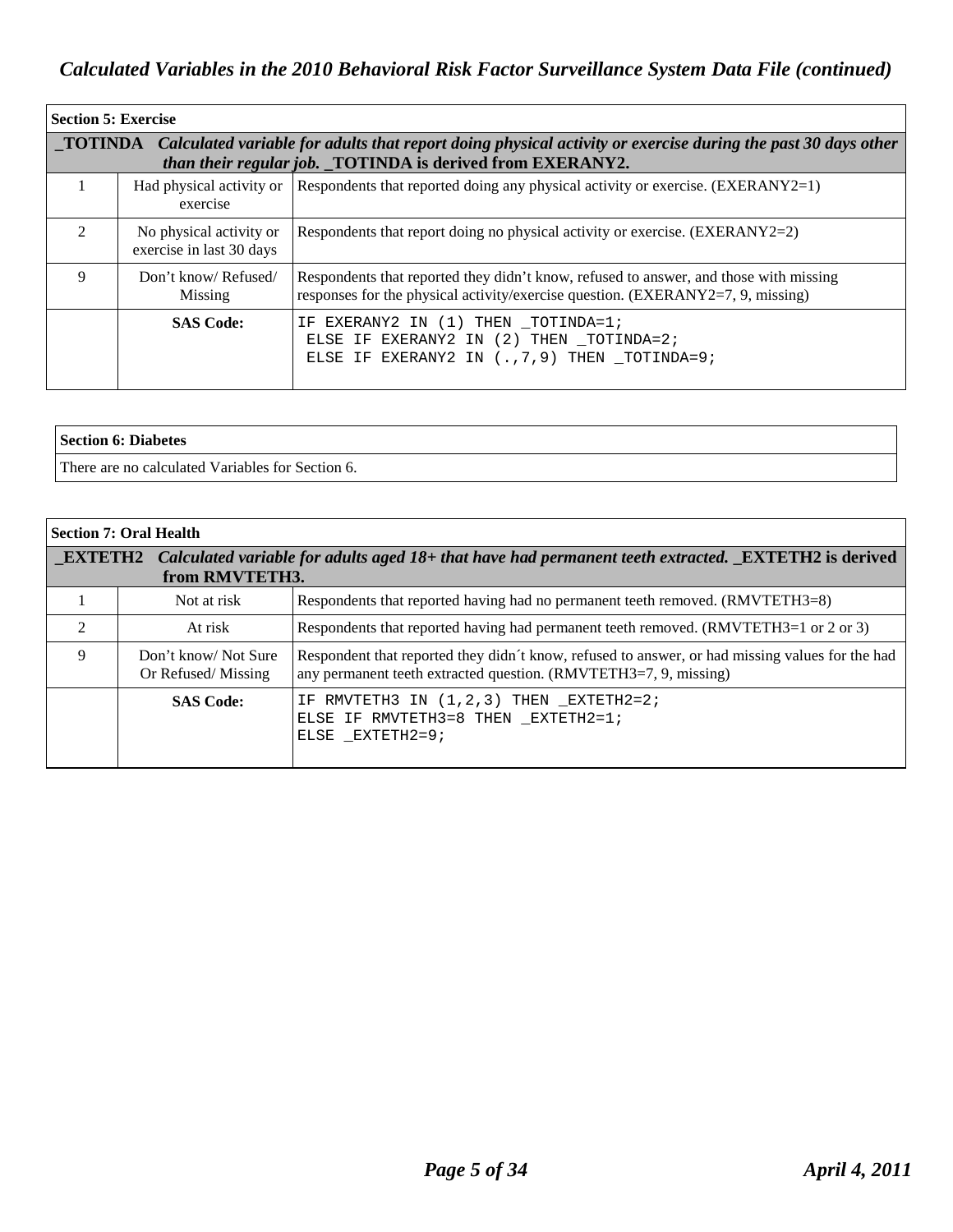|                             | <b>Section 7: Oral Health</b>                                                                                                                |                                                                                                                                                                                                                                                     |  |  |  |
|-----------------------------|----------------------------------------------------------------------------------------------------------------------------------------------|-----------------------------------------------------------------------------------------------------------------------------------------------------------------------------------------------------------------------------------------------------|--|--|--|
|                             | ALTETH2 Calculated variable for adults aged 65+ who have had all their natural teeth extracted. ALTETH2 is<br>derived from AGE and RMVTETH3. |                                                                                                                                                                                                                                                     |  |  |  |
| 1                           | No.                                                                                                                                          | Respondents aged 65 or more that reporteded having none or some natural teeth removed. (AGE<br>$> 64$ and RMVTETH3=1, 2, 8)                                                                                                                         |  |  |  |
| $\mathcal{D}_{\mathcal{L}}$ | <b>Yes</b>                                                                                                                                   | Respondents aged 65 or more that reporteded having all natural teeth removed. ( $AGE > 64$ and<br>$RMVTETH3=3$                                                                                                                                      |  |  |  |
| 9                           | Don't know/Not Sure<br>Or Refused/Missing                                                                                                    | Respondents who didn't know, or refused to report their age or didn't know, or refused to report<br>if they had any natural teeth removed. (AGE=7, 9, missing; or RMVTETH3=7, 9, missing)                                                           |  |  |  |
|                             | Missing or Age Less<br>Than 65                                                                                                               | Respondents aged 18–64. (18 <= AGE <= 64)                                                                                                                                                                                                           |  |  |  |
|                             | <b>SAS Code:</b>                                                                                                                             | $AGE$ >= 65 THEN DO;<br>T FL<br>RMVTETH3 IN $(1,2,8)$ THEN ALTETH2=1;<br>ΤF<br>ELSE IF RMVTETH3=3 THEN _ALTETH2=2;<br>ELSE IF RMVTETH3 IN $(., 7, 9)$ THEN $\_ALTETH2=9$ ;<br>FND:<br>ELSE IF AGE IN $(., 7, 9)$ THEN ALTETH2=9;<br>ELSE ALTETH2=.; |  |  |  |

|                             | <b>Section 7: Oral Health</b>                                                                                                                                                |                                                                                                                                                                                                                                                                               |  |  |  |
|-----------------------------|------------------------------------------------------------------------------------------------------------------------------------------------------------------------------|-------------------------------------------------------------------------------------------------------------------------------------------------------------------------------------------------------------------------------------------------------------------------------|--|--|--|
|                             | DENVST1 Calculated variable for adults that have visited a dentist, dental hygenist or dental clinic within the past<br>year. DENVST1 is derived from LASTDEN3 and DENCLEAN. |                                                                                                                                                                                                                                                                               |  |  |  |
|                             | <b>Yes</b>                                                                                                                                                                   | Respondents that reported having had dental visit or teeth cleaning visit in the past year.<br>(LASTDEN3=1 or DENCLEAN=1)                                                                                                                                                     |  |  |  |
| $\mathcal{D}_{\mathcal{L}}$ | N <sub>o</sub>                                                                                                                                                               | Respondents that reported having not had dental visit or teeth cleaning visit in the past year.<br>$(LASTDEN3=2, 3, or 4 and DENCLEAN=2, 3, 4, 7, 8, 9, or missing)$                                                                                                          |  |  |  |
| 9                           | Don't know/Not Sure<br>Or Refused/Missing                                                                                                                                    | Respondents with missing values or who refused or didn't know if they had a dental visit or<br>teeth cleaning visit in the past year. (LASTDEN3=,7,9 and DENCLEAN=7, 9, or missing)                                                                                           |  |  |  |
|                             | <b>SAS Code:</b>                                                                                                                                                             | IF LASTDEN3=8 THEN DENVST1=2;<br>ELSE IF LASTDEN3 IN $(2,3,4)$ AND DENCLEAN IN $(.,2,3,4,7,8,9)$ THEN<br>$DENVST1=2;$<br>ELSE IF LASTDEN3=1 OR DENCLEAN=1 THEN _DENVST1=1;<br>ELSE IF LASTDEN3 IN $(.,7,9)$ AND DENCLEAN IN $(2,3,4,8)$ THEN<br>DENVST1=2;<br>ELSE DENVST1=9; |  |  |  |

#### **Section 8: Cardiovascular Disease Prevalence**

There are no calculated Variables for Section 8.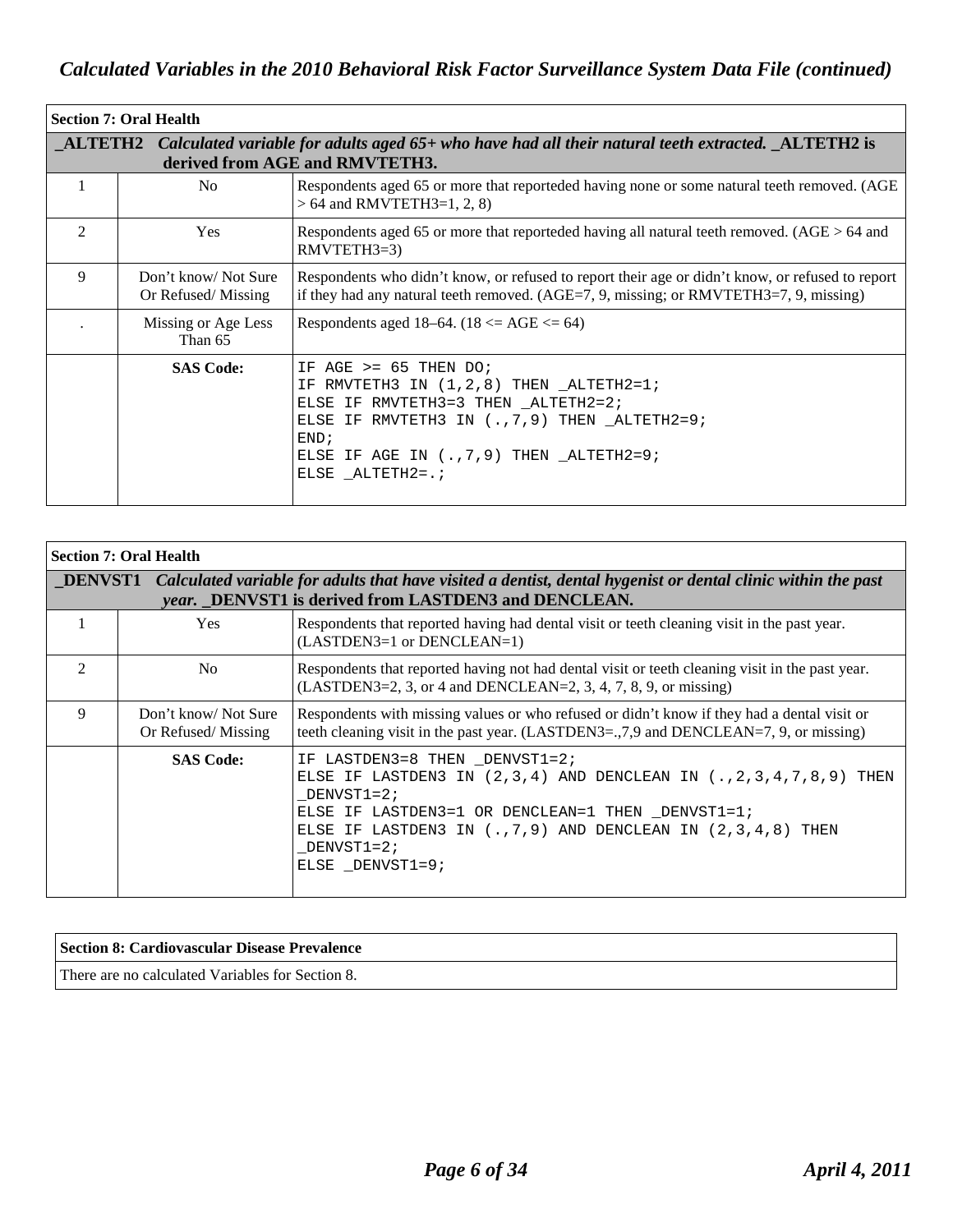| <b>Section 9: Asthma</b>                                                                                                           |                                           |                                                                                                                                                                                                                                                                                                                            |  |  |
|------------------------------------------------------------------------------------------------------------------------------------|-------------------------------------------|----------------------------------------------------------------------------------------------------------------------------------------------------------------------------------------------------------------------------------------------------------------------------------------------------------------------------|--|--|
| <b>LTASTHM</b> Calculated variable for adults who have ever been told they have asthma. LTASTHM is derived from<br><b>ASTHMA2.</b> |                                           |                                                                                                                                                                                                                                                                                                                            |  |  |
|                                                                                                                                    | N <sub>0</sub>                            | Respondents that have not been told by a doctor, nurse or health professional that they had<br>asthma. $(ASTHMA2=2)$                                                                                                                                                                                                       |  |  |
| $\mathcal{D}_{\mathcal{L}}$                                                                                                        | <b>Yes</b>                                | Respondents that have been told by a doctor, nurse or health professional that they had asthma.<br>$(ASTHMA2=1)$                                                                                                                                                                                                           |  |  |
| 9                                                                                                                                  | Don't know/Not Sure<br>Or Refused/Missing | Respondents that reporteded they did not know if they had been told by a doctor, nurse or health<br>professional that they had asthma, those that refused to answer if they had been told by a doctor,<br>nurse or health professional that they had asthma, or those with missing responses.<br>$(ASTHMA2=7, 9, missing)$ |  |  |
|                                                                                                                                    | <b>SAS Code:</b>                          | IF ASTHMA2=1 THEN LTASTHM=2;<br>ELSE IF ASTHMA2=2 THEN LTASTHM=1;<br>ELSE LTASTHM=9;                                                                                                                                                                                                                                       |  |  |

| <b>Section 9: Asthma</b>    |                                                                                                                                              |                                                                                                                                                                                                                                                                                                                                                                                                                                                               |  |  |  |
|-----------------------------|----------------------------------------------------------------------------------------------------------------------------------------------|---------------------------------------------------------------------------------------------------------------------------------------------------------------------------------------------------------------------------------------------------------------------------------------------------------------------------------------------------------------------------------------------------------------------------------------------------------------|--|--|--|
|                             | <b>CASTHMA</b> Calculated variable for adults who have been told they currently have asthma. CASTHMA is derived<br>from ASTHMA2 and ASTHNOW. |                                                                                                                                                                                                                                                                                                                                                                                                                                                               |  |  |  |
|                             | No.                                                                                                                                          | Respondents that have not been told by a doctor, nurse or health professional that they had<br>asthma or do not still have asthma. (ASTHMA2=2 or ASTHMA2=1 and ASTHNOW=2)                                                                                                                                                                                                                                                                                     |  |  |  |
| $\mathcal{D}_{\mathcal{L}}$ | <b>Yes</b>                                                                                                                                   | Respondents that have been told by a doctor, nurse or health professional that they had asthma<br>and that they still have asthma. $(ASTHMA2=1$ and $ASTHNOWLEDW=1)$                                                                                                                                                                                                                                                                                          |  |  |  |
| 9                           | Don't know/Not Sure<br>Or Refused/Missing                                                                                                    | Respondents that reporteded they did not know if they had been told by a doctor, nurse or health<br>professional that they had asthma, those that refused to answer if they had been told by a doctor,<br>nurse or health professional that they had asthma, those that did not know if they still had<br>asthma, those that refused to answer if they still had asthma, or those with missing responses.<br>(ASTHMA2=7, 9, missing or ASTHNOW=7, 9, missing) |  |  |  |
|                             | <b>SAS Code:</b>                                                                                                                             | IF ASTHMA2=2 THEN _CASTHMA=1;<br>ELSE IF ASTHMA2=1 AND ASTHNOW=1 THEN _CASTHMA=2;<br>ELSE IF ASTHMA2=1 AND ASTHNOW=2 THEN _CASTHMA=1;<br>ELSE CASTHMA=9;                                                                                                                                                                                                                                                                                                      |  |  |  |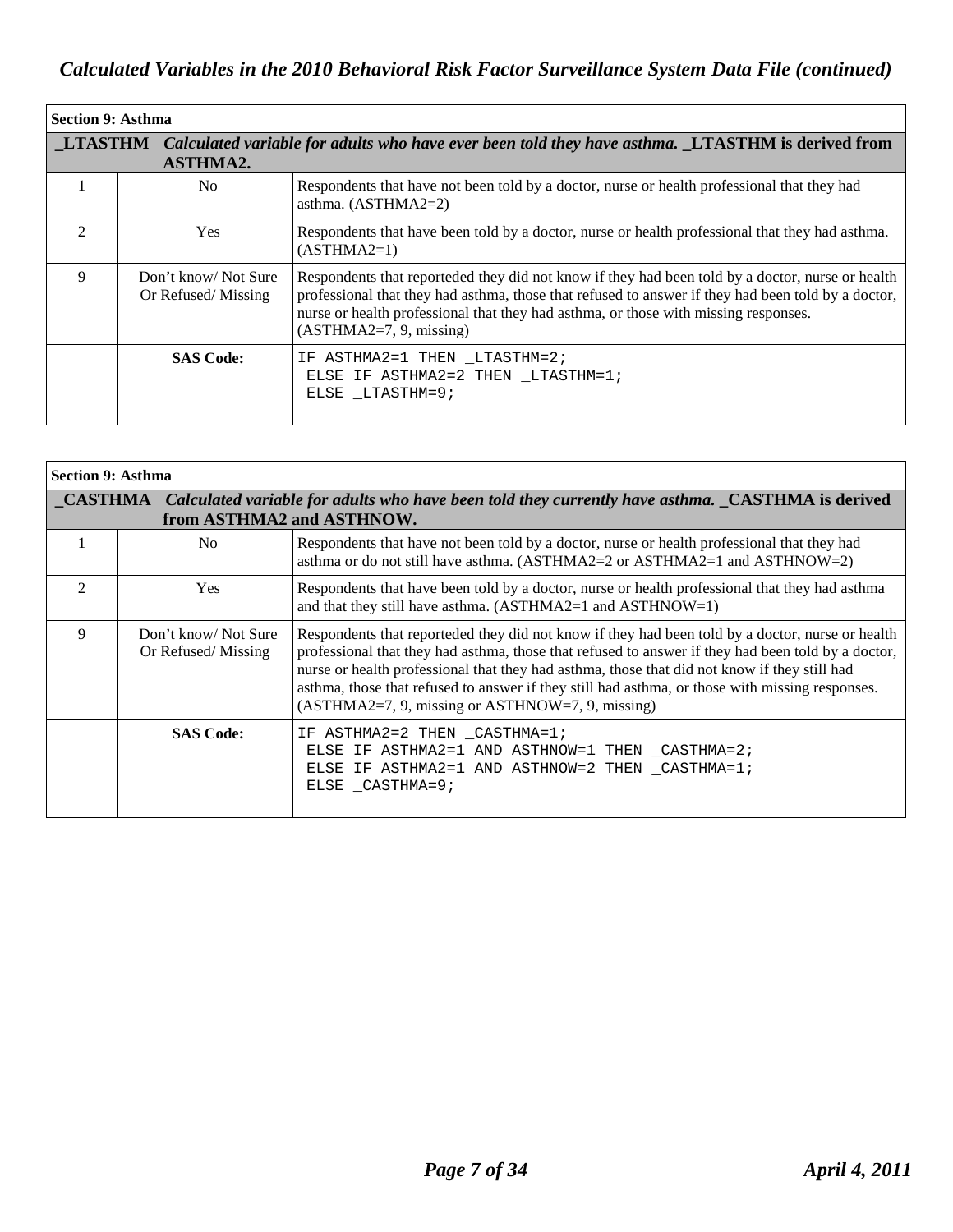| <b>Section 9: Asthma</b>    |                                                                                                                       |                                                                                                                                                                                                                                                                                                                                                                                                                                                                |  |  |  |
|-----------------------------|-----------------------------------------------------------------------------------------------------------------------|----------------------------------------------------------------------------------------------------------------------------------------------------------------------------------------------------------------------------------------------------------------------------------------------------------------------------------------------------------------------------------------------------------------------------------------------------------------|--|--|--|
|                             | <b>ASTHMST</b> Calculated variable for computed asthma status. ASTHMST is derived from ASTHMA2 and<br><b>ASTHNOW.</b> |                                                                                                                                                                                                                                                                                                                                                                                                                                                                |  |  |  |
|                             | Current                                                                                                               | Respondents that have been told by a doctor, nurse or health professional that they had asthma<br>and that they still have asthma. (ASTHMA2=1and ASTHNOW=1)                                                                                                                                                                                                                                                                                                    |  |  |  |
| $\mathcal{D}_{\mathcal{L}}$ | Former                                                                                                                | Respondents that have been told by a doctor, nurse or health professional that they had asthma<br>but do not still have asthma. (ASTHMA2=1 and ASTHNOW=2)                                                                                                                                                                                                                                                                                                      |  |  |  |
| 3                           | Never                                                                                                                 | Respondents that have not been told by a doctor, nurse or health professional that they had<br>asthma. $(ASTHMA2=2)$                                                                                                                                                                                                                                                                                                                                           |  |  |  |
| 9                           | Don't know/Not Sure<br>Or Refused/Missing                                                                             | Respondents that reporteded they didn't know if they had been told by a doctor, nurse or health<br>professional that they had asthma, those that refused to answer if they had been told by a doctor,<br>nurse or health professional that they had asthma, those that didn't know if they still had asthma,<br>those that refused to answer if they still had asthma, or those with missing responses.<br>$(ASTHMA2=7, 9, missing; or ASTHNOW=7, 9, missing)$ |  |  |  |
|                             | <b>SAS Code:</b>                                                                                                      | IF ASTHMA2=1 AND ASTHNOW=1 THEN _ASTHMST=1;<br>ELSE IF ASTHMA2=1 AND ASTHNOW=2 THEN _ASTHMST=2;<br>ELSE IF ASTHMA2=2 THEN ASTHMST=3;<br>ELSE ASTHMST=9;                                                                                                                                                                                                                                                                                                        |  |  |  |

| Section 10: Disability                            |  |
|---------------------------------------------------|--|
| There are no calculated Variables for Section 10. |  |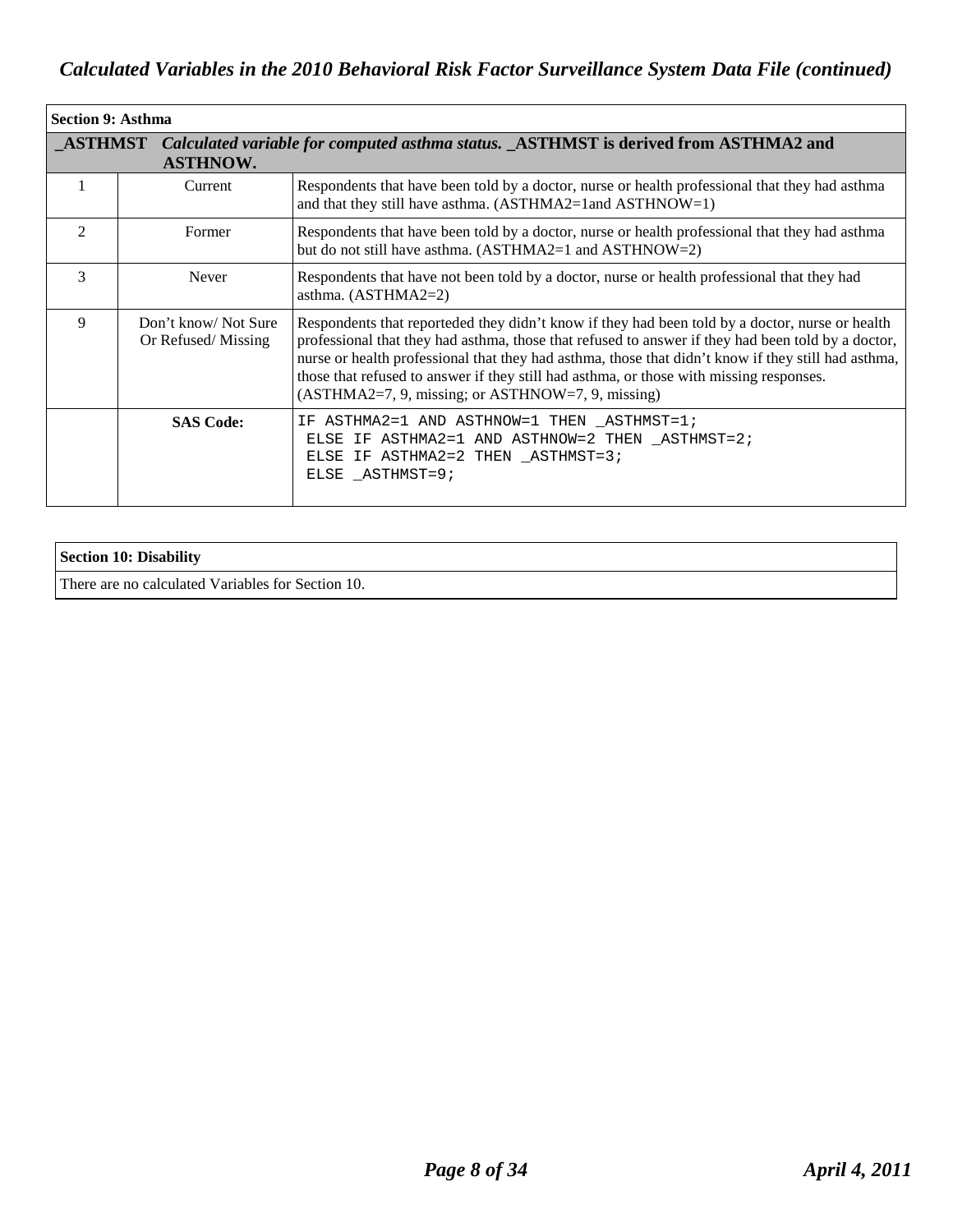| <b>Section 11: Tobacco Use</b> |                                                                                                                                                                                   |                                                                                                                                                                                                                                                                                                                                                                                                                                                        |  |  |
|--------------------------------|-----------------------------------------------------------------------------------------------------------------------------------------------------------------------------------|--------------------------------------------------------------------------------------------------------------------------------------------------------------------------------------------------------------------------------------------------------------------------------------------------------------------------------------------------------------------------------------------------------------------------------------------------------|--|--|
|                                | <b>SMOKER3</b><br>Calculated variable for four-level smoker status: everyday smoker, someday smoker, former smoker,<br>non-smoker. SMOKER3 is derived from SMOKE100 and SMOKDAY2. |                                                                                                                                                                                                                                                                                                                                                                                                                                                        |  |  |
| 1                              | Current smoker - now<br>smokes every day                                                                                                                                          | Respondents that reported having smoked at least 100 cigarettes in their lifetime and now smoke<br>every day. (SMOKE100=1 and SMOKDAY2=1)                                                                                                                                                                                                                                                                                                              |  |  |
| $\overline{2}$                 | Current smoker - now<br>smokes some days                                                                                                                                          | Respondents that reported having smoked at least 100 cigarettes in their lifetime and now smoke<br>some days. (SMOKE100=1 and SMOKDAY2=2)                                                                                                                                                                                                                                                                                                              |  |  |
| 3                              | Former smoker                                                                                                                                                                     | Respondents that reported having smoked at least 100 cigarettes in their lifetime and currently<br>do not smoke. (SMOKE100=1 and SMOKDAY2=3)                                                                                                                                                                                                                                                                                                           |  |  |
| 4                              | Never smoked                                                                                                                                                                      | Respondents that reported they had not smoked at least 100 cigarettes in their lifetime.<br>$(SMOKE100=2)$                                                                                                                                                                                                                                                                                                                                             |  |  |
| 9                              | Don't know/Refused/<br>Missing                                                                                                                                                    | Respondents that reporteded they didn't know if they had smoked 100 cigarettes in their<br>lifetime, those that refused to answer if they had smoked 100 cigarettes in their lifetime, those<br>that didn't know if they now smoked every day, some days or not at all, those that refused to<br>answer if they now smoked every day, some days or not at all, or those with missing responses.<br>(SMOKE100=7, 9, missing; or SMOKDAY2=7, 9, missing) |  |  |
|                                | <b>SAS Code:</b>                                                                                                                                                                  | IF SMOKE100=2 THEN SMOKER3=4;<br>ELSE IF SMOKE100=1 THEN DO;<br>IF SMOKDAY2=1 THEN _SMOKER3=1;<br>ELSE IF SMOKDAY2=2 THEN _SMOKER3=2;<br>ELSE IF SMOKDAY2 = 3 THEN $\_SMOKER3=3;$<br>ELSE SMOKER3=9;<br>END;<br>ELSE SMOKER3=9;                                                                                                                                                                                                                        |  |  |

| <b>Section 11: Tobacco Use</b> |                                |                                                                                                                                                                                                                                                                                                                                                                                                                  |
|--------------------------------|--------------------------------|------------------------------------------------------------------------------------------------------------------------------------------------------------------------------------------------------------------------------------------------------------------------------------------------------------------------------------------------------------------------------------------------------------------|
|                                |                                | RFSMOK3 Calculated variable for adults who are current smokers. RFSMOK3 is derived from SMOKER3.                                                                                                                                                                                                                                                                                                                 |
|                                | No                             | Respondents that reported they had not smoked at least 100 cigarettes in their lifetime, those that<br>reported having smoked 100 cigarettes in their lifetime but do not currently smoke.<br>$(MOKER3=3, 4)$                                                                                                                                                                                                    |
| $\mathcal{D}_{\mathcal{L}}$    | <b>Yes</b>                     | Respondents that reported having smoked at least 100 cigarettes in their lifetime and currently<br>smoke. $(MOKER3=1, 2)$                                                                                                                                                                                                                                                                                        |
| 9                              | Don't know/Refused/<br>Missing | Respondents that reporteded they did not know if they had smoked 100 cigarettes in their<br>lifetime, those that refused to answer if they had smoked 100 cigarettes in their lifetime, those<br>that didn't know if they now smoked every day, some days or not at all, those that refused to<br>answer if they now smoked every day, some days or not at all, or those with missing responses.<br>$(MOKER3=9)$ |
|                                | <b>SAS Code:</b>               | IF _SMOKER3 IN (1,2) THEN _RFSMOK3=2;<br>ELSE IF SMOKER3 IN (3,4) THEN RFSMOK3=1;<br>ELSE RFSMOK3=9;                                                                                                                                                                                                                                                                                                             |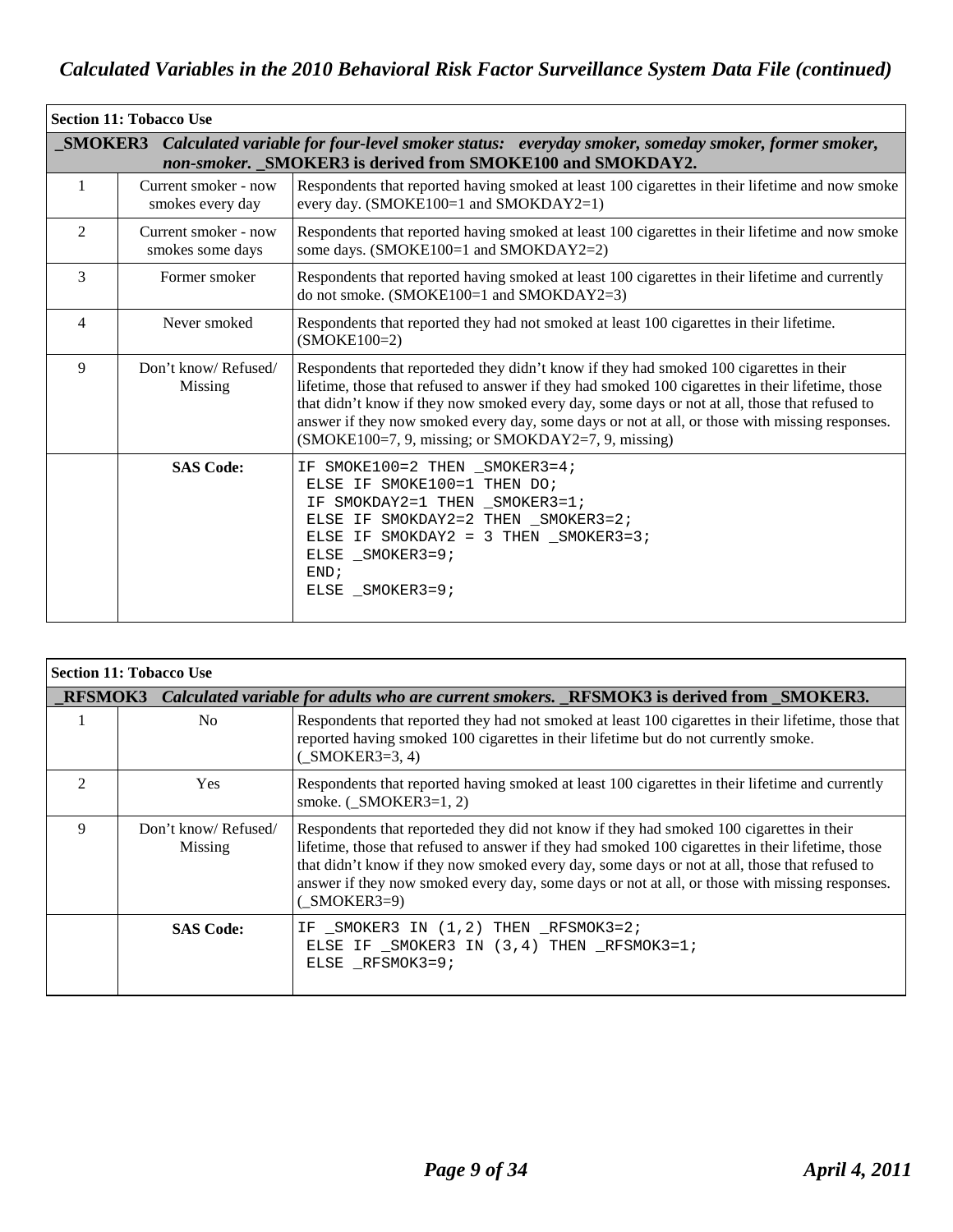|                 | <b>Section 12: Demographics</b> |                                                                                                                                                                                                                                                                                                                                       |
|-----------------|---------------------------------|---------------------------------------------------------------------------------------------------------------------------------------------------------------------------------------------------------------------------------------------------------------------------------------------------------------------------------------|
|                 |                                 | MRACEORG Calculated variable for mrace with trailing 7,8,9s removed. MRACEORG is derived from MRACE<br>in the original order in which the data were received from the state<br>territory. If MRACE is greater than 9 then any trailing 7, 8, or 9 is removed. If MRACE is less than<br>or equal to 9 then MRACEORG is equal to MRACE. |
| $1 -$<br>654321 | Race $code(s)$                  | Respondents reported race or races in original order (MRACE=1, 2, 3, 4, 5, 6, or MRACE > 10)                                                                                                                                                                                                                                          |
|                 | Don't know/Not sure             | Respondents that reported they didn't know, or weren't sure of their race. (MRACE=7)                                                                                                                                                                                                                                                  |
| 9               | Refused                         | Respondents that refused to give their race. (MRACE=9)                                                                                                                                                                                                                                                                                |
|                 | <b>SAS Code:</b>                | $LENGTH(MRACE) > 1$ THEN DO;<br>IF<br>MRACEORG = $PUT(COMPRESS(MRACE, '789')$ , 6, );<br>END:<br>ELSE DO;<br>MRACEORG=MRACE;<br>END:                                                                                                                                                                                                  |

| <b>Section 12: Demographics</b> |                                                                                                                                                                                             |                                                                                                                                                                                                                                                                                                                                                                                          |  |
|---------------------------------|---------------------------------------------------------------------------------------------------------------------------------------------------------------------------------------------|------------------------------------------------------------------------------------------------------------------------------------------------------------------------------------------------------------------------------------------------------------------------------------------------------------------------------------------------------------------------------------------|--|
|                                 | MRACEASC Calculated variable for mrace with 7,8,9s removed, in ascending order. MRACEASC is derived from<br>MRACEORG. The values that make up MRACEORG are sorted from smallest to largest. |                                                                                                                                                                                                                                                                                                                                                                                          |  |
| $1 -$<br>123456                 | Race $code(s)$                                                                                                                                                                              | Respondents reported race or races in ascending order (MRACEORG=1, 2, 3, 4, 5, 6, or<br>MRACEORG > 10                                                                                                                                                                                                                                                                                    |  |
| $\tau$                          | Don't know/Not sure                                                                                                                                                                         | Respondents that reported they didn't know, or weren't sure of their race. (MRACEORG=7)                                                                                                                                                                                                                                                                                                  |  |
| 9                               | Refused                                                                                                                                                                                     | Respondents that refused to give their race. (MRACEORG=9)                                                                                                                                                                                                                                                                                                                                |  |
|                                 | <b>SAS Code:</b>                                                                                                                                                                            | IF LENGTH(TRIM(LEFT(MRACEORG))) > 1 THEN DO;<br>LEN=LENGTH(RIGHT(MRACEORG));<br>DO I = 1 TO LEN-1;<br>DO $J = 1$ TO LEN-1 WHILE (SUBSTR(MRACEORG, $J+1$ , 1) NE ' ');<br>SUBSTR(MRACEORG, $J$ , $1$ ) > SUBSTR(MRACEORG, $J+1$ , $1$ ) THEN<br>ΙF.<br>SUBSTR(MRACEORG, J, 2) = REVERSE(SUBSTR(MRACEORG, J, 2));<br>END;<br>END <sub>i</sub><br>END:<br>MRACEASC = $INPUT(MRACEORG, 6.);$ |  |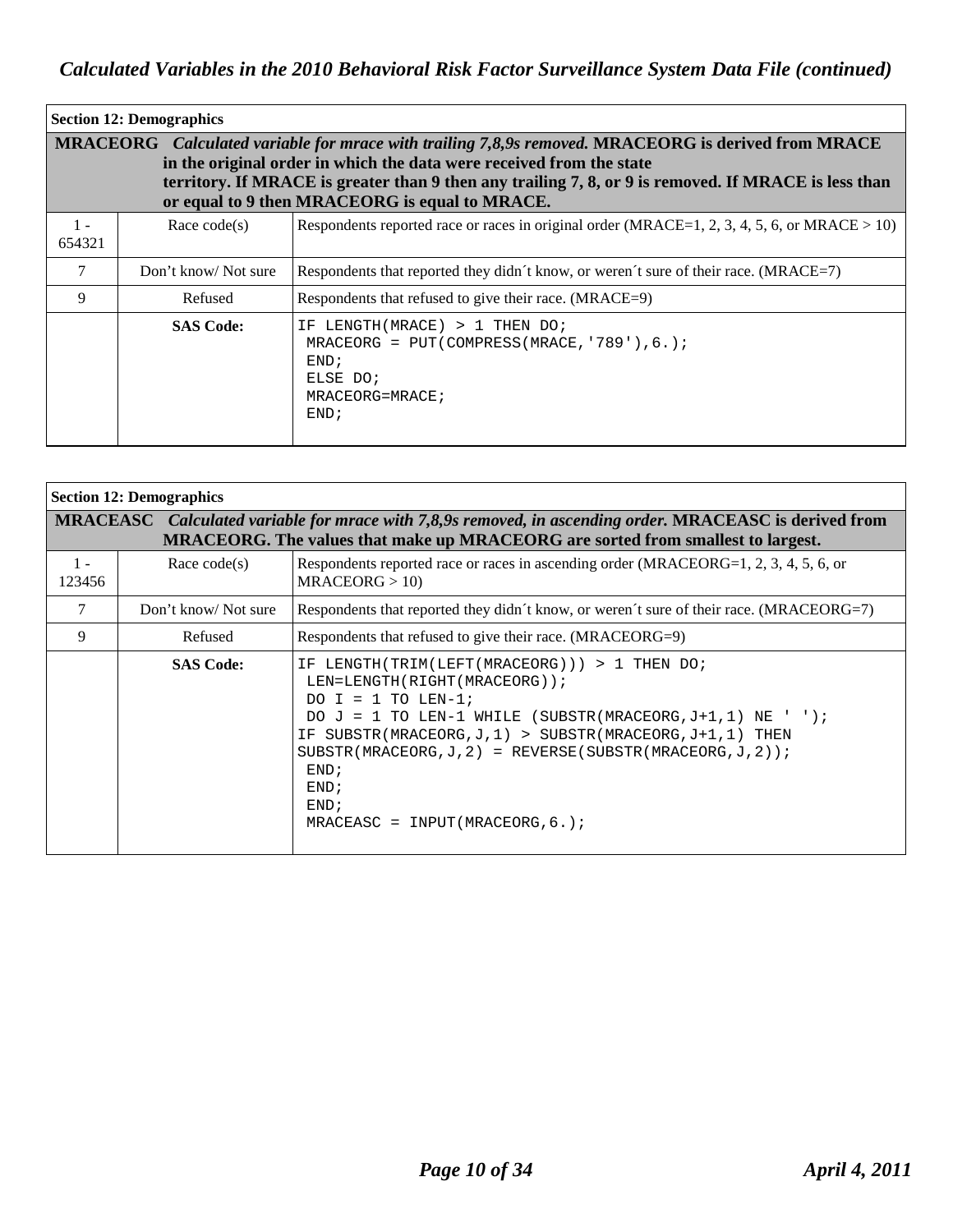|                | <b>Section 12: Demographics</b>              |                                                                                                                                                                                                                                                                                                                                                              |
|----------------|----------------------------------------------|--------------------------------------------------------------------------------------------------------------------------------------------------------------------------------------------------------------------------------------------------------------------------------------------------------------------------------------------------------------|
| <b>PRACE</b>   |                                              | Calculated variable for preferred race category. _PRACE is derived from MRACEASC and ORACE2.<br>If MRACEASC has only one response, then _PRACE= MRACEASC. If MRACEASC has more<br>than one response then _PRACE=ORACE2.                                                                                                                                      |
| 1              | White                                        | Respondents that reported their race as white. (MRACE=1 or MRACEASC>11 and<br>$ORACE2=1)$                                                                                                                                                                                                                                                                    |
| $\overline{2}$ | <b>Black or African</b><br>American          | Respondents that reported their race as black. (MRACE=2 or MRACEASC>11 and<br>$ORACE2=2$                                                                                                                                                                                                                                                                     |
| 3              | Asian                                        | Respondents that reported their race as Asian. (MRACE=3 or MRACEASC>11 and<br>$ORACE2=3$                                                                                                                                                                                                                                                                     |
| $\overline{4}$ | Native Hawaiian or<br>other Pacific Islander | Respondents that reported their race as Native Hawaiian or Pacific Islander . (MRACE=4 or<br>MRACEASC>11 and ORACE2=4)                                                                                                                                                                                                                                       |
| 5              | American Indian or<br>Alaskan Native         | Respondents that reported their race as American Indian or Alaska Native. (MRACE=5 or<br>MRACEASC>11 and ORACE2=5)                                                                                                                                                                                                                                           |
| 6              | Other race                                   | Respondents who report they are of some other race group not listed in the question responses.<br>(MRACE=6 or MRACEASC>11 and ORACE2=6)                                                                                                                                                                                                                      |
| $\overline{7}$ | No preferred race                            | Respondents that reported they are of more than one race group but did not report a preference<br>or the preferred race is missing (MRACEASC>11 and ORACE2=7 or 9)                                                                                                                                                                                           |
| $\,8\,$        | Multiracial but preferred<br>race not asked  | Respondents that reported they are of more than one race group but did not answer the question<br>about which race best represents them NOTE: This is a data collection error. (MRACEASC >11<br>and ORACE2=8 or MRACEASC >11 and ORACE2= Missing)                                                                                                            |
| 77             | Don't know/Not sure                          | Respondents that reported they didn't know their race and did not answer the question about<br>which race best represents them. (MRACEASC=7)                                                                                                                                                                                                                 |
| 99             | Refused                                      | Respondents who refused to give their race and did not answer the question about which race<br>best represents them. (MRACEASC=9)                                                                                                                                                                                                                            |
|                | <b>SAS Code:</b>                             | IF 1 LE MRACEASC LE 6 THEN _PRACE=MRACEASC;<br>ELSE IF MRACEASC EQ 7 THEN _PRACE=77;<br>ELSE IF MRACEASC EQ 9 THEN _PRACE=99;<br>ELSE IF MRACEASC GE 12 AND ORACE2 IN (7,9) THEN _PRACE=7;<br>ELSE IF MRACEASC GE 12 AND ORACE2 EQ . THEN _PRACE=8;<br>ELSE IF MRACEASC GE 12 AND ORACE2 EQ 8 THEN _PRACE=8;<br>ELSE IF 1 LE ORACE2 LE 6 THEN _PRACE=ORACE2; |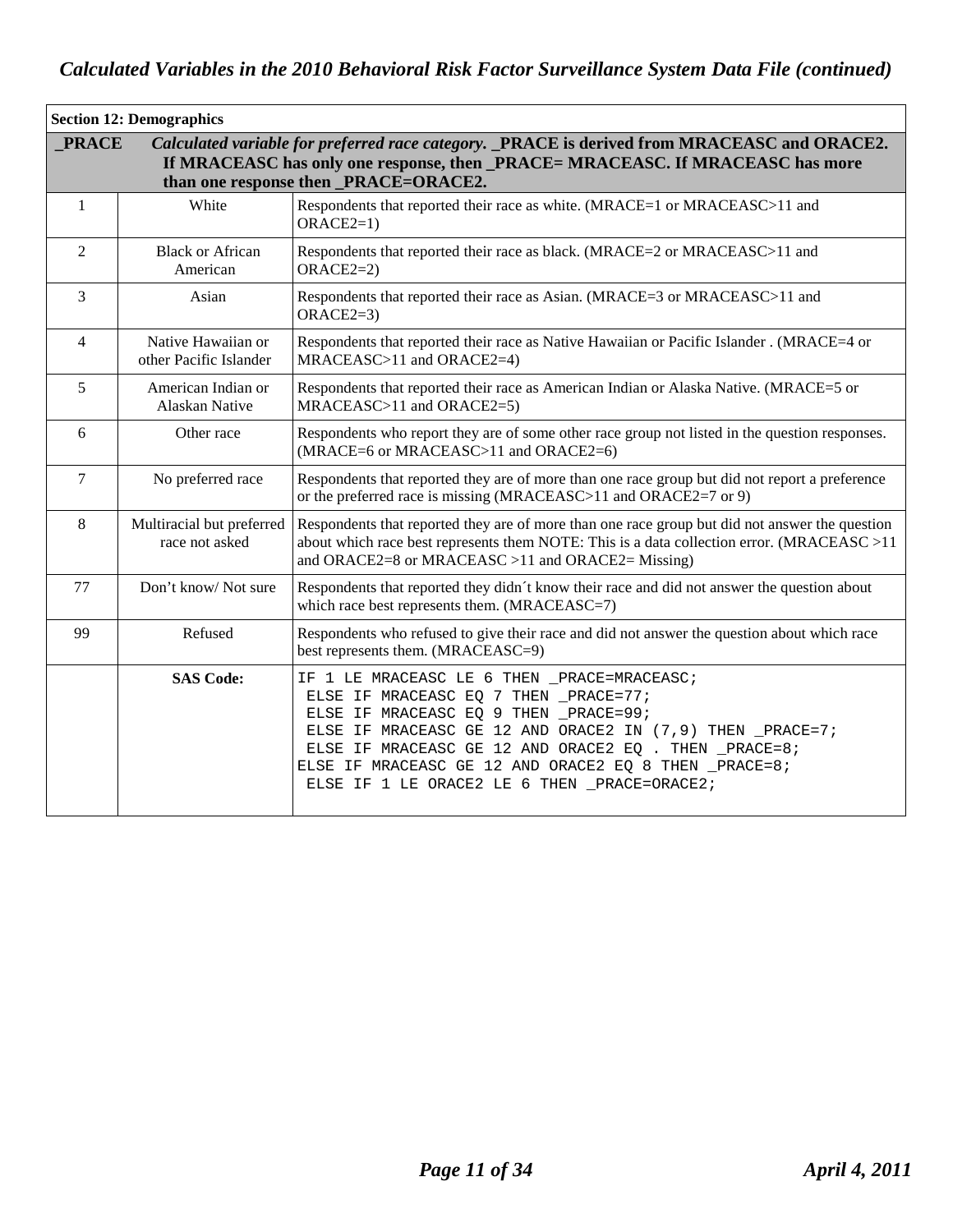| <b>Section 12: Demographics</b> |                                                      |                                                                                                                                                                                               |  |
|---------------------------------|------------------------------------------------------|-----------------------------------------------------------------------------------------------------------------------------------------------------------------------------------------------|--|
| <b>MRACE</b>                    | <b>MRACE=MRACEASC.</b>                               | Calculated variable for multiracial race categorization. MRACE is derived from MRACEASC. If<br>respondents report more than one race they are assigned to the multiracial category. Otherwise |  |
| $\mathbf{1}$                    | White only                                           | Respondents that reported they are white. (MRACEASC=1)                                                                                                                                        |  |
| $\overline{2}$                  | <b>Black or African</b><br>American only             | Respondents that report they are black. (MRACEASC=2)                                                                                                                                          |  |
| 3                               | Asian Only                                           | Respondents that reported they are Asian. (MRACEASC=3)                                                                                                                                        |  |
| $\overline{4}$                  | Native Hawaiian or<br>other Pacific Islander<br>only | Respondents that reported they are native Hawaiian or Pacific Islander. (MRACEASC=4)                                                                                                          |  |
| 5                               | American Indian or<br>Alaskan Native only            | Respondents that reported they are American Indian or Alaska Native. (MRACEASC=5)                                                                                                             |  |
| 6                               | Other race only                                      | Respondents that reported they are of some other race group not listed in the question responses.<br>$(MRACEASC=6)$                                                                           |  |
| $\tau$                          | Multiracial                                          | Respondents that reported they are of more than one race group but do not specify a preferred<br>race. (MRACEASC>11 and ORACE2=7, 8, 9, or missing)                                           |  |
| 77                              | Don't know/Not sure                                  | Respondents that reported they did not know their race. (MRACEASC=7)                                                                                                                          |  |
| 99                              | Refused                                              | Respondents that refused to give their race information. (MRACEASC=9)                                                                                                                         |  |
|                                 | <b>SAS Code:</b>                                     | IF MRACEASC GE 12 THEN MRACE = $7$ ;<br>ELSE IF MRACEASC EQ 9 THEN $MRACE = 99$ ;<br>ELSE IF MRACEASC EQ 7 THEN _MRACE = 77;<br>ELSE IF 1 LE MRACEASC LE 6 THEN _MRACE = MRACEASC;            |  |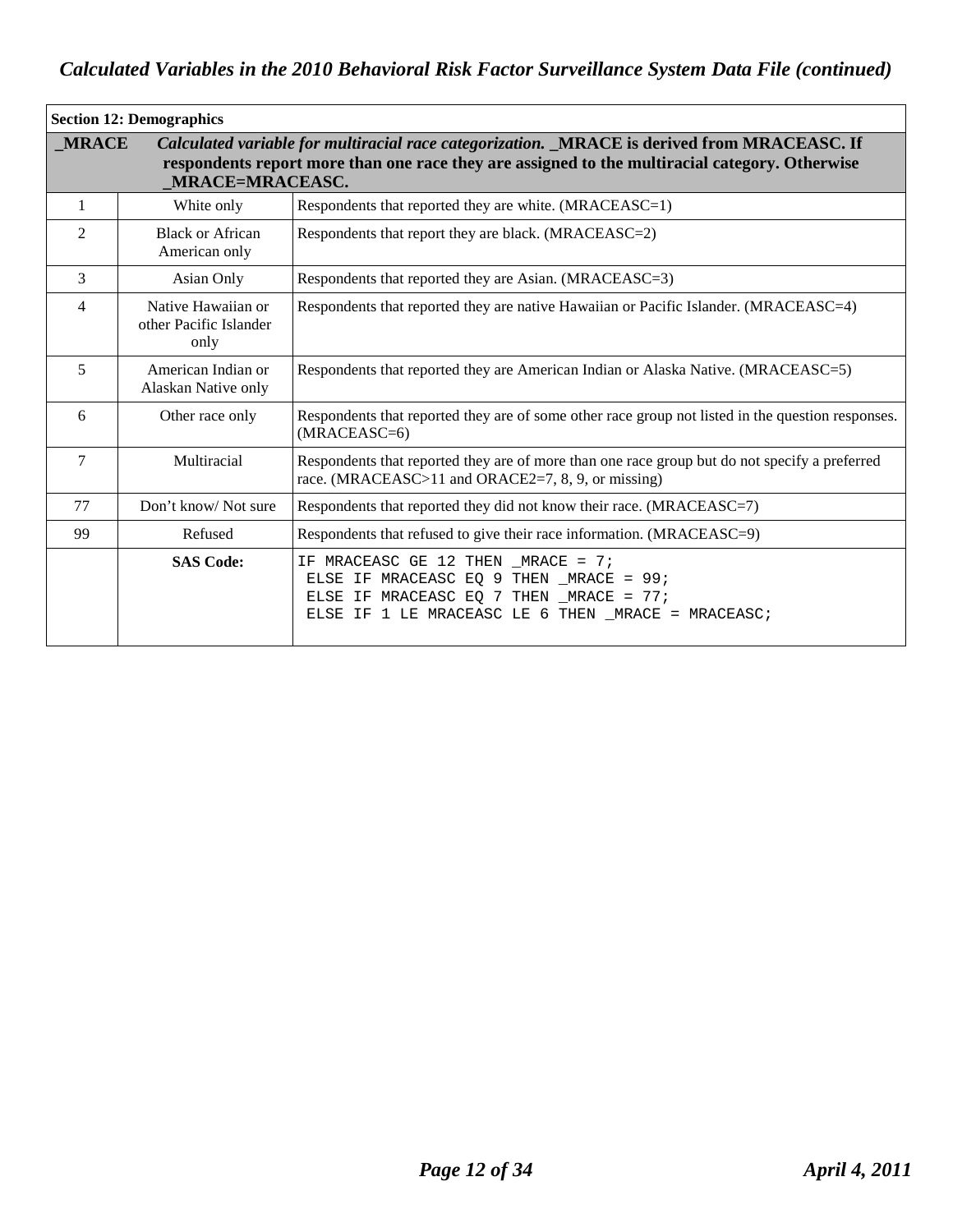|                   | <b>Section 12: Demographics</b>                                    |                                                                                                                                                                                                                                                                                                                                                                                                                                                                                                           |
|-------------------|--------------------------------------------------------------------|-----------------------------------------------------------------------------------------------------------------------------------------------------------------------------------------------------------------------------------------------------------------------------------------------------------------------------------------------------------------------------------------------------------------------------------------------------------------------------------------------------------|
| RACE <sub>2</sub> | Calculated variable for race                                       | ethnicity categories. RACE2 is derived from _MRACE and HISPANC2. All respondents who report<br>they are of Hispanic or Latino origin are coded as Hispanic.                                                                                                                                                                                                                                                                                                                                               |
| $\mathbf{1}$      | White only,<br>non-Hispanic                                        | Respondents that reported they are white and not of Hispanic origin. (_MRACE=1 and<br>$HISPANC2=2)$                                                                                                                                                                                                                                                                                                                                                                                                       |
| $\overline{2}$    | Black only,<br>non-Hispanic                                        | Respondents that reported they are black and not of Hispanic origin. (_MRACE=2 and<br>$HISPANC2=2)$                                                                                                                                                                                                                                                                                                                                                                                                       |
| 3                 | Asian only,<br>non-Hispanic                                        | Respondents that reported they are Asian and not of Hispanic origin. (_MRACE=3 and<br>$HISPANC2=2)$                                                                                                                                                                                                                                                                                                                                                                                                       |
| $\overline{4}$    | Native Hawaiian or<br>other Pacific Islander<br>only, Non-Hispanic | Respondents that reported they are Native Hawaiian or Pacific Islander and not of Hispanic<br>origin. (_MRACE=4 and HISPANC2=2)                                                                                                                                                                                                                                                                                                                                                                           |
| 5                 | American Indian or<br>Alaskan Native only,<br>Non-Hispanic         | Respondents that reported they are American Indian or Alaska Native and not of Hispanic<br>origin. (_MRACE=5 and HISPANC2=2)                                                                                                                                                                                                                                                                                                                                                                              |
| 6                 | Other race only,<br>non-Hispanic                                   | Respondents that reported they are of some other race group not listed in the question responses<br>and are not of Hispanic origin. (_MRACE=6 and HISPANC2=2)                                                                                                                                                                                                                                                                                                                                             |
| 7                 | Multiracial,<br>non-Hispanic                                       | Respondents that reported they are of more than one race group and are not of Hispanic origin.<br>(MRACE=7 and HISPANC2=2)                                                                                                                                                                                                                                                                                                                                                                                |
| $\,8\,$           | Hispanic                                                           | Respondents that reported they are of Hispanic origin. (HISPANC2=1)                                                                                                                                                                                                                                                                                                                                                                                                                                       |
| 9                 | Don't know/Not sure/<br>Refused                                    | Respondents that reported they did not know, or refused to give their race and are not of<br>Hispanic origin or did not know, or refused to answer if they are of Hispanic origin. (_MRACE<br>$=77, 99$ and HISPANC2=2 or HISPANC2=7, 9)                                                                                                                                                                                                                                                                  |
|                   | <b>SAS Code:</b>                                                   | IF HISPANC2 IN (7,9) OR (_MRACE IN(77,99) AND HISPANC2 EQ 2) THEN<br>DO;<br>$RACE2 = 9$ ;<br>END;<br>ELSE IF HISPANC2 = $2$ THEN DO;<br>IF _MRACE = 1 THEN RACE2 = 1 $\mu$<br>ELSE IF MRACE = 2 THEN RACE2 = 2 $\div$<br>ELSE IF $MRACE = 3$ THEN RACE2 = 3;<br>ELSE IF $_MRACE = 4 THEN RACE2 = 4$ ;<br>ELSE IF _MRACE = 5 THEN RACE2 = 5 $\cdot$<br>ELSE IF $MRACT = 6$ THEN RACE2 = 6 ;<br>ELSE IF _MRACE = $7$ THEN RACE2 = $7$ ;<br>END;<br>ELSE IF HISPANC2 = $1$ THEN DO;<br>$RACE2 = 8$ ;<br>END; |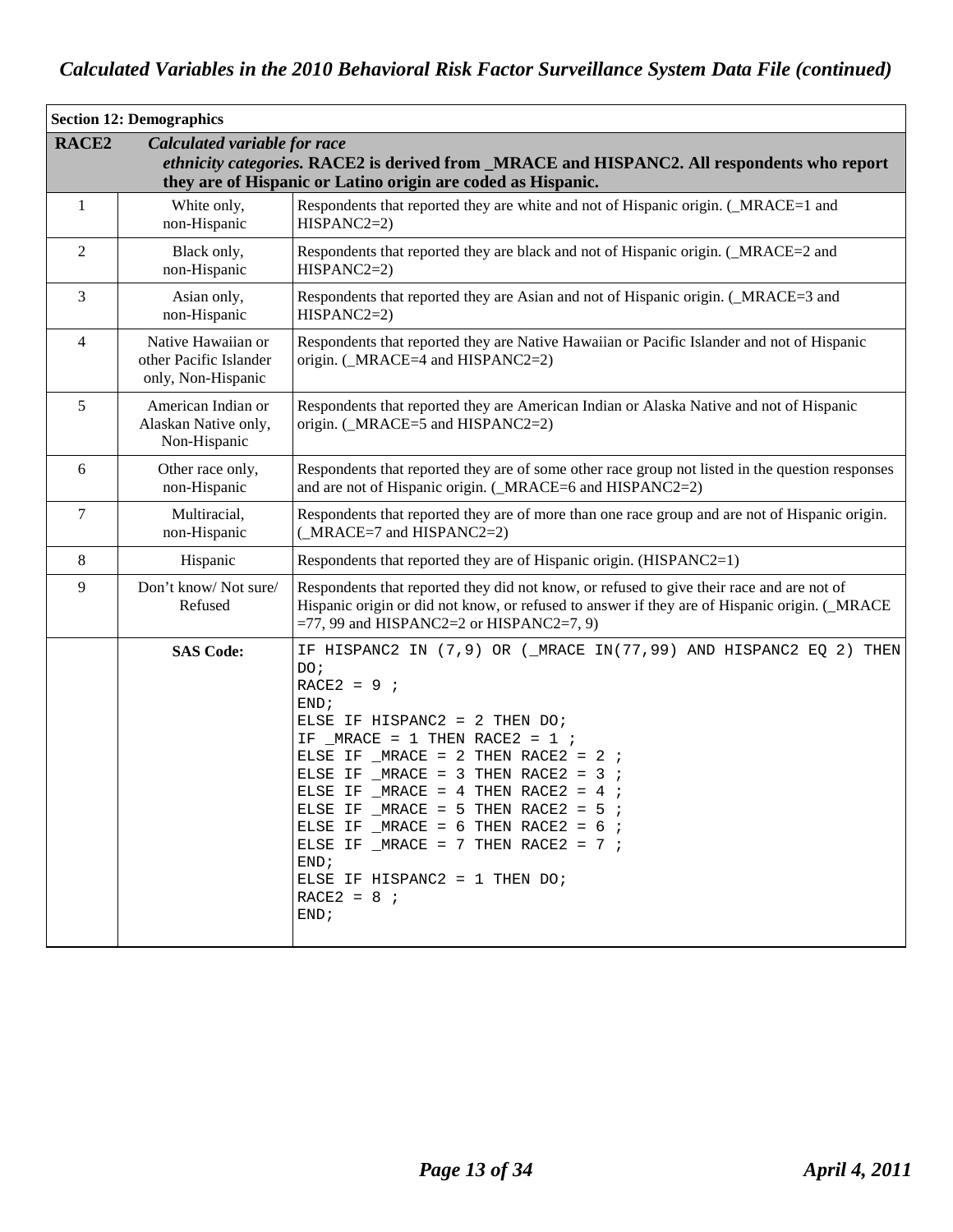| <b>Section 12: Demographics</b>         |                                 |                                                                                                                                                                                                |
|-----------------------------------------|---------------------------------|------------------------------------------------------------------------------------------------------------------------------------------------------------------------------------------------|
| RACEG2<br>Calculated variable for white |                                 |                                                                                                                                                                                                |
|                                         |                                 | hispanic race group. _RACEG2 is derived from RACE2.                                                                                                                                            |
|                                         | Non-Hispanic White              | Respondents that reported they are white and not of Hispanic origin. (RACE2=1)                                                                                                                 |
| $\mathfrak{D}$                          | Non-White or Hispanic           | Respondents that reported they are non-white or of Hispanic origin. $(RACE2=2, 3, 4, 5, 6, 7, 8)$                                                                                              |
| 9                                       | Don't know/Not sure/<br>Refused | Respondents that reported they did not know, or refused to give their race and are not of<br>Hispanic origin or did not know, or refused to answer if they are of Hispanic origin. $(RACE2=9)$ |
|                                         | <b>SAS Code:</b>                | IF RACE2 = 1 THEN RACEG2 = $1$ ;<br>ELSE IF RACE2 IN $(2,3,4,5,6,7,8)$ THEN $_RACEG2 = 2i$<br>ELSE IF RACE2 = 9 THEN RACEG2 = $9$ ;                                                            |

|                | <b>Section 12: Demographics</b>                         |                                                                                                                                                                                                                                  |  |
|----------------|---------------------------------------------------------|----------------------------------------------------------------------------------------------------------------------------------------------------------------------------------------------------------------------------------|--|
|                | <b>_RACEGR2</b> Calculated variable for five-level race | ethnicity category. _RACEGR2 is derived from RACE2.                                                                                                                                                                              |  |
|                | White only,<br>Non-Hispanic                             | Respondents that reported they are white and not of Hispanic origin. (RACE2=1)                                                                                                                                                   |  |
| $\overline{2}$ | Black only,<br>Non-Hispanic                             | Respondents that reported they are black and not of Hispanic origin. (RACE2=2)                                                                                                                                                   |  |
| 3              | Other race only,<br>Non-Hispanic                        | Respondents that reported they are not white and not black and not of Hispanic origin.<br>$(RACE2=3, 4, 5, 6)$                                                                                                                   |  |
| 4              | Multiracial,<br>Non-Hispanic                            | Respondents that reported being multiracial but not of Hispanic origin. (RACE2=7)                                                                                                                                                |  |
| 5              | Hispanic                                                | Respondents that reported they are of Hispanic origin. (RACE2=8)                                                                                                                                                                 |  |
| 9              | Don't know/Not sure/<br>Refused                         | Respondents that reported they did not know, or refused to give their race and are not of<br>Hispanic origin or did not know, or refused to answer if they are of Hispanic origin. (RACE2=9)                                     |  |
|                | <b>SAS Code:</b>                                        | $RACE2=1$ THEN $_RACEGR2=1$ ;<br>ΙF.<br>ELSE IF RACE2=2 THEN _RACEGR2=2;<br>ELSE IF 3 LE RACE2 LE 6 THEN _RACEGR2=3;<br>ELSE IF RACE2=7 THEN _RACEGR2=4;<br>ELSE IF RACE2=8 THEN _RACEGR2=5;<br>ELSE IF RACE2=9 THEN _RACEGR2=9; |  |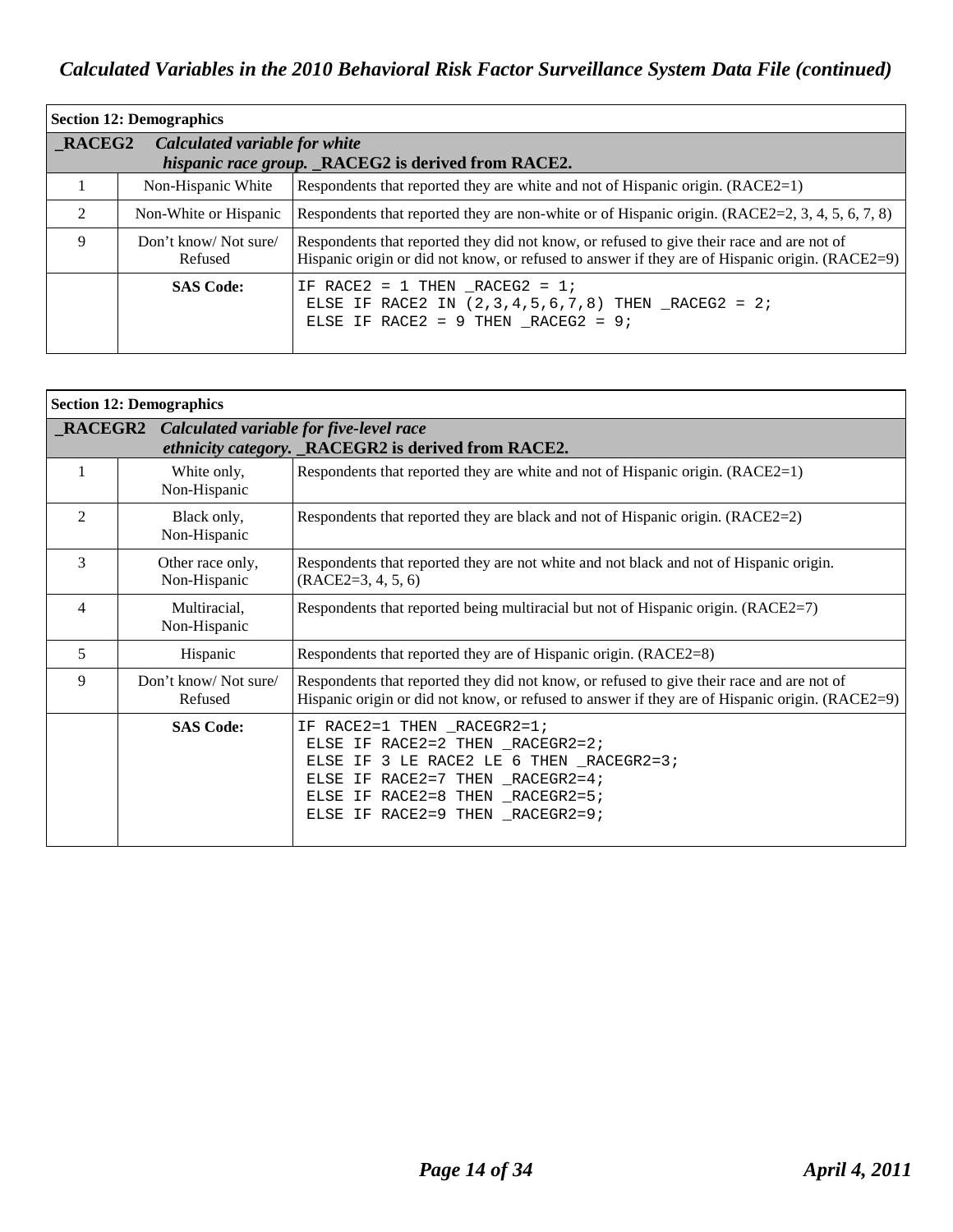| <b>Section 12: Demographics</b> |                                                       |                                                                                                                                                                                                                       |
|---------------------------------|-------------------------------------------------------|-----------------------------------------------------------------------------------------------------------------------------------------------------------------------------------------------------------------------|
| $RACE_G$                        | RACEGR2.                                              | Calculated variable for race groups used for internet prevalence tables. RACE G is derived from                                                                                                                       |
|                                 | White - Non-Hispanic                                  | Respondents that reported they are white and not of Hispanic origin. (_RACEGR2=1)                                                                                                                                     |
| 2                               | Black - Non-Hispanic                                  | Respondents that reported they are black and not of Hispanic origin. (_RACEGR2=2)                                                                                                                                     |
| 3                               | Hispanic                                              | Respondents that reported that they are of Hispanic origin. (_RACEGR2=5)                                                                                                                                              |
| 4                               | Other race only,<br>Non-Hispanic                      | All other respondents with valid race responses except for those reporting multiracial or<br>Hispanic origins. (_RACEGR2=3)                                                                                           |
| 5                               | Multiracial,<br>Non-Hispanic                          | All other respondents reporting multiracial but non-Hispanic origin. (_RACEGR2=4)                                                                                                                                     |
|                                 | Don't know/Not sure/<br>Refused component<br>question | Respondents with don't know, refused or missing values for _RACEGR2. (_RACEGR2=9,<br>missing)                                                                                                                         |
|                                 | <b>SAS Code:</b>                                      | IF RACEGR2 = 1 THEN RACE $G = 1$ ;<br>ELSE IF $_RACEGR2 = 2$ THEN $_RACE_G = 2$ ;<br>ELSE IF $_RACEGR2 = 3$ THEN $_RACE_G = 4$ ;<br>ELSE IF $_RACEGR2 = 4 THEN RACE_G = 5$<br>ELSE IF RACEGR2 = 5 THEN RACE $G = 3$ ; |

| <b>Section 12: Demographics</b> |                                |                                                                                                                                                                                                                            |
|---------------------------------|--------------------------------|----------------------------------------------------------------------------------------------------------------------------------------------------------------------------------------------------------------------------|
| $_CNRACE$                       |                                | Calculated variable for number of census race categories chosen. CNRACE is derived from<br>MRACEASC and is equal to the number of "census" race categories chosen.                                                         |
| $\theta$                        | Other/ do not know/<br>refused | No census race categories chosen by the respondent. $(6 \le MRACEASC \le 9)$                                                                                                                                               |
|                                 | 1 category chosen              | Onecensus race category chosen by the respondent. (MRACEASC=1)                                                                                                                                                             |
| 2                               | 2 category chosen              | Two census race categories chosen by the respondent. $(MRACEASC=2)$                                                                                                                                                        |
| 3                               | 3 category chosen              | Three census race categories chosen by the respondent. (MRACEASC=3)                                                                                                                                                        |
| 4                               | 4 category chosen              | Four census race categories chosen by the respondent. (MRACEASC=4)                                                                                                                                                         |
| 5                               | 5 category chosen              | Five census race categories chosen by the respondent. (MRACEASC=5)                                                                                                                                                         |
|                                 | <b>SAS Code:</b>               | ** REMOVES EXTRA CHARACTERS **;<br>MRACE_=COMPRESS(MRACEASC, '679');<br>** REMOVES BLANK SPACES **;<br>IF MRACEASC NOTIN (6,7,9) THEN DO;<br>$_CNRACE = LENGTH(COMPRESS(MRACE)$ ;<br>END:<br>ELSE DO;<br>CNRACE=0;<br>END; |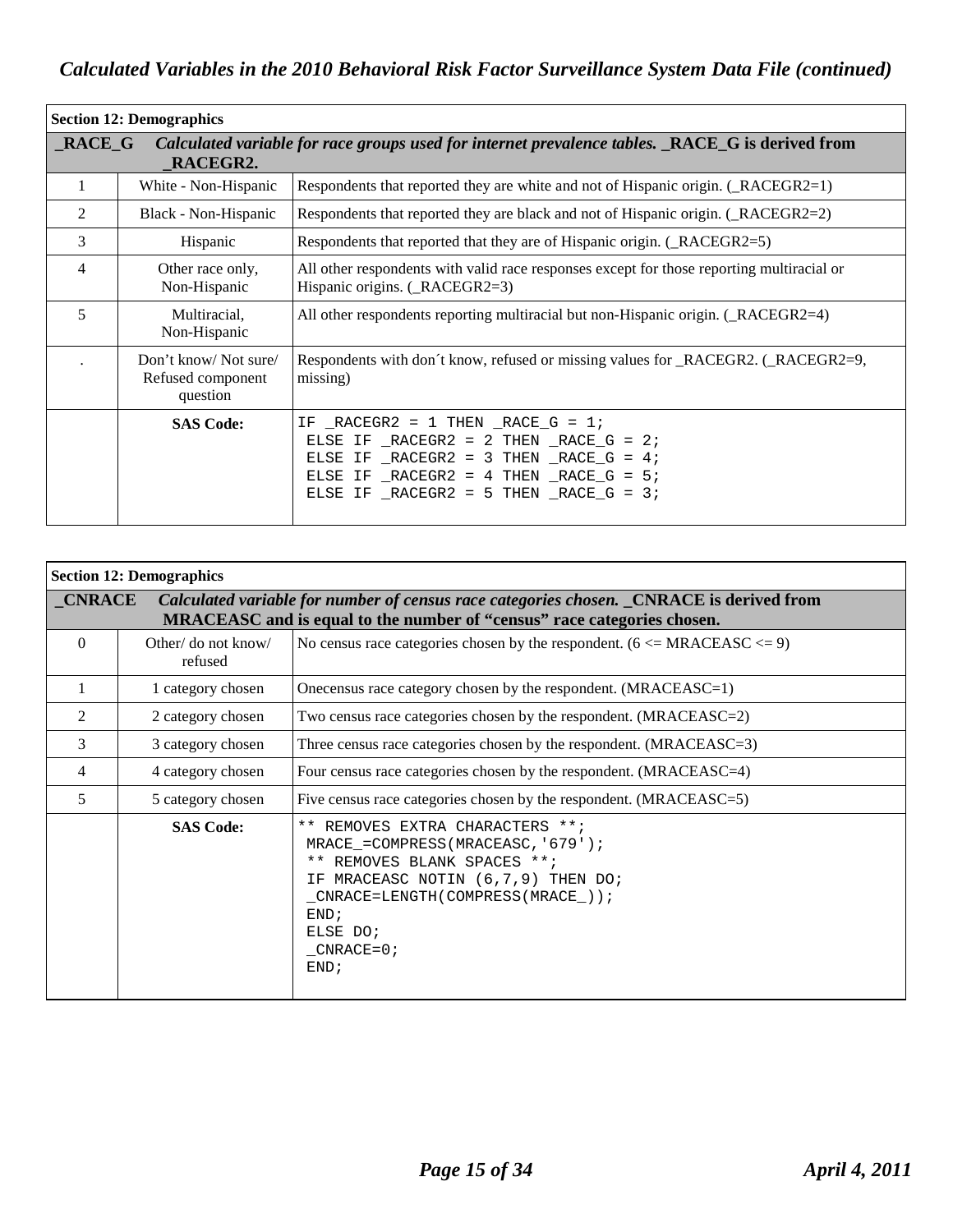| <b>Section 12: Demographics</b>                                                                                                |                                  |                                                                                            |
|--------------------------------------------------------------------------------------------------------------------------------|----------------------------------|--------------------------------------------------------------------------------------------|
| <b>CNRACEC</b> Calculated variable for number of census race categories chosen, collapsed. CNRACEC is derived<br>from _CNRACE. |                                  |                                                                                            |
|                                                                                                                                | One category chosen              | One census race category chosen by the respondent. $($ CNRACE=1 $)$                        |
| $\mathcal{D}_{\mathcal{L}}$                                                                                                    | Two or more categories<br>chosen | Two or more census race categories chosen by the respondent. (_CNRACE>1)                   |
|                                                                                                                                | $CNRACE = 0$ or<br>missing       | No census race categories chosen by the respondent. $(\angle$ CNRACE=0)                    |
|                                                                                                                                | <b>SAS Code:</b>                 | IF CNRACE EO 0 THEN CNRACEC=. ;<br>ELSE IF CNRACE EO 1 THEN CNRACEC=1;<br>ELSE CNRACEC=2 ; |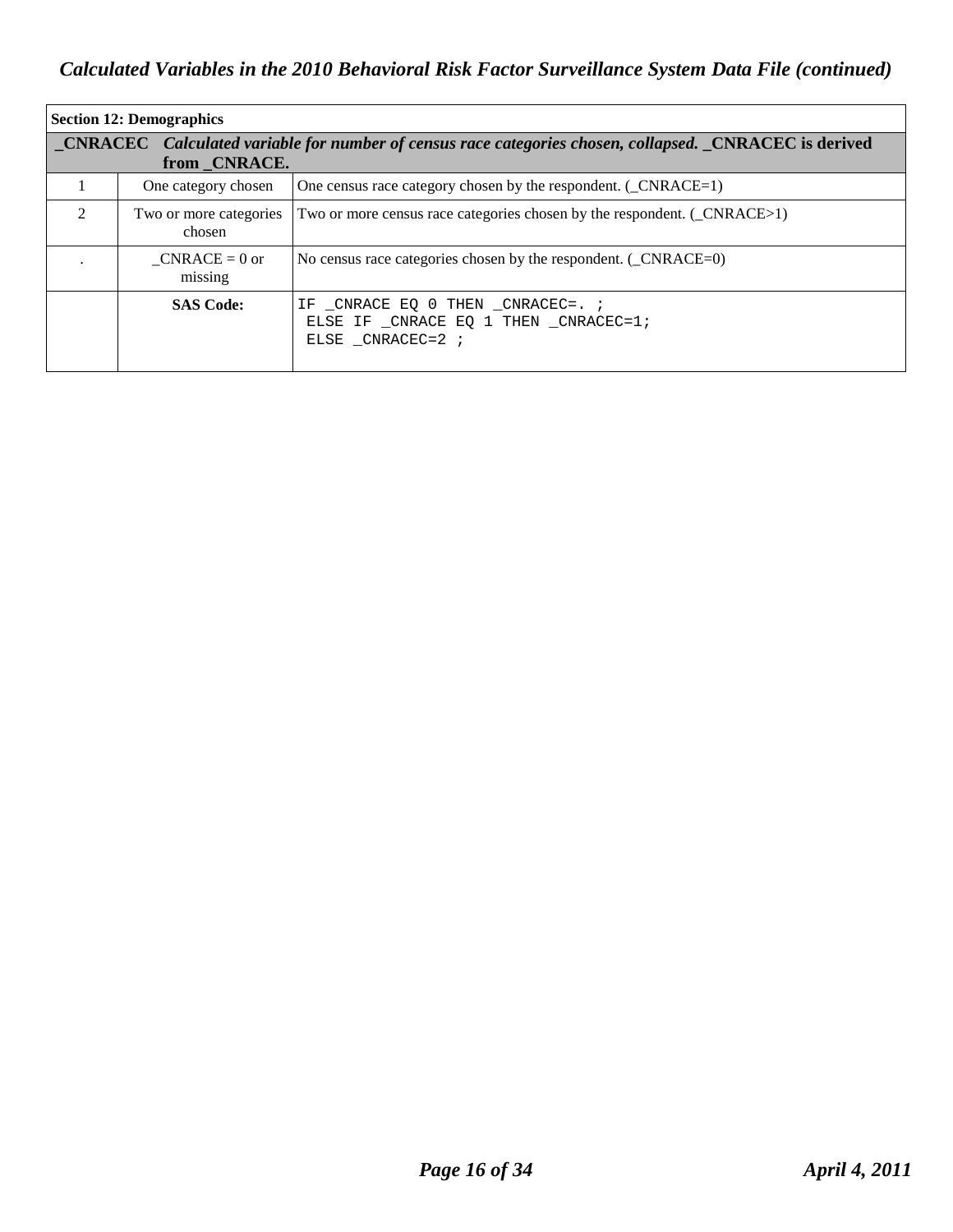| <b>Section 12: Demographics</b> |                                |                                                                                                                                                                                                                                                                                                                                                                                                                                                                                                                                                                                                                                                                                                                                              |
|---------------------------------|--------------------------------|----------------------------------------------------------------------------------------------------------------------------------------------------------------------------------------------------------------------------------------------------------------------------------------------------------------------------------------------------------------------------------------------------------------------------------------------------------------------------------------------------------------------------------------------------------------------------------------------------------------------------------------------------------------------------------------------------------------------------------------------|
|                                 |                                | AGEG5YR Calculated variable for fourteen-level age category. _AGEG5YR is derived from AGE.                                                                                                                                                                                                                                                                                                                                                                                                                                                                                                                                                                                                                                                   |
| $\mathbf{1}$                    | Age 18 to 24                   | Respondents with reported age between 18 and 24 years ( $18 \le AGE \le 24$ )                                                                                                                                                                                                                                                                                                                                                                                                                                                                                                                                                                                                                                                                |
| 2                               | Age 25 to 29                   | Respondents with reported age between 25 and 29 years ( $25 \le AGE \le 29$ )                                                                                                                                                                                                                                                                                                                                                                                                                                                                                                                                                                                                                                                                |
| 3                               | Age 30 to 34                   | Respondents with reported age between 30 and 34 years $(30 \le AGE \le 34)$                                                                                                                                                                                                                                                                                                                                                                                                                                                                                                                                                                                                                                                                  |
| $\overline{4}$                  | Age 35 to 39                   | Respondents with reported age between 35 and 39 years $(35 \le AGE \le 39)$                                                                                                                                                                                                                                                                                                                                                                                                                                                                                                                                                                                                                                                                  |
| 5                               | Age 40 to 44                   | Respondents with reported age between 40 and 44 years $(40 \le AGE \le 44)$                                                                                                                                                                                                                                                                                                                                                                                                                                                                                                                                                                                                                                                                  |
| 6                               | Age 45 to 49                   | Respondents with reported age between 45 and 49 years $(45 \le AGE \le 49)$                                                                                                                                                                                                                                                                                                                                                                                                                                                                                                                                                                                                                                                                  |
| $\overline{7}$                  | Age 50 to 54                   | Respondents with reported age between 50 and 54 years $(50 \le AGE \le 54)$                                                                                                                                                                                                                                                                                                                                                                                                                                                                                                                                                                                                                                                                  |
| $8\phantom{.}$                  | Age 55 to 59                   | Respondents with reported age between 55 and 59 years $(55 \le AGE \le 59)$                                                                                                                                                                                                                                                                                                                                                                                                                                                                                                                                                                                                                                                                  |
| 9                               | Age 60 to 64                   | Respondents with reported age between 60 and 64 years (60 $\leq$ AGE $\leq$ 64)                                                                                                                                                                                                                                                                                                                                                                                                                                                                                                                                                                                                                                                              |
| 10                              | Age 65 to 69                   | Respondents with reported age between 65 and 69 years ( $65 \le AGE \le 69$ )                                                                                                                                                                                                                                                                                                                                                                                                                                                                                                                                                                                                                                                                |
| 11                              | Age 70 to 74                   | Respondents with reported age between 70 and 74 years (70 $\leq$ AGE $\leq$ 74)                                                                                                                                                                                                                                                                                                                                                                                                                                                                                                                                                                                                                                                              |
| 12                              | Age 75 to 79                   | Respondents with reported age between 75 and 79 years (75 $\leq$ AGE $\leq$ 79)                                                                                                                                                                                                                                                                                                                                                                                                                                                                                                                                                                                                                                                              |
| 13                              | Age 80 or older                | Respondents with reported age between 80 and 99 years (80 $\leq$ AGE $\leq$ 99)                                                                                                                                                                                                                                                                                                                                                                                                                                                                                                                                                                                                                                                              |
| 14                              | Don't know/Refused/<br>Missing | Respondents that reported they didn't know, were not sure, refused to report or had missing<br>responses for their age. (AGE=7, 9, missing)                                                                                                                                                                                                                                                                                                                                                                                                                                                                                                                                                                                                  |
|                                 | <b>SAS Code:</b>               | IF 18 LE AGE LE 24 THEN $\_\$ AGEG5YR = 1;<br>ELSE IF 25 LE AGE LE 29 THEN $\_\text{AGEG5YR} = 2$ ;<br>ELSE IF 30 LE AGE LE 34 THEN $AGEG5YR = 3$ ;<br>ELSE IF 35 LE AGE LE 39 THEN $\_\text{AGEGSYR} = 4$ ;<br>ELSE IF 40 LE AGE LE 44 THEN $\_\$ AGEG5YR = 5;<br>ELSE IF 45 LE AGE LE 49 THEN $\_\$ AGEG5YR = 6;<br>ELSE IF 50 LE AGE LE 54 THEN $\_\text{AGEGSYR} = 7$ ;<br>ELSE IF 55 LE AGE LE 59 THEN $\_\text{AGEG5YR} = 8$ ;<br>ELSE IF 60 LE AGE LE 64 THEN $\_\$ AGEG5YR = 9;<br>ELSE IF 65 LE AGE LE 69 THEN $\_\text{AGEGSYR} = 10$ ;<br>ELSE IF 70 LE AGE LE 74 THEN $AGEG5YR = 11$ ;<br>ELSE IF 75 LE AGE LE 79 THEN $\_\text{AGEGSYR} = 12$ ;<br>ELSE IF 80 LE AGE LE 99 THEN $\_\$ AGEG5YR = 13;<br>ELSE $\_\$ AGEG5YR = 14; |

|                                                                                                              | <b>Section 12: Demographics</b> |                                                                                                                                |  |
|--------------------------------------------------------------------------------------------------------------|---------------------------------|--------------------------------------------------------------------------------------------------------------------------------|--|
| $\triangle$ AGE65YR Calculated variable for two-level age category. $\triangle$ AGE65YR is derived from AGE. |                                 |                                                                                                                                |  |
|                                                                                                              | Age 18 to $64$                  | Respondents with reported ages 18–64. $(18 \le AGE \le 64)$                                                                    |  |
| 2                                                                                                            | Age 65 or older                 | Respondents with reported ages 65–99. (65 $> = AGE$ ) = 99.                                                                    |  |
| 3                                                                                                            | Don't know/Refused/<br>Missing  | Respondents that reported they didn't know, were not sure, refused, or had a missing value for<br>AGE. $(AGE=7,9, or missing)$ |  |
|                                                                                                              | <b>SAS Code:</b>                | IF 18 LE AGE LE 64 THEN AGE65YR=1;<br>ELSE IF 65 LE AGE LE 99 THEN AGE65YR=2;<br>ELSE $AGE65YR = 3;$                           |  |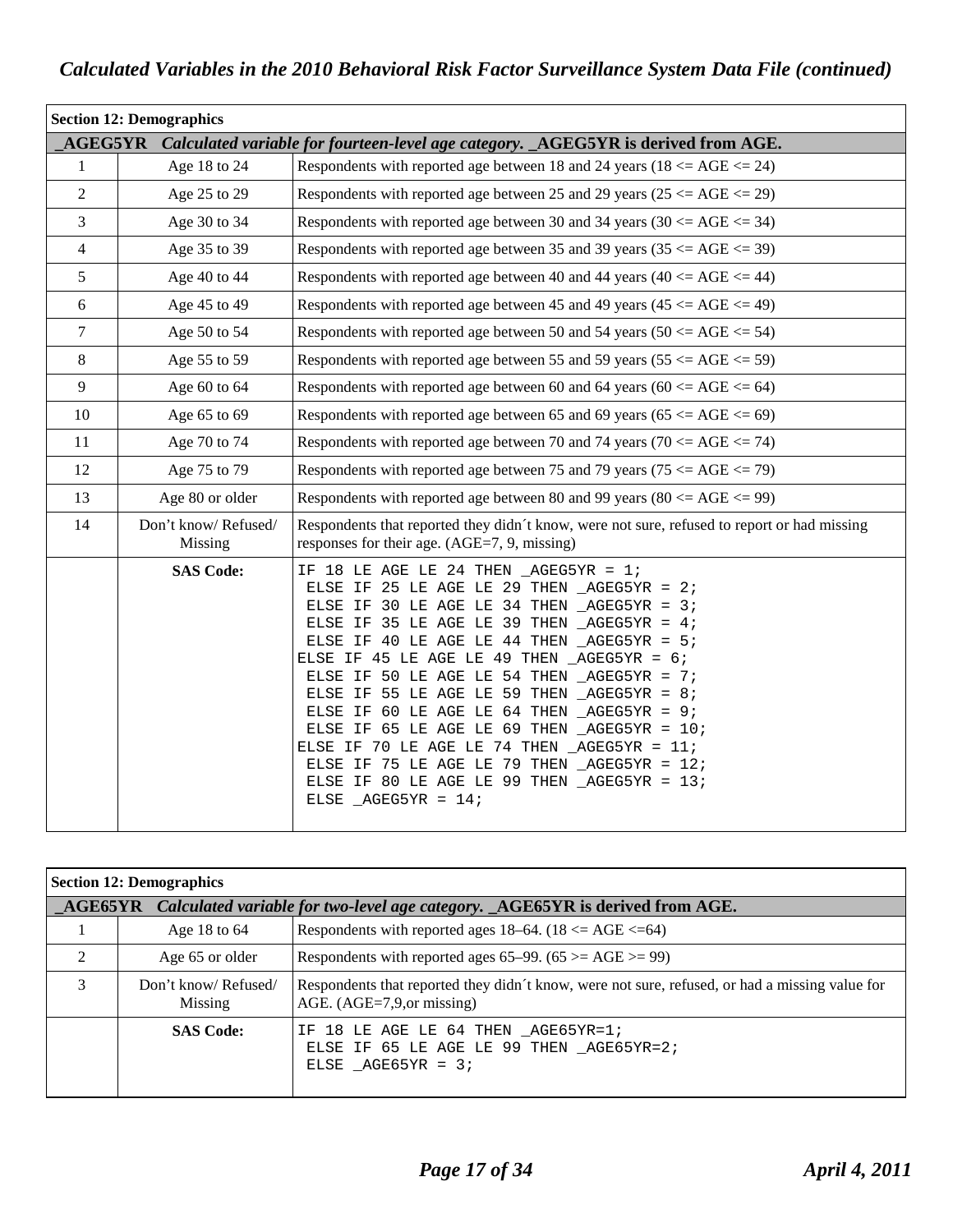| <b>Section 12: Demographics</b> |                  |                                                                                                                                                                                                                                                                                                  |
|---------------------------------|------------------|--------------------------------------------------------------------------------------------------------------------------------------------------------------------------------------------------------------------------------------------------------------------------------------------------|
| $\overline{\bf AGE\_G}$         | age).            | Calculated variable for six-level imputed age category. AGE G is derived from IMPAGE (imputed                                                                                                                                                                                                    |
| 1                               | Age 18 to 24     | Respondents with imputed ages between $18-24$ years of age. $(18 \leq )$ IMPAGE $\leq 24$ )                                                                                                                                                                                                      |
| 2                               | Age 25 to 34     | Respondents with imputed ages between 25–34 years of age. $(25 \leq 1 \text{MPAGE} \leq 34)$                                                                                                                                                                                                     |
| 3                               | Age 35 to 44     | Respondents with imputed ages between 35–44 years of age. $(35 \leq 1 \text{MPAGE} \leq 44)$                                                                                                                                                                                                     |
| 4                               | Age 45 to 54     | Respondents with imputed ages between 45–54 years of age. $(45 \leq {\text{IMPAGE}} \leq 54)$                                                                                                                                                                                                    |
| 5                               | Age 55 to 64     | Respondents with imputed ages between 55–64 years of age. $(55 \leq )$ IMPAGE $\leq$ 64)                                                                                                                                                                                                         |
| 6                               | Age 65 or older  | Respondents with imputed ages between $65-99$ years of age. (LMPAGE = > 65)                                                                                                                                                                                                                      |
|                                 | <b>SAS Code:</b> | $(18\leq 1$ MPAGE $\leq 24$ ) THEN AGE G = 1;<br>TF.<br>ELSE IF $(25<=$ IMPAGE<=34) THEN AGE G = 2;<br>ELSE IF $(35<=$ IMPAGE<=44) THEN AGE G = 3;<br>ELSE IF $(45<=$ IMPAGE<=54) THEN AGE G = 4;<br>ELSE IF $(55<=$ IMPAGE<=64) THEN AGE G = 5;<br>ELSE IF ( IMPAGE >= $65$ ) THEN AGE G = $6i$ |

| <b>Section 12: Demographics</b> |                                |                                                                                                                                                                                                                                                                                                                                                                                                                                                                               |
|---------------------------------|--------------------------------|-------------------------------------------------------------------------------------------------------------------------------------------------------------------------------------------------------------------------------------------------------------------------------------------------------------------------------------------------------------------------------------------------------------------------------------------------------------------------------|
| HTIN3                           |                                | Calculated variable for reported height in inches. HTIN3 is derived from HEIGHT2. HTIN3 is<br>calculated by adding the foot portion of HEIGHT2 multiplied by 12, to the inch portion.                                                                                                                                                                                                                                                                                         |
| $1 - 998$                       | Height in inches               | Respondents calculated height in inches. $(HTIN3=(HTM3x100) \div 2.54$ or HTIN3=(height in<br>$feet x 12$ + height in inches)                                                                                                                                                                                                                                                                                                                                                 |
| 999                             | Don't know/Refused/<br>Missing | Respondents that reported they didn't know, were not sure, refused to report or had missing<br>responses for their height. (HEIGHT3=777, 999, 7777, 9999 or missing)                                                                                                                                                                                                                                                                                                          |
|                                 | <b>SAS Code:</b>               | ** CREATE HEIGHT1 CHARACTER VARIABLE **;<br>$HEIGHT1=PUT(HEIGHT3, 4.);$<br>HEIGHT3 NOT IN (777,999,7777,9999,.) THEN DO;<br>IF.<br>1 LE HEIGHT3 LT 800 and 0 LE (INPUT((substr(HEIGHT1, 3, 2)), 2.))<br>TF<br>LE 11 THEN DO;<br>$HTIN3 = (INPUT((substr(HEIGHT1, 3, 2)), 2.)) +$<br>$((INPUT((substr(HEIGHT1, 2, 1)), 1.))^*12);$<br>END:<br>ELSE IF 9000 LT HEIGHT3 LT 9242 THEN DO;<br>HTIN3=input(((HEIGHT3 - $9000$ )/2.54),3.0);<br>END <sub>i</sub><br>END <sub>i</sub> |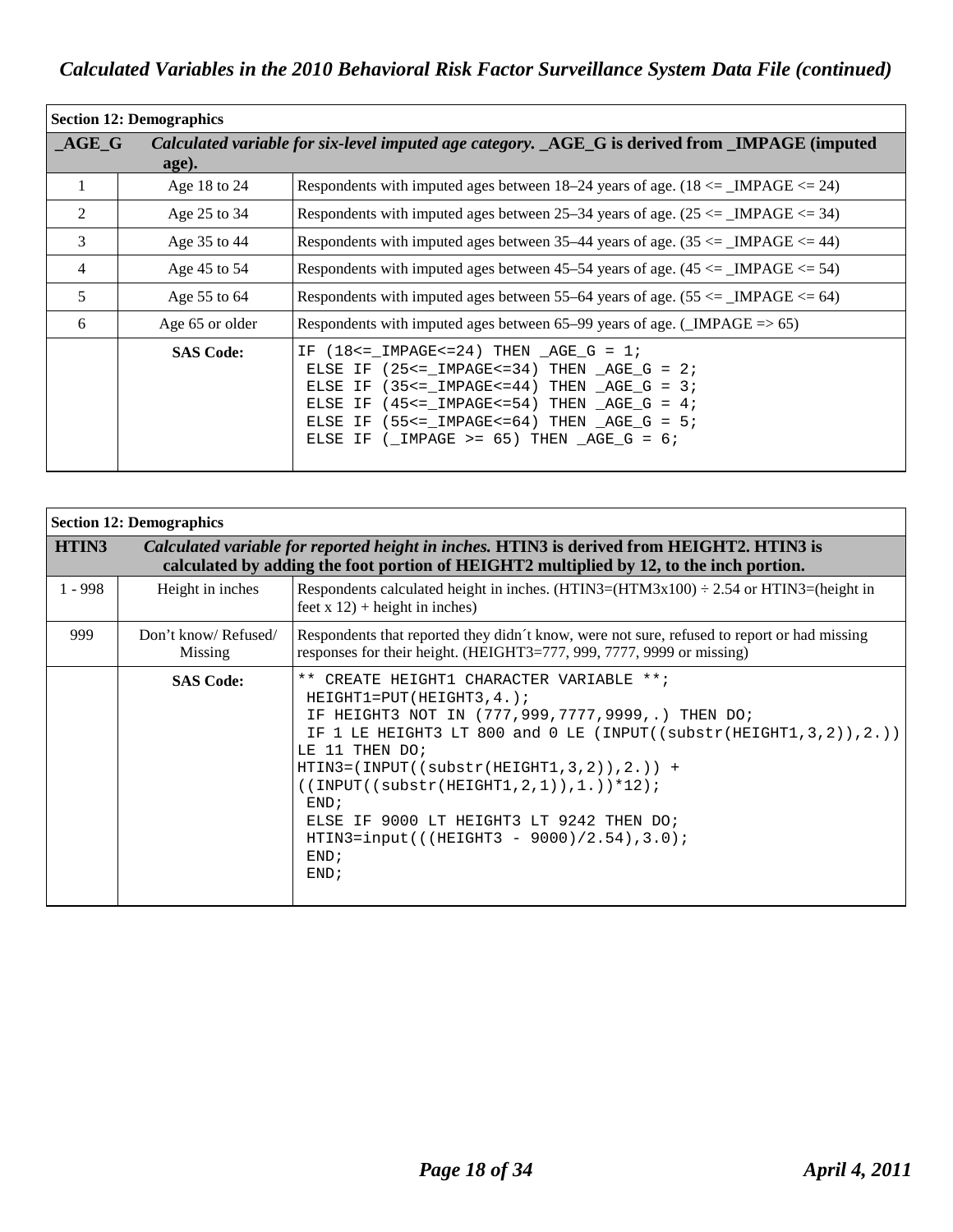| <b>Section 12: Demographics</b> |                                                 |                                                                                                                                                                                                                                                                                                                                                   |
|---------------------------------|-------------------------------------------------|---------------------------------------------------------------------------------------------------------------------------------------------------------------------------------------------------------------------------------------------------------------------------------------------------------------------------------------------------|
| HTM3                            |                                                 | <i>Calculated variable for reported height in meters.</i> HTM3 is derived from the variable HTIN3 by<br>multiplying HTIN3 by 2.54 cm per in and dividing by 100 cm per meter.                                                                                                                                                                     |
| $1 - 998$                       | Height in meters [2]<br>implied decimal places] | Respondents reported or calculated height in meters. (HTM3=(HTIN3 x 2.54) $\div$ 100 or HTM3 =<br>$(HEIGHT3 - 9000) \div 100$                                                                                                                                                                                                                     |
| 999                             | Don't know/Refused/<br>Missing                  | Respondents that reported they didn't know, were not sure, refused to report or had missing<br>responses for their height. (HEIGHT3=777, 999, 7777, 9999 or missing)                                                                                                                                                                              |
|                                 | <b>SAS Code:</b>                                | ** CONVERSION FACTOR = $39.3701$ in/M **;<br>HEIGHT3 NOT IN (777,999,7777,9999,.) THEN DO;<br>IF.<br>1 LE HEIGHT3 LT 800 and 0 LE (INPUT((substr(HEIGHT1, 3, 2)), 2.))<br>TF<br>11 THEN DO;<br>T.E.<br>HTM3 = $(HTIN3 * 2.54) / 100$ ;<br>END;<br>IF 9000 LT HEIGHT3 LT 9242 THEN DO;<br>ELSE.<br>HTM3 = $(HEIGHT3 - 9000)/100$ ;<br>END:<br>END; |

| <b>Section 12: Demographics</b> |                                                    |                                                                                                                                                                                                                                                                   |
|---------------------------------|----------------------------------------------------|-------------------------------------------------------------------------------------------------------------------------------------------------------------------------------------------------------------------------------------------------------------------|
| WTKG2                           | WEIGHT2 by 2.2 kg per lb.                          | Calculated variable for reported weight in kilograms. WTKG2 is derived from WEIGHT2 by dividing                                                                                                                                                                   |
| $1 - 99998$                     | Weight in kilograms [2]<br>implied decimal places] | Respondents reported or calculated weight in kilograms.                                                                                                                                                                                                           |
| 99999                           | Don't know/Refused/<br>Missing                     | Respondents that reported they didn't know, were not sure, refused to report or had missing<br>responses for their weight.                                                                                                                                        |
|                                 | <b>SAS Code:</b>                                   | CONVERSION FACTOR = $2.2046$ kg/lb **;<br>$***$<br>WEIGHT2 NOT IN (777,999,7777,9999,.) THEN DO;<br>ΤF<br>0001 LE WEIGHT2 < 9000 THEN DO;<br>ТF<br>$WTKG2 = WEIGHT2/2.2;$<br>END:<br>ELSE IF WEIGHT2 > 9000 THEN DO;<br>$WTKG2 = WEIGHT2 - 9000;$<br>END;<br>END; |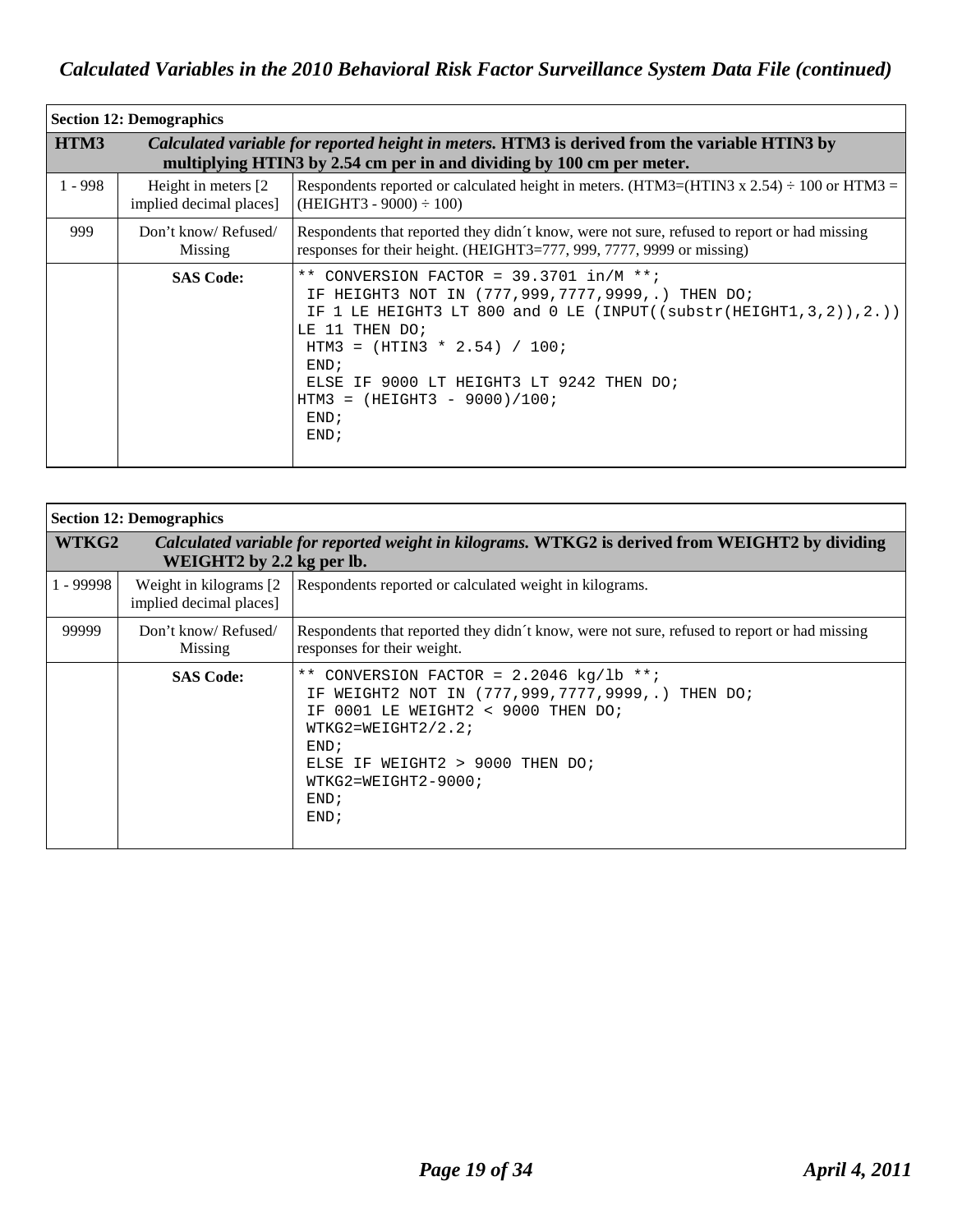| <b>Section 12: Demographics</b> |                                |                                                                                                                                                                                                               |
|---------------------------------|--------------------------------|---------------------------------------------------------------------------------------------------------------------------------------------------------------------------------------------------------------|
| BMI4                            |                                | Calculated variable for body mass index (bmi). _BMI4 is derived from WTKG2 and HTM3. It is<br>calculated by dividing WTKG2 by HTM3 <sup>2</sup> .                                                             |
| $1 - 9998$                      | 1 or greater                   | Respondents calculated body mass index (BMI) {units=kilograms per meter squared}. (_BMI4<br>$= WTKG2 / (HTM3xHTM3)$                                                                                           |
| 9999                            | Don't know/Refused/<br>Missing | Respondents that had a missing value for their height in meters or weight in kilograms.<br>(WTKG2=missing or HTM3=missing)                                                                                    |
|                                 | <b>SAS Code:</b>               | (WTKG2 NOTIN (.)) AND (HTM3 NOTIN (.)) THEN BMI4=WTKG2/(HTM3 **<br>ΙF.<br>$2)$ ;<br>ELSE BMI4= $\ldots$<br>$BMI4 = ROUND(BMI4, .01);$<br>IF BMI4 GT 99.98 THEN BMI4=99.98;<br>ELSE IF BMI4=. THEN BMI4=99.99; |

|                | <b>Section 12: Demographics</b> |                                                                                                                                                                                                                         |  |
|----------------|---------------------------------|-------------------------------------------------------------------------------------------------------------------------------------------------------------------------------------------------------------------------|--|
|                |                                 | _BMI4CAT Calculated variable for three-categories of body mass index (bmi). _BMI4CAT is derived from _BMI4.                                                                                                             |  |
|                | Neither overweight nor<br>obese | Respondents not classified as overweight or obese based on body mass index. (_BMI4 < 25.00)                                                                                                                             |  |
| $\mathfrak{D}$ | Overweight                      | Respondents classified as overweight based on body mass index. $(25.00 \leq_{\text{BMI4}} 8.30.00)$                                                                                                                     |  |
| 3              | Obese                           | Respondents classified as obese based on body mass index. $(30.00 \leq -BMI4 \leq 99.99)$                                                                                                                               |  |
| 9              | Don't know/Refused/<br>Missing  | Respondents with an unknown, refused, or missing value for body mass index. (_BMI4=99.99)                                                                                                                               |  |
|                | <b>SAS Code:</b>                | $(0.00$ LE BMI4 < 25.00) THEN BMI4CAT=1;<br>ΙF.<br>ELSE IF $(25.00$ LE BMI4 < 30.00) THEN BMI4CAT=2;<br>ELSE IF $(30.00 \text{ LE} \text{ BMI4} < 99.99)$ THEN BMI4CAT=3;<br>ELSE IF ( $BMI4 = 99.99$ ) THEN BMI4CAT=9; |  |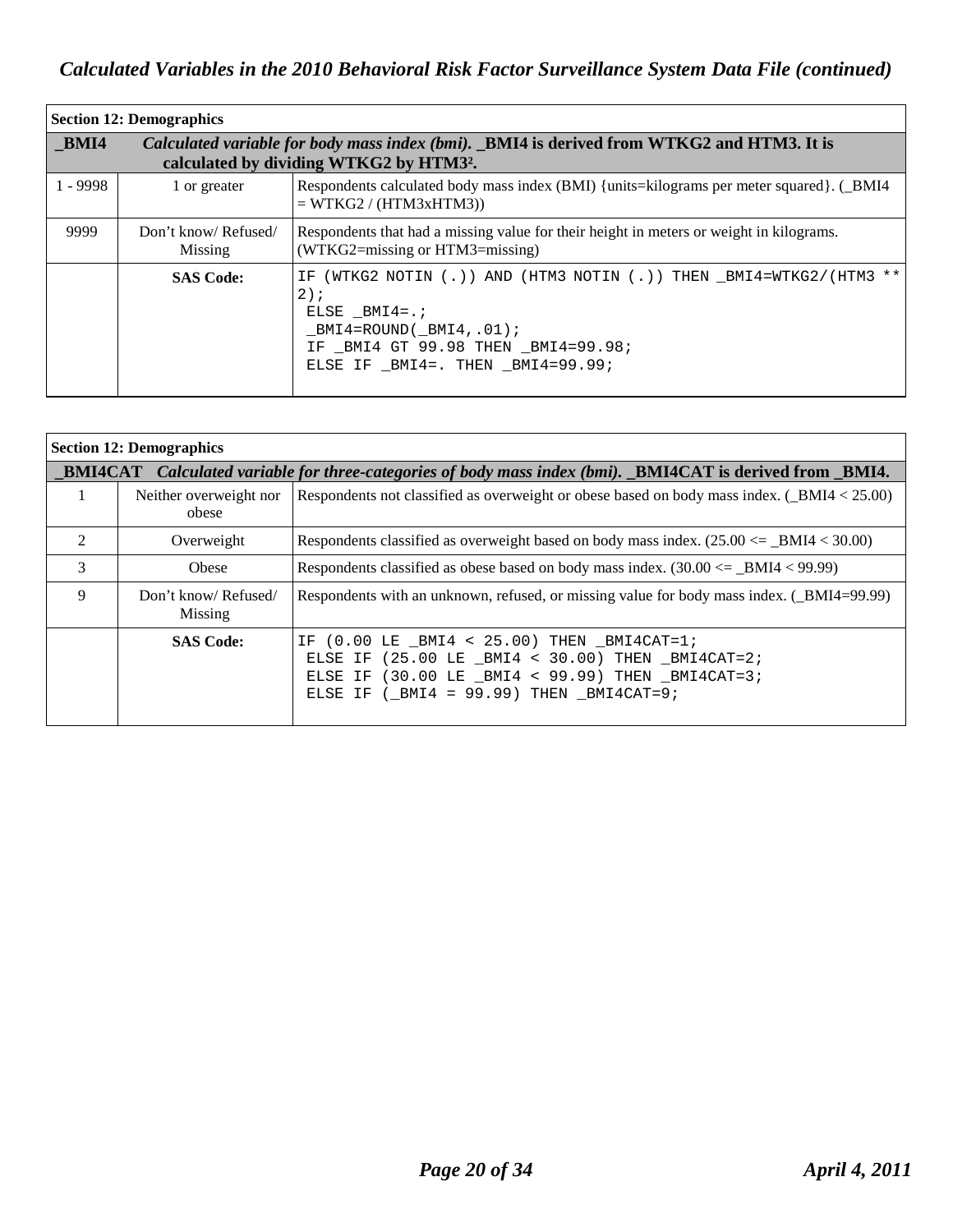| <b>Section 12: Demographics</b> |                                |                                                                                                                                                                                                                                                                                                                                                                                                                                                                                          |
|---------------------------------|--------------------------------|------------------------------------------------------------------------------------------------------------------------------------------------------------------------------------------------------------------------------------------------------------------------------------------------------------------------------------------------------------------------------------------------------------------------------------------------------------------------------------------|
| <b>RFBMI4</b>                   |                                | Calculated variable for adults who have a body mass index greater than 25.00 (overweight or obese).<br><b>RFBMI4</b> is derived from BMI4.                                                                                                                                                                                                                                                                                                                                               |
| 1                               | No.                            | Respondents not classified as overweight or obese based on body mass index. $($ BMI4 < 25.00)                                                                                                                                                                                                                                                                                                                                                                                            |
| 2                               | Yes                            | Respondents classified as overweight or obese based on body mass index. $(25.00 \leq -$ BMI4 $<$<br>99.99)                                                                                                                                                                                                                                                                                                                                                                               |
| 9                               | Don't know/Refused/<br>Missing | Respondents with an unknown, refused, or missing value for body mass index. (_BMI4=99.99)                                                                                                                                                                                                                                                                                                                                                                                                |
|                                 | <b>SAS Code:</b>               | $(0.00$ LE $\_$ BMI4 < 25.00) THEN $\_$ RFBMI4=1;<br>IF<br>ELSE IF $(25.00 \leq \_BMI4 \leq 99.99)$ THEN RFBMI4=2;<br>ELSE IF $(_MI4 = 99.99)$ THEN RFBMI4=9;<br>** Round off HTM3, WTKG2 and _BMI4 to 2 decimal places and remove<br>the decimal $**$ ;<br>$HTIN3 = round(HTING, 1);$<br>$HTM3 = round((HTM3*100), 1);$<br>$WTKG2 = round((WTKG2*100), 1);$<br>$_MI4 = ROUND((_MI4*100), 1);$<br>IF HTIN3=. THEN HTIN3=999;<br>IF HTM3=. THEN HTM3=999;<br>IF WTKG2=. THEN WTKG2=99999; |

| <b>Section 12: Demographics</b> |                                                                                                     |                                                                                                                                                                                                                                                                                                                                                                                         |  |
|---------------------------------|-----------------------------------------------------------------------------------------------------|-----------------------------------------------------------------------------------------------------------------------------------------------------------------------------------------------------------------------------------------------------------------------------------------------------------------------------------------------------------------------------------------|--|
|                                 | CHLDCNT Calculated variable for number of children in household. _CHLDCNT is derived from CHILDREN. |                                                                                                                                                                                                                                                                                                                                                                                         |  |
| 1                               | No children in<br>household                                                                         | Respondents that reported having no children. (CHILDREN=88)                                                                                                                                                                                                                                                                                                                             |  |
| $\overline{2}$                  | One child in household                                                                              | Respondents that reported having one child. (CHILDREN=1)                                                                                                                                                                                                                                                                                                                                |  |
| 3                               | Two children in<br>household                                                                        | Respondents that reported having two children. (CHILDREN=2)                                                                                                                                                                                                                                                                                                                             |  |
| 4                               | Three children in<br>household                                                                      | Respondents that reported having three children. (CHILDREN=3)                                                                                                                                                                                                                                                                                                                           |  |
| 5                               | Four children in<br>household                                                                       | Respondents that reported having four children. (CHILDREN=4)                                                                                                                                                                                                                                                                                                                            |  |
| 6                               | Five or more children in<br>household                                                               | Respondents that reported having five or more children. $(5 \leq C $ CHILDREN $\leq 87)$                                                                                                                                                                                                                                                                                                |  |
| 9                               | Don't know/Not sure/<br>Missing                                                                     | Respondents that reported they didn't know, were not sure, refused or had a missing value for<br>CHILDREN. (CHILDREN=99)                                                                                                                                                                                                                                                                |  |
|                                 | <b>SAS Code:</b>                                                                                    | IF CHILDREN = 88 THEN $CHLDCNT = 1$ ;<br>ELSE IF CHILDREN = $01$ THEN $_C$ HLDCNT = 2;<br>ELSE IF CHILDREN = $02$ THEN CHLDCNT = $3$ ;<br>ELSE IF CHILDREN = $03$ THEN $CHLDCNT = 4$ ;<br>ELSE IF CHILDREN = $04$ THEN CHLDCNT = $5$ ;<br>ELSE IF $05 \le$ = CHILDREN < 88 THEN CHLDCNT = 6;<br>ELSE IF CHILDREN = 99 THEN CHLDCNT = $9$ ;<br>ELSE IF CHILDREN = . THEN CHLDCNT = $9$ ; |  |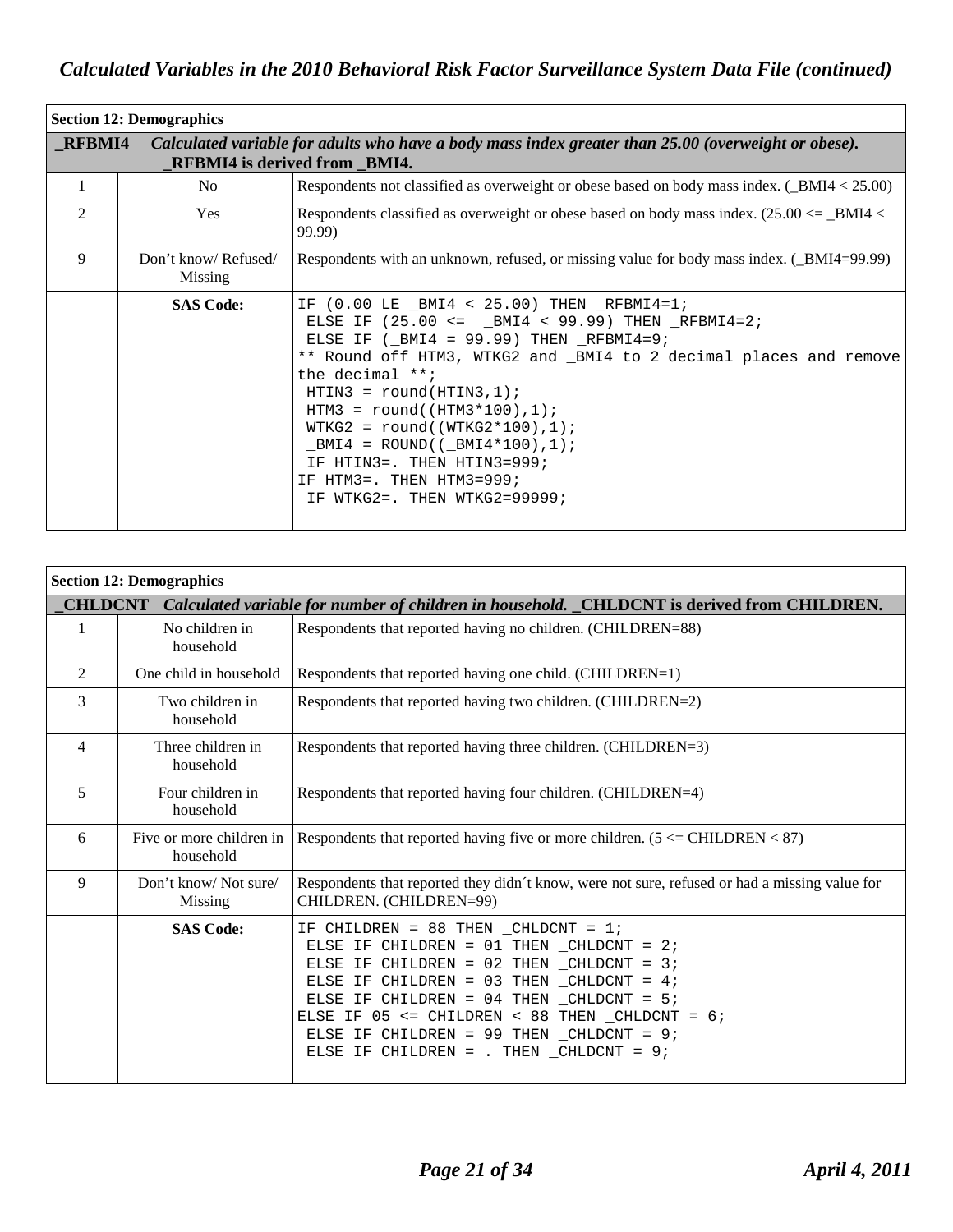| <b>Section 12: Demographics</b>                                                                      |                                                |                                                                                                                                                                                                                      |
|------------------------------------------------------------------------------------------------------|------------------------------------------------|----------------------------------------------------------------------------------------------------------------------------------------------------------------------------------------------------------------------|
| <b>EDUCAG</b><br>Calculated variable for level of education completed. EDUCAG is derived from EDUCA. |                                                |                                                                                                                                                                                                                      |
| 1                                                                                                    | Did not graduate High<br>School                | Respondents that reported they did not graduate high school. $(EDUCA=1,2,3)$                                                                                                                                         |
| 2                                                                                                    | Graduated High School                          | Respondents that reported they graduated high school. (EDUCA=4)                                                                                                                                                      |
| 3                                                                                                    | Attended College or<br><b>Technical School</b> | Respondents that reported they attended college or technical school. (EDUCA=5)                                                                                                                                       |
| $\overline{4}$                                                                                       | Graduated from College<br>or Technical School  | Respondents that reported they graduated from college or technical school. (EDUCA=6)                                                                                                                                 |
| 9                                                                                                    | Don't know/Not sure/<br>Missing                | Respondents that reported they did t know, were not sure, refused, or had a missing value for<br>EDUCA. (EDUCA=9, missing)                                                                                           |
|                                                                                                      | <b>SAS Code:</b>                               | IF EDUCA IN $(1,2,3)$ THEN EDUCAG = 1;<br>ELSE IF EDUCA IN $(4)$ THEN EDUCAG = 2;<br>ELSE IF EDUCA IN $(5)$ THEN EDUCAG = 3;<br>ELSE IF EDUCA IN $(6)$ THEN EDUCAG = 4;<br>ELSE IF EDUCA IN $(.,9)$ THEN EDUCAG = 9; |

| <b>Section 12: Demographics</b> |                                    |                                                                                                                                                                                                                                                                                                                                      |
|---------------------------------|------------------------------------|--------------------------------------------------------------------------------------------------------------------------------------------------------------------------------------------------------------------------------------------------------------------------------------------------------------------------------------|
| <b>INCOMG</b>                   |                                    | Calculated variable for income categories. _INCOMG is derived from INCOME2.                                                                                                                                                                                                                                                          |
|                                 | Less than $$15,000$                | Respondents whos reported income is less than \$15,000. (INCOME2=1,2)                                                                                                                                                                                                                                                                |
| 2                               | \$15,000 to less than<br>\$25,000  | Respondents whos reported income is $$15,000$ to less than $$25,000$ . (INCOME2=3,4)                                                                                                                                                                                                                                                 |
| 3                               | \$25,000 to less than<br>\$35,000  | Respondents whos reported income is \$25,000 to less than \$35,000. (INCOME2=5)                                                                                                                                                                                                                                                      |
| 4                               | $$35,000$ to less than<br>\$50,000 | Respondents whos reported income is \$35,000 to less than \$50,000. (INCOME2=6)                                                                                                                                                                                                                                                      |
| 5                               | \$50,000 or more                   | Respondents whos reported income is $$50,000$ or more. (INCOME2=7,8)                                                                                                                                                                                                                                                                 |
| 9                               | Don't know/Not sure/<br>Missing    | Respondents that refused to answer, didn't know or had a missing value for INCOME2.<br>$(INCOME2=77,99, or missing)$                                                                                                                                                                                                                 |
|                                 | <b>SAS Code:</b>                   | IF INCOME2 IN $(1,2)$ THEN $\_INCOMG = 1$ ;<br>ELSE IF INCOME2 IN $(3, 4)$ THEN $_{\text{INCONG}} = 2i$<br>ELSE IF INCOME2 IN $(5)$ THEN $_{\text{INCONG}} = 3$ ;<br>ELSE IF INCOME2 IN $(6)$ THEN $_{\text{INCONG}} = 4$ ;<br>ELSE IF INCOME2 IN $(7,8)$ THEN $\_INCOMG = 5$ ;<br>ELSE IF INCOME2 IN $(77, 99, .)$ THEN INCOMG = 9; |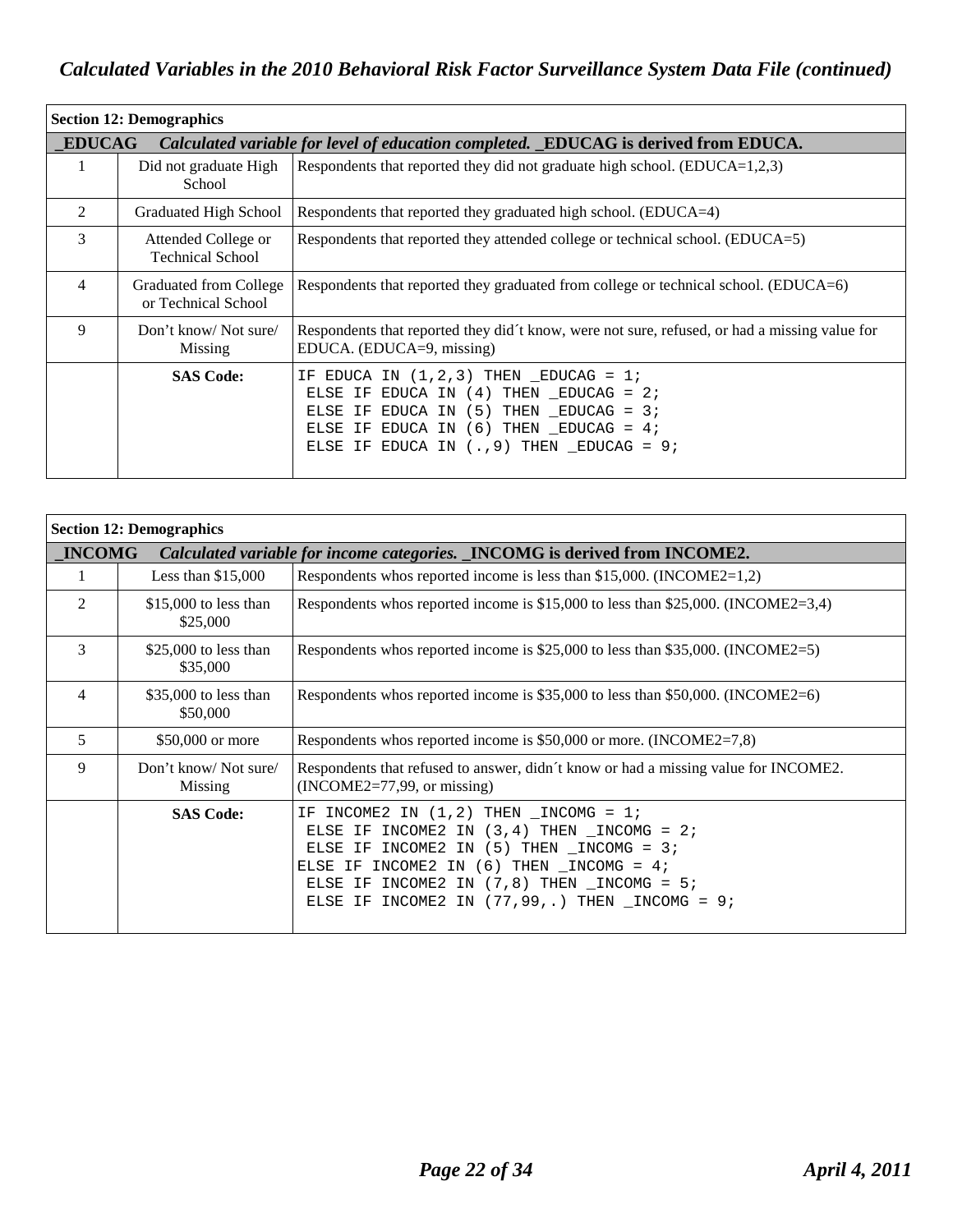| <b>Section 13: Alcohol Consumption</b>                                                                                                                                 |                                           |                                                                                                                                                                                                                                                                                                                                                                                                                                                                  |  |
|------------------------------------------------------------------------------------------------------------------------------------------------------------------------|-------------------------------------------|------------------------------------------------------------------------------------------------------------------------------------------------------------------------------------------------------------------------------------------------------------------------------------------------------------------------------------------------------------------------------------------------------------------------------------------------------------------|--|
| DROCDY2_Calculated variable for drink-occasions-per-day. DROCDY2_ is derived from ALCDAY4 by dividing<br>the ALCDAY4 variable by 7 days per week or 30 days per month. |                                           |                                                                                                                                                                                                                                                                                                                                                                                                                                                                  |  |
| $\theta$                                                                                                                                                               | day                                       | No Drink-Occasions per Respondents reported no occasions per day that they consumed alcohol. (ALCDAY4=888 or<br>$DRNKANY4=2)$                                                                                                                                                                                                                                                                                                                                    |  |
| $1 - 899$                                                                                                                                                              |                                           | Drink-Occasions per day Respondents reported number of occasions per day that they consumed alcohol. (ALCDAY4 not<br>equal to 777, 888, 999, or missing and DRNKANY4 not equal to 2, 7, 9, or missing)                                                                                                                                                                                                                                                           |  |
| 900                                                                                                                                                                    | Don't know/Not Sure<br>Or Refused/Missing | Respondents that reported they did not know how many days they had at least one drink of<br>alcohol, those that refused to answer how many days they had at least one drink of alcohol, those<br>with missing responses. $(ALCDAY4=777, 999, or missing or DRNKANY4=7, 9, or missing)$                                                                                                                                                                           |  |
|                                                                                                                                                                        | <b>SAS Code:</b>                          | IF DRNKANY4 NOTIN (., 2, 7, 9) AND ALCDAY4 NOTIN (888, 777, 999, .) THEN<br>DO:<br>101 LE ALCDAY4 LE 107 THEN DROCDY2_=(ALCDAY4-100)/7;<br>TF.<br>ELSE IF 201 LE ALCDAY4 LE 230 THEN DROCDY2_=(ALCDAY4-200)/30;<br>END:<br>ELSE IF ALCDAY4 EQ 888 THEN DROCDY2_=0;<br>ELSE IF DRNKANY4 EQ 2 THEN DROCDY2_=0;<br>ELSE DROCDY2_=9;<br>* DROCDY2_=round((DROCDY2_*100),1);<br>*This is done after all of the alcohol calculations but the code<br>is included here; |  |

|                | <b>Section 13: Alcohol Consumption</b> |                                                                                                                                                                                                                                                                                                                                 |  |
|----------------|----------------------------------------|---------------------------------------------------------------------------------------------------------------------------------------------------------------------------------------------------------------------------------------------------------------------------------------------------------------------------------|--|
|                |                                        | <b>_RFBING4</b> Calculated variable for binge drinkers (males having five or more drinks on one occasion, females having<br>four or more drinks on one occasion). RFBING4 is derived from DRNK3GE5 and ALCDAY4.                                                                                                                 |  |
|                | N <sub>0</sub>                         | Respondents that reported they did not drink in the past 30 days, or those that report that they<br>did drink alcohol in the past 30 days but did not report having five or more drinks of alcohol on<br>an occasion. (ALCDAY4<231 and DRNK3GE5=88; or ALCDAY4=888)                                                             |  |
| $\mathfrak{D}$ | Yes                                    | Respondents that reported they did drink in the past 30 days and had five or more drinks on one<br>or more occasions in the past month. (ALCDAY4<231 and $1\leq$ DRNK3GE5 $\leq$ =76)                                                                                                                                           |  |
| 9              | Don't know/Refused/<br>Missing         | Respondents that reporteded that they did not know if they had consumed five or more drinks of<br>alcohol on one occasion or refused to answer if they had consumed five or more drinks of<br>alcohol on one occasion or those with missing responses. (DRNK3GE5=77, 99, missing; or<br>$ALCDAY4=777, 999, missing)$            |  |
|                | <b>SAS Code:</b>                       | IF DRNKANY4 NOTIN (., 2, 7, 9) AND ALCDAY4 NOTIN (888) THEN DO;<br>IF 1 LE DRNK3GE5 LE 76 THEN _RFBING4=2;<br>ELSE IF DRNK3GE5 IN (., 77, 99) THEN _RFBING4=9;<br>ELSE IF DRNK3GE5 IN (88) THEN RFBING4=1;<br>END:<br>ELSE IF ALCDAY4 = $888$ THEN RFBING4=1;<br>ELSE IF DRNKANY4 = $2$ THEN $_R$ FBING4=1;<br>ELSE _RFBING4=9; |  |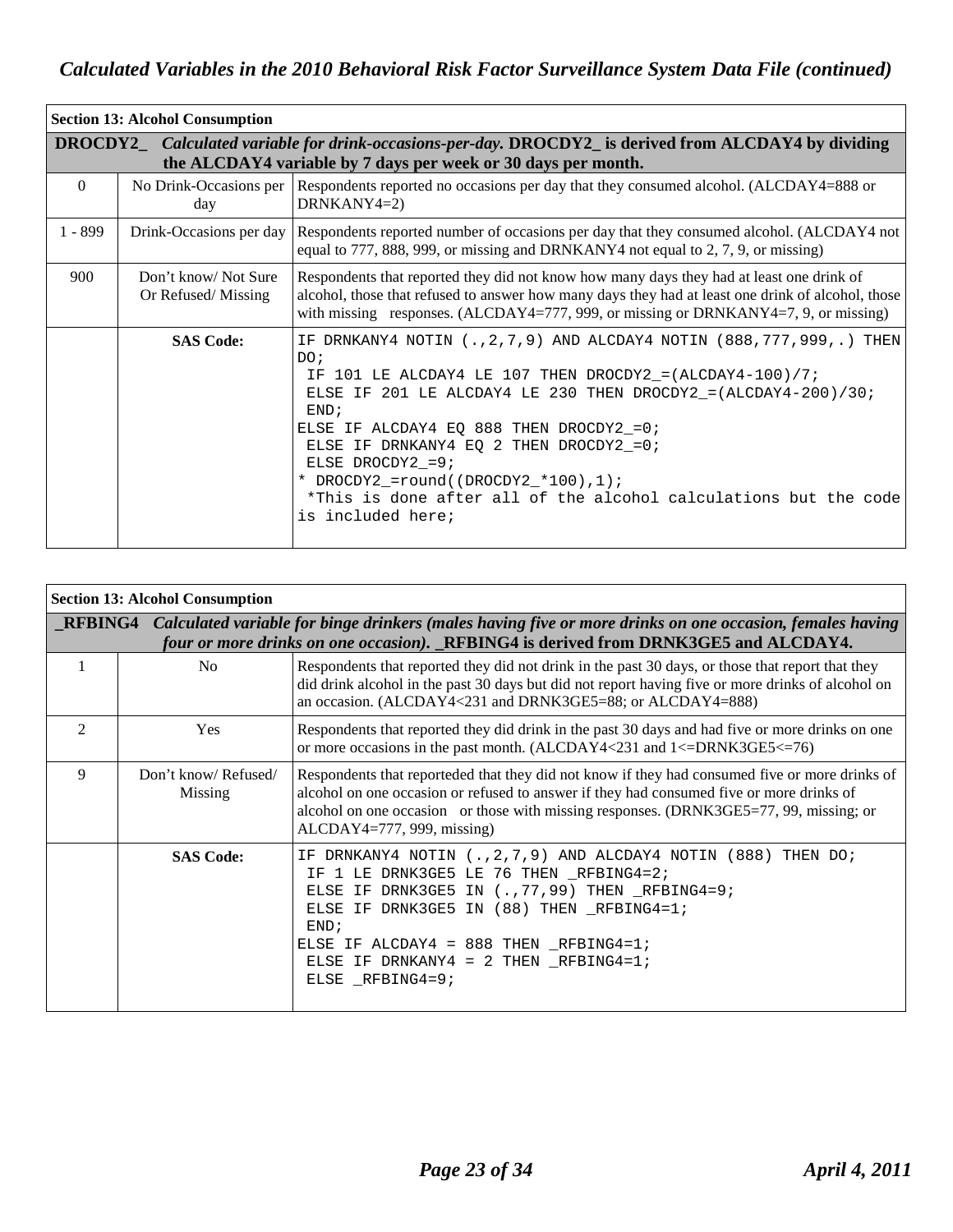| <b>Section 13: Alcohol Consumption</b> |                                                                                                                                                                                                                                                                                           |                                                                                                                                                                                                                                                                                                                                                                                                                                 |  |  |
|----------------------------------------|-------------------------------------------------------------------------------------------------------------------------------------------------------------------------------------------------------------------------------------------------------------------------------------------|---------------------------------------------------------------------------------------------------------------------------------------------------------------------------------------------------------------------------------------------------------------------------------------------------------------------------------------------------------------------------------------------------------------------------------|--|--|
|                                        | <b>DRNKDY3</b> Calculated variable for calculated total number of alcoholic beverages consumed per day. DRNKDY3<br>is derived from DROCDY2_ and AVEDRNK2 by multiplying the total number of drink occasions<br>per day (DROCDY2) by the average number of drinks per occasion (AVEDRNK2). |                                                                                                                                                                                                                                                                                                                                                                                                                                 |  |  |
| $\theta$                               | Did not drink                                                                                                                                                                                                                                                                             | Respondents who did not drink in the past month. $(DROCDY2_0)$                                                                                                                                                                                                                                                                                                                                                                  |  |  |
| $1 - 9899$                             | Number of drinks per<br>day                                                                                                                                                                                                                                                               | Respondents reported number of alcholic drinks in the past month. $(0 < DROCDY2_{-} < 990)$                                                                                                                                                                                                                                                                                                                                     |  |  |
| 9900                                   | Don't know/Not sure/<br>Refused/Missing                                                                                                                                                                                                                                                   | Respondents who refused to report the number of alcohol drinks consumed per day, or<br>respondents who did not know the number of alcohol drinks consumed per day, or those with<br>missing responses or respondents who refused to report the number drink occasions per day, or<br>respondents who did not know the number of drink occasions per day, or those with missing<br>responses. (AVEDRNK2=.,77,99 or DROCDY2_=900) |  |  |
|                                        | <b>SAS Code:</b>                                                                                                                                                                                                                                                                          | IF DROCDY2 = $0$ THEN DRNKDY3=0;<br>ELSE IF DROCDY2_ = $9$ THEN _DRNKDY3=99;<br>ELSE IF AVEDRNK2 IN (., 77, 99) THEN _DRNKDY3=99;<br>ELSE _DRNKDY3=AVEDRNK2 * DROCDY2_;<br>* _DRNKDY3=ROUND( $($ DRNKDY3*100),1);<br>*This is done after all of the alcohol calculations but the code is<br>included here;                                                                                                                      |  |  |

| <b>Section 13: Alcohol Consumption</b>                                                                                                                               |                                |                                                                                                                                                                                                                         |  |
|----------------------------------------------------------------------------------------------------------------------------------------------------------------------|--------------------------------|-------------------------------------------------------------------------------------------------------------------------------------------------------------------------------------------------------------------------|--|
| DRNKMO3 Calculated variable for calculated total number of alcoholic beverages consumed per month.<br><b>DRNKMO3</b> is derived by multiplying <b>DRNKDY3</b> by 30. |                                |                                                                                                                                                                                                                         |  |
| $\Omega$                                                                                                                                                             | month                          | Did not drink in the past Respondents who did not consume any drinks of alcohol in the past month. (_DRNKDY3=0)                                                                                                         |  |
| $1 - 9998$                                                                                                                                                           | Number of Drinks               | Respondents reported number of alcholic drinks pre day. $(0 < \text{DRNKDY3} < 9999)$                                                                                                                                   |  |
| 9999                                                                                                                                                                 | Don't know/Refused/<br>Missing | Respondents that reporteded they did not know if they consumed any drinks of alcohol in the<br>past month, or those that refused to answer if they consumed any drinks of alcohol in the past<br>month. (_DRNKDY3=9999) |  |
|                                                                                                                                                                      | <b>SAS Code:</b>               | IF _DRNKDY3 NOTIN (., 99) THEN _DRNKMO3=_DRNKDY3*30;<br>ELSE DRNKMO3=99;<br>* _DRNKMO3=ROUND(_DRNKMO3, $1$ );<br>*This is done after all of the alcohol calculations but the code is<br>included here;                  |  |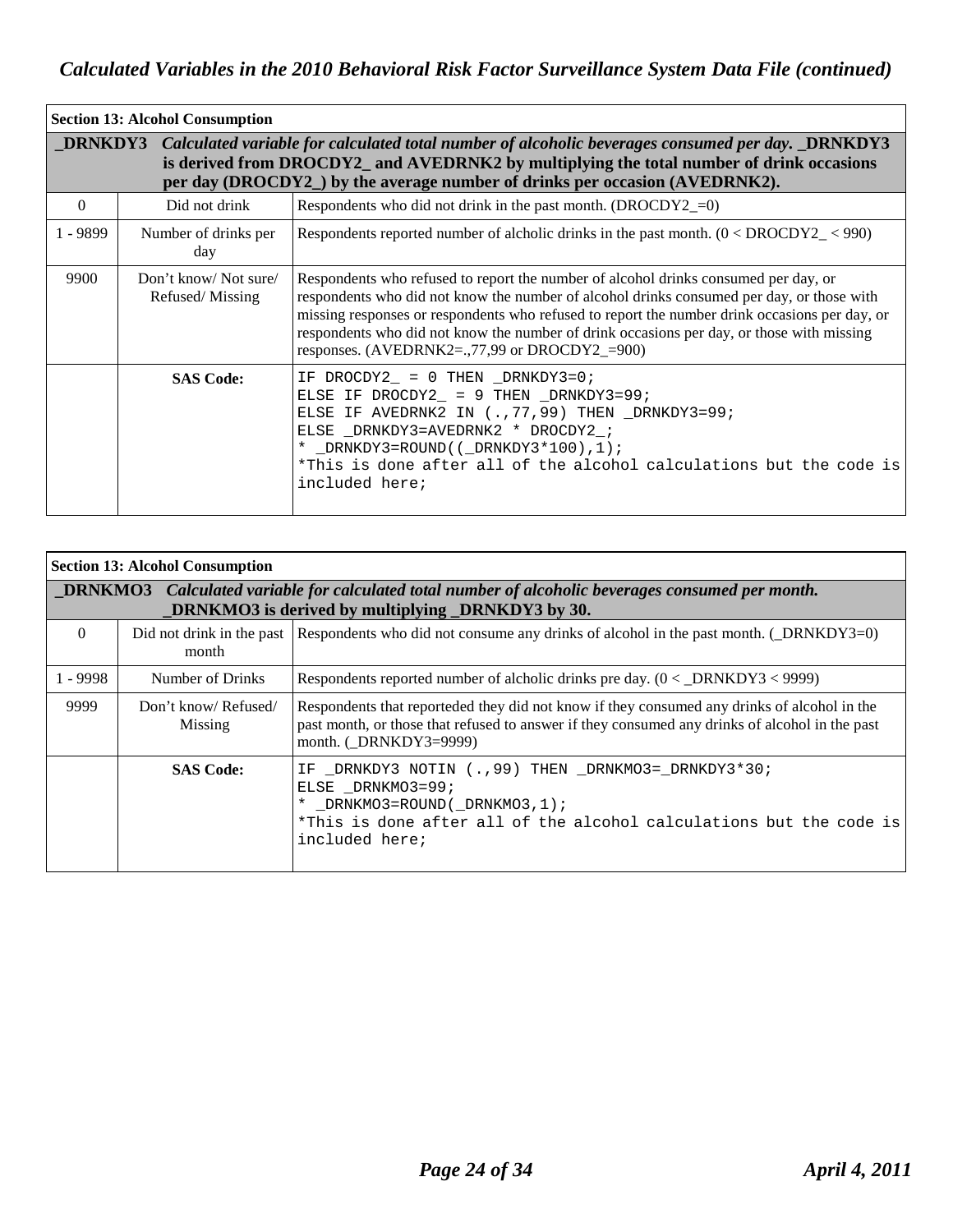| <b>Section 13: Alcohol Consumption</b>                                                                                                                                                                      |                                |                                                                                                                                                                                                                                                                                                                                                                                     |  |  |
|-------------------------------------------------------------------------------------------------------------------------------------------------------------------------------------------------------------|--------------------------------|-------------------------------------------------------------------------------------------------------------------------------------------------------------------------------------------------------------------------------------------------------------------------------------------------------------------------------------------------------------------------------------|--|--|
| RFDRHV3 Calculated variable for heavy drinkers (adult men having more than two drinks per day and adult<br>women having more than one drink per day). RFDRHV3 is derived from DRNKDY3, ALCDAY4,<br>and SEX. |                                |                                                                                                                                                                                                                                                                                                                                                                                     |  |  |
|                                                                                                                                                                                                             | N <sub>0</sub>                 | Male respondents that reported having 2 drinks per day or less, or female respondents that<br>reported having 1 drinks per day or less. (Sex=1 and _DRNKDY3 $\leq$ 200 or Sex=2 and<br>DRNKDY3 $\leq$ 100 or ALCDAY4=888)                                                                                                                                                           |  |  |
| $\overline{c}$                                                                                                                                                                                              | <b>Yes</b>                     | Male respondents that reported having more than 2 drinks per day, or female respondents that<br>reported having more than 1 drink per day. (Sex=1 and _DRNKDY3 > 200 or Sex=2 and<br>DRNKDY3 > 100                                                                                                                                                                                  |  |  |
| 9                                                                                                                                                                                                           | Don't know/Refused/<br>Missing | Respondents with don't know, refused or missing responses for ALCDAY4 or _DRNKDY3.<br>(ALCDAY4=777, 999, or missing, or _DRNKDY3=99, or missing)                                                                                                                                                                                                                                    |  |  |
|                                                                                                                                                                                                             | <b>SAS Code:</b>               | IF SEX=1 AND DRNKDY3 NOTIN (99,.) THEN DO;<br>IF _DRNKDY3 GT 2 THEN _RFDRHV3=2;<br>ELSE IF _DRNKDY3 LE 2 THEN _RFDRHV3=1;<br>END:<br>ELSE IF SEX=2 AND _DRNKDY3 NOTIN (99,.) THEN DO;<br>IF _DRNKDY3 GT 1 THEN _RFDRHV3=2;<br>ELSE IF _DRNKDY3 LE 1 THEN _RFDRHV3=1;<br>END;<br>ELSE IF ALCDAY4 EQ 888 THEN _RFDRHV3=1;<br>ELSE IF DRNKANY4 EQ 2 THEN RFDRHV3=1;<br>ELSE RFDRHV3=9; |  |  |

| <b>Section 13: Alcohol Consumption</b>                                                                                                                           |                                |                                                                                                                                                                                                                                                                                               |  |  |
|------------------------------------------------------------------------------------------------------------------------------------------------------------------|--------------------------------|-----------------------------------------------------------------------------------------------------------------------------------------------------------------------------------------------------------------------------------------------------------------------------------------------|--|--|
| RFDRMN3 Calculated variable for adult men that are heavy drinkers (having more than two drinks per day).<br>RFDRMN3 is derived from DRNKDY3 and SEX and ALCDAY4. |                                |                                                                                                                                                                                                                                                                                               |  |  |
|                                                                                                                                                                  | No.                            | Male respondents that reported having 2 drinks per day or less. ( $SEX=1$ and $\_DRNKDY3 \leq$<br>200 or ALCDAY4=888)                                                                                                                                                                         |  |  |
| $\mathfrak{D}$                                                                                                                                                   | <b>Yes</b>                     | Male respondents that reported having more than 2 drinks per day. $(SEX=1$ and $_DRNKDY3>$<br>200)                                                                                                                                                                                            |  |  |
| 9                                                                                                                                                                | Don't know/Refused/<br>Missing | Male respondents with don't know, refused or missing responses for ALCDAY4 or<br>DRNKDY3. (SEX=1 and ALCDAY4=777, 999, or missing, or _DRNKDY3=99, or missing)                                                                                                                                |  |  |
|                                                                                                                                                                  | Respondent is female           | Female respondents. (SEX=2)                                                                                                                                                                                                                                                                   |  |  |
|                                                                                                                                                                  | <b>SAS Code:</b>               | IF SEX=1 THEN DO;<br>IF _DRNKDY3 NOTIN (99,.) THEN DO;<br>IF DRNKDY3 GT 2 THEN RFDRMN3=2;<br>ELSE IF _DRNKDY3 LE 2 THEN _RFDRMN3=1;<br>END:<br>ELSE IF ALCDAY4 IN (888) THEN RFDRMN3=1;<br>ELSE IF DRNKANY4 EQ 2 THEN _RFDRMN3=1;<br>ELSE RFDRMN3=9;<br>END:<br>ELSE IF SEX=2 THEN RFDRMN3=.; |  |  |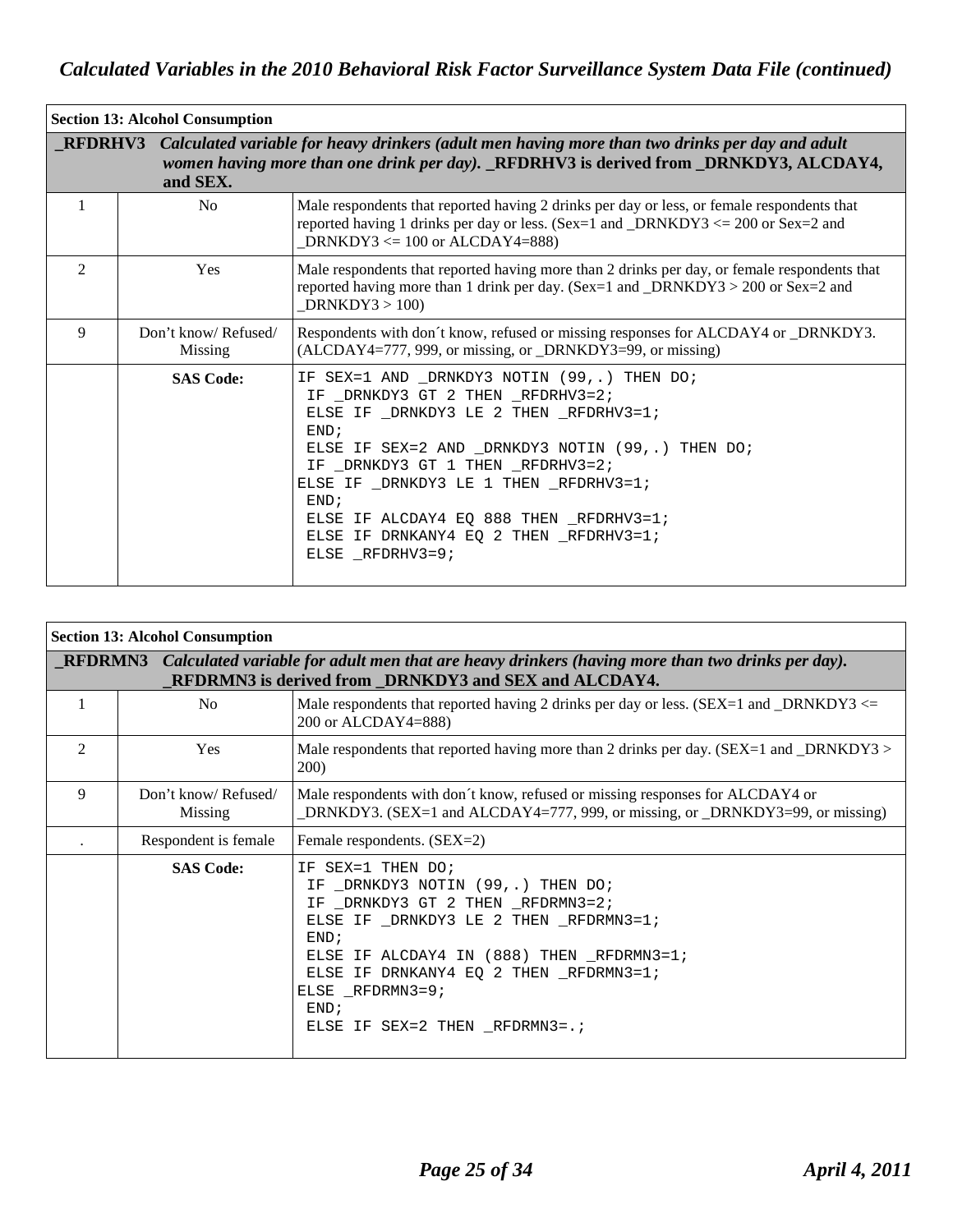| <b>Section 13: Alcohol Consumption</b> |                                                                                                                                                                          |                                                                                                                                                                                                                                                                                                                                                                                                                                                                                                                                                                               |  |  |  |
|----------------------------------------|--------------------------------------------------------------------------------------------------------------------------------------------------------------------------|-------------------------------------------------------------------------------------------------------------------------------------------------------------------------------------------------------------------------------------------------------------------------------------------------------------------------------------------------------------------------------------------------------------------------------------------------------------------------------------------------------------------------------------------------------------------------------|--|--|--|
|                                        | <b>REDRWM3</b> Calculated variable for adult women that are heavy drinkers (having more than one drink per day).<br>RFDRWM3 is derived from DRNKDY3 and SEX and ALCDAY4. |                                                                                                                                                                                                                                                                                                                                                                                                                                                                                                                                                                               |  |  |  |
| 1                                      | No                                                                                                                                                                       | Female respondents that reported having 1 drink per day or less. (SEX=2 and _DRNKDY3 $\le$ =<br>200 or ALCDAY4=888)                                                                                                                                                                                                                                                                                                                                                                                                                                                           |  |  |  |
| $\overline{2}$                         | Yes                                                                                                                                                                      | Female respondents that reported having more than 1 drink per day. (SEX=2 and _DRNKDY3 ><br>200)                                                                                                                                                                                                                                                                                                                                                                                                                                                                              |  |  |  |
| 9                                      | Don't know/Refused/<br>Missing                                                                                                                                           | Female respondents with don't know, refused or missing responses for ALCDAY4 or<br>DRNKDY3. (SEX=2 and ALCDAY4=777, 999, or missing, or _DRNKDY3=99, or missing)                                                                                                                                                                                                                                                                                                                                                                                                              |  |  |  |
|                                        | Respondent is male                                                                                                                                                       | Male respondents. (SEX=1)                                                                                                                                                                                                                                                                                                                                                                                                                                                                                                                                                     |  |  |  |
|                                        | <b>SAS Code:</b>                                                                                                                                                         | IF SEX=2 THEN DO;<br>IF _DRNKDY3 NOTIN (99,.) THEN DO;<br>IF DRNKDY3 GT 1 THEN RFDRWM3=2;<br>ELSE IF DRNKDY3 LE 1 THEN RFDRWM3=1;<br>END;<br>ELSE IF ALCDAY4 IN (888) THEN RFDRWM3=1;<br>ELSE IF DRNKANY4 EQ 2 THEN RFDRWM3=1;<br>ELSE _RFDRWM3=9;<br>END:<br>Else IF SEX=1 THEN RFDRWM3=.;<br>** ROUND OFF DRNKMO3 TO NO DECIMAL PLACES ** MULTIPLY DRNKDY3 BY<br>100 AND THEN ROUND OFF TO NO DECIMAL PLACES AND THEN REMOVE THE DECIMAL<br>PLACES **;<br>DROCDY2_=round( $(DROCDY2.*100)$ , 1);<br>$DRNKMO3 = ROUND(DRNKMO3, 1);$<br>$DRNKDY3 = ROUND( (DRNKDY3*100), 1);$ |  |  |  |

|                | <b>Section 14: Immunization</b>           |                                                                                                                                                                                                                                                                                                                                                  |  |  |
|----------------|-------------------------------------------|--------------------------------------------------------------------------------------------------------------------------------------------------------------------------------------------------------------------------------------------------------------------------------------------------------------------------------------------------|--|--|
|                | derived from FLUSHOT4.                    | <b>FLSHOT4</b> Calculated variable for adults aged 65+ who have had a flu shot within the past year. FLSHOT4 is                                                                                                                                                                                                                                  |  |  |
|                | <b>Yes</b>                                | Respondents aged 65 or older that reporteded having a flu shot within the past 12 months. (AGE<br>$>= 65$ and FLUSHOT4=1)                                                                                                                                                                                                                        |  |  |
| $\mathfrak{D}$ | N <sub>o</sub>                            | Respondents aged 65 or older that reporteded not having had a flu shot within the past 12<br>months. $(AGE \geq 65$ and FLUSHOT4=2)                                                                                                                                                                                                              |  |  |
| 9              | Don't know/Not Sure<br>Or Refused/Missing | Respondents who did not know their age, those that refused to report their age, those that didn't<br>know if they had a flu shot in the past 12 months, or those that refused to answer if they had a<br>flu shot in the past 12 months, or those with missing responses. ( $AGE \ge 65$ and<br>FLUSHOT4=7,9, or missing or AGE=7,9, or missing) |  |  |
|                | Age Less Than 65                          | Respondents aged 18-64. (18 $\leq$ AGE $\leq$ 64)                                                                                                                                                                                                                                                                                                |  |  |
|                | <b>SAS Code:</b>                          | AGE GE 65 THEN DO;<br>TF.<br>IF FLUSHOT4=1 THEN FLSHOT4=1;<br>ELSE IF FLUSHOT4=2 THEN _FLSHOT4=2;<br>ELSE IF FLUSHOT4 IN $(., 7, 9)$ THEN $_F$ LSHOT4=9;<br>END:<br>ELSE IF AGE IN $(., 7, 9)$ THEN FLSHOT4=9;<br>ELSE FLSHOT4=.;                                                                                                                |  |  |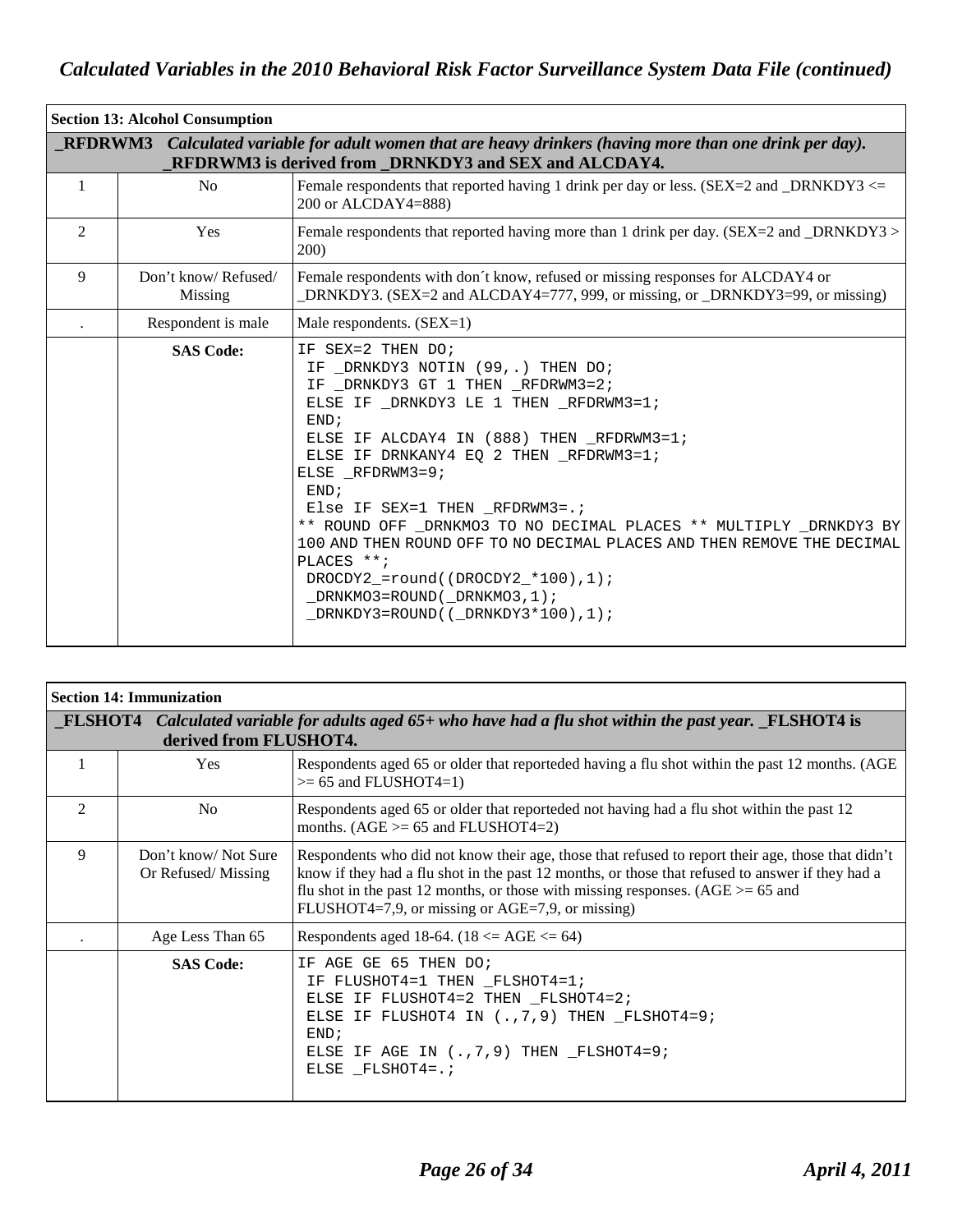| <b>Section 14: Immunization</b> |                                                                                                                                           |                                                                                                                                                                                                                                                                                                                        |  |  |
|---------------------------------|-------------------------------------------------------------------------------------------------------------------------------------------|------------------------------------------------------------------------------------------------------------------------------------------------------------------------------------------------------------------------------------------------------------------------------------------------------------------------|--|--|
|                                 | $\_$ PNEUMO2 Calculated variable for adults aged 65+ who have ever had a pneumonia vaccination. $\_$ PNEUMO2 is<br>derived from PNEUVAC3. |                                                                                                                                                                                                                                                                                                                        |  |  |
|                                 | Yes                                                                                                                                       | Respondents aged 65 or older that reporteded having a pneumonia shot. ( $AGE \ge 65$ and<br>FLUSHOT3=1)                                                                                                                                                                                                                |  |  |
| $\overline{c}$                  | No                                                                                                                                        | Respondents aged 65 or older that reporteded not having had a pneumonia shot. $(AGE \ge 65$<br>and FLUSHOT3=2)                                                                                                                                                                                                         |  |  |
| 9                               | Don't know/Not Sure<br>Or Refused/Missing                                                                                                 | Respondents who did not know their age, those that refused to report their age, those that did not<br>know if they ever had a pneumonia shot, those that refused to answer if they had a pneumonia<br>shot, or those with missing responses. ( $AGE \ge 65$ and PNEUVAC3=7,9, or missing or<br>$AGE=7,9$ , or missing) |  |  |
|                                 | Age Less Than 65                                                                                                                          | Respondents aged 18-64. $(18 \le AGE \le 64)$                                                                                                                                                                                                                                                                          |  |  |
|                                 | <b>SAS Code:</b>                                                                                                                          | IF AGE GE 65 THEN DO;<br>IF PNEUVAC3=1 THEN _PNEUMO2=1;<br>ELSE IF PNEUVAC3=2 THEN _PNEUMO2=2;<br>ELSE IF PNEUVAC3 IN (., 7, 9) THEN _PNEUMO2=9;<br>ELSE _PNEUMO2= $:$<br>END <sub>i</sub><br>ELSE IF AGE IN $(., 7, 9)$ THEN _PNEUMO2=9;<br>ELSE PNEUMO2=.;                                                           |  |  |

| Section 15: Falls                                 |  |
|---------------------------------------------------|--|
| There are no calculated Variables for Section 15. |  |

| <b>Section 16: Seatbelt Use</b> |                                                                                                                                          |                                                                                                                                                                                        |  |
|---------------------------------|------------------------------------------------------------------------------------------------------------------------------------------|----------------------------------------------------------------------------------------------------------------------------------------------------------------------------------------|--|
|                                 | <b>RESEAT2</b> Calculated variable for always or nearly always wear seat belts calculated variable. RESEAT2 is<br>derived from SEATBELT. |                                                                                                                                                                                        |  |
|                                 | Always or Almost<br>Always Wear Seat Belt                                                                                                | Respondents that report they always or nearly always use a seatbelt when they ride or drive in a<br>car or they never drive or ride in a car. $(SEATBELT=1,2,8)$                       |  |
| $\mathcal{D}$                   | Sometimes, Seldom, or<br>Never Wear Seat Belt                                                                                            | Respondents that report they sometimes, seldom or never use a seatbelt when they ride or drive<br>in a car. $(SEATBELT=3,4,5)$                                                         |  |
| 9                               | Don't know/Not Sure<br>Or Refused/Missing                                                                                                | Respondents that report they don't know, are not sure, refused or with missing responses for if<br>they use a seatbelt when they ride or drive in a car. $(SEATBELT = 7.9$ or missing) |  |
|                                 | <b>SAS Code:</b>                                                                                                                         | SEATBELT IN $(1,2,8)$ THEN RFSEAT2=1;<br>ΙF<br>ELSE IF SEATBELT IN (3,4,5) THEN RFSEAT2=2;<br>ELSE RFSEAT2=9;                                                                          |  |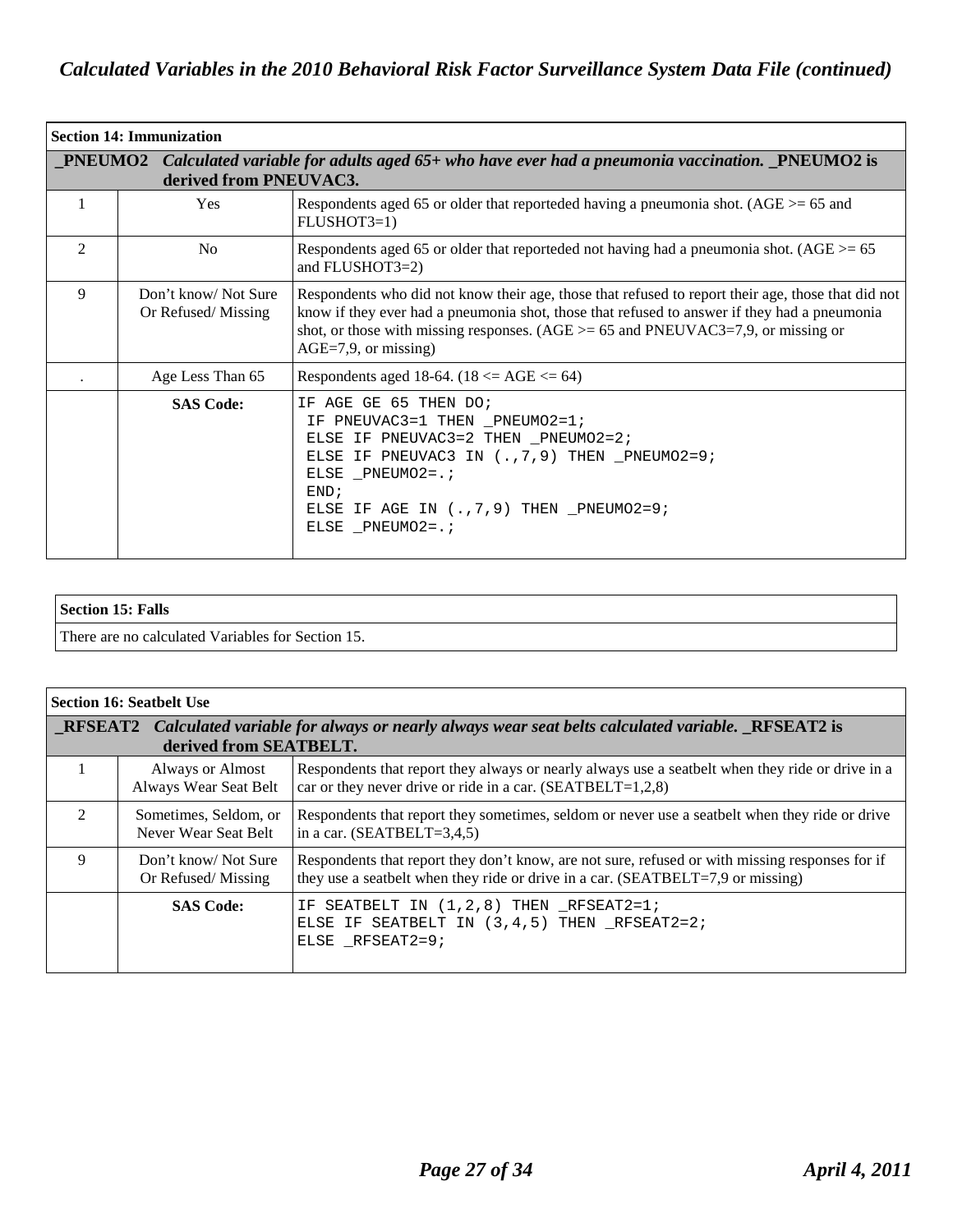| l Section 16: Seatbelt Use |                                                                                                                                |                                                                                                                                                                                     |  |
|----------------------------|--------------------------------------------------------------------------------------------------------------------------------|-------------------------------------------------------------------------------------------------------------------------------------------------------------------------------------|--|
|                            | <b>RESEAT3</b> Calculated variable for always wear seat belts calculated variable. RESEAT3 is derived from<br><b>SEATBELT.</b> |                                                                                                                                                                                     |  |
|                            | Always Wear Seat Belt                                                                                                          | Respondents that report they always use a seatbelt when they ride or drive in a car or they never<br>drive or ride in a car. $(SEATBELT=1,8)$                                       |  |
| $\mathcal{D}$              | Don't Always Wear<br>Seat Belt                                                                                                 | Respondents that report they nearly always, sometimes, seldom or never use a seatbelt when<br>they ride or drive in a car. $(SEATBELT=2,3,4,5)$                                     |  |
| 9                          | Don't know/Not Sure<br>Or Refused/Missing                                                                                      | Respondents that reported they don't know, are not sure, refused or have missing responses to if<br>they use a seatbelt when they ride or drive in a car. (SEATBELT=7,9 or missing) |  |
|                            | <b>SAS Code:</b>                                                                                                               | SEATBELT IN $(1,8)$ THEN RFSEAT3=1;<br>ΙF.<br>ELSE IF SEATBELT IN $(2,3,4,5)$ THEN RFSEAT3=2;<br>ELSE RFSEAT3=9;                                                                    |  |

### **Section 17: Drinking and Driving**

There are no calculated Variables for Section 17.

| Section 18: Women's Health                                                                                                                                                           |                                        |                                                                                                                                                                                                                                                                                                                                                                                            |
|--------------------------------------------------------------------------------------------------------------------------------------------------------------------------------------|----------------------------------------|--------------------------------------------------------------------------------------------------------------------------------------------------------------------------------------------------------------------------------------------------------------------------------------------------------------------------------------------------------------------------------------------|
| $\blacksquare$ RFMAM2Y Calculated variable for women respondents aged 40+ that have had a mammogram in the past two<br>years. RFMAM2Y is derived from SEX, AGE, HADMAM, and HOWLONG. |                                        |                                                                                                                                                                                                                                                                                                                                                                                            |
|                                                                                                                                                                                      | Yes                                    | Female respondents aged 40 and older that have received a mammogram within the past two<br>years. (Sex=2 and AGE $>=$ 40 and HADMAM=1 and HOWLONG=1,2)                                                                                                                                                                                                                                     |
| 2                                                                                                                                                                                    | N <sub>0</sub>                         | Female respondents aged 40 and older that have not received a mammogram within the past two<br>years. (Sex=2 and AGE $>=$ 40 and HADMAM=2 or HADMAM=1 and HOWLONG=3,4,5)                                                                                                                                                                                                                   |
| 9                                                                                                                                                                                    | Don't know/Not Sure/<br>Refused        | Female respondents aged 40 and older with don't know, not sure, or refused responses for<br>HADMAM or HOWLONG or female respondents with don't know, not sure, refused or missing<br>responses for AGE, HADMAM or HOWLONG. (Sex=2 and HADMAM=7,9, missing or<br>$HOWLONG=7.9$ , missing or $AGE=7.9$ , missing)                                                                            |
|                                                                                                                                                                                      | Missing or Age less than<br>40 or Male | Female respondents less than 40 years old, or male respondents. (SEX=1 or SEX=2 and AGE <<br>40)                                                                                                                                                                                                                                                                                           |
|                                                                                                                                                                                      | <b>SAS Code:</b>                       | SEX=2 AND AGE GE 40 THEN DO;<br>TF.<br>IF HADMAM=1 THEN DO;<br>IF HOWLONG IN (1,2) THEN RFMAM2Y=1;<br>ELSE IF HOWLONG IN (3,4,5) THEN _RFMAM2Y=2;<br>ELSE IF HOWLONG IN (7,9,.) THEN RFMAM2Y=9;<br>END <sub>i</sub><br>ELSE IF HADMAM=2 THEN RFMAM2Y=2;<br>ELSE IF HADMAM IN (7,9,.) THEN _RFMAM2Y=9;<br>END;<br>ELSE IF SEX=2 AND AGE IN $(.,7,9)$ THEN $_R$ FMAM2Y=9;<br>ELSE RFMAM2Y=.; |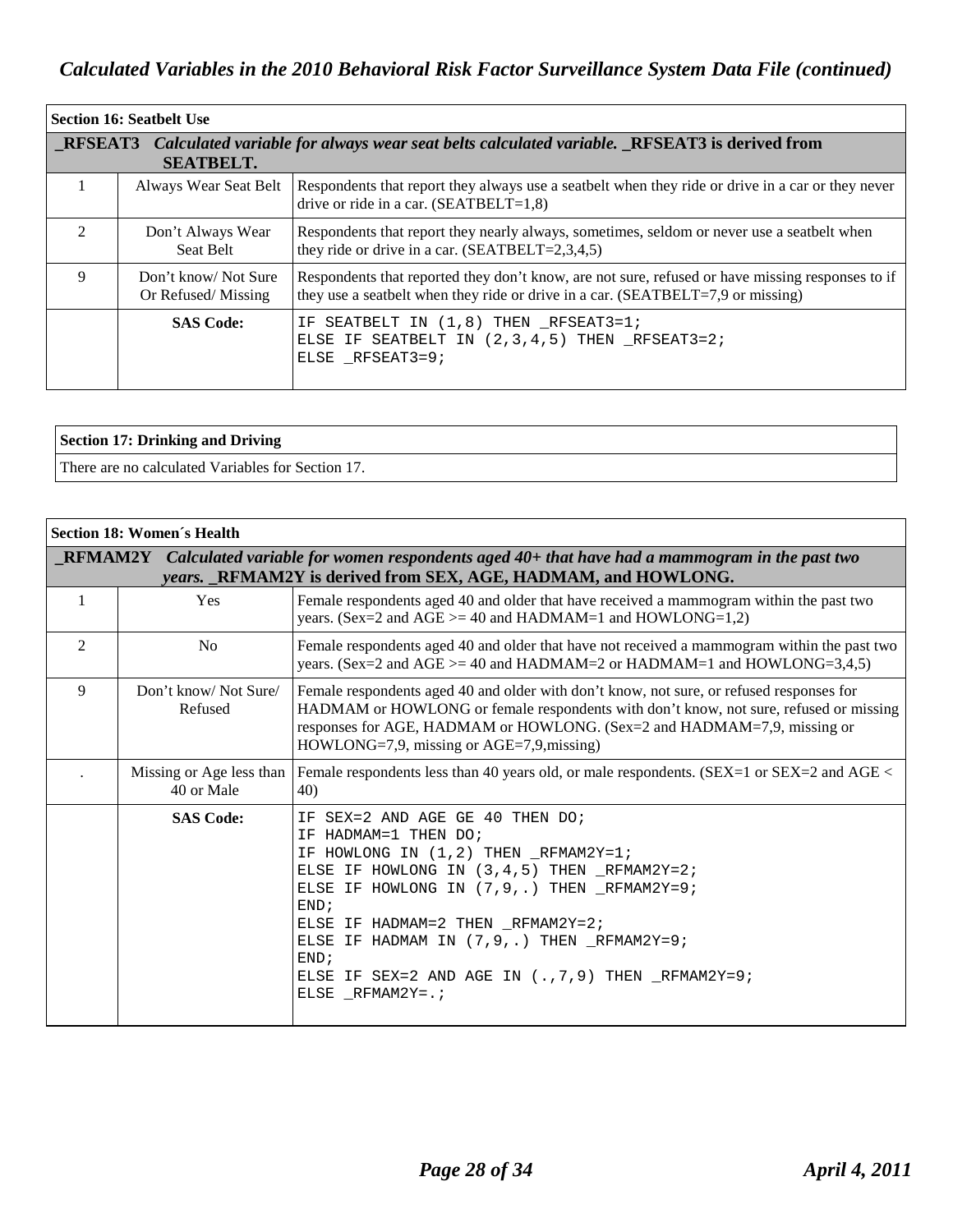| Section 18: Women's Health                                                                                                                                                |                                        |                                                                                                                                                                                                                                                                                                                                                                                             |
|---------------------------------------------------------------------------------------------------------------------------------------------------------------------------|----------------------------------------|---------------------------------------------------------------------------------------------------------------------------------------------------------------------------------------------------------------------------------------------------------------------------------------------------------------------------------------------------------------------------------------------|
| $\_MAM502Y$ Calculated variable for women respondents aged 50+ that have had a mammogram in the past two<br>years. MAM502y is derived from SEX, AGE, HADMAM, and HOWLONG. |                                        |                                                                                                                                                                                                                                                                                                                                                                                             |
| 1                                                                                                                                                                         | Yes                                    | Female respondents aged 50 and older that have received a mammogram within the past two<br>years. (Sex=2 and AGE $>=$ 50 and HADMAM=1 and HOWLONG=1,2)                                                                                                                                                                                                                                      |
| $\overline{2}$                                                                                                                                                            | N <sub>0</sub>                         | Female respondents aged 50 and older that have not received a mammogram within the past two<br>years. (Sex=2 and AGE $>=$ 50 and HADMAM=2 or HADMAM=1 and HOWLONG=3,4,5)                                                                                                                                                                                                                    |
| 9                                                                                                                                                                         | Don't know/Not Sure/<br>Refused        | Female respondents aged 50 and older with don't know, not sure, or refused responses for<br>HADMAM or HOWLONG or female respondents with don't know, not sure, refused or missing<br>responses for AGE, HADMAM or HOWLONG. (Sex=2 and HADMAM=7,9, missing or<br>$HOWLONG=7.9$ , missing or $AGE=7.9$ , missing)                                                                             |
|                                                                                                                                                                           | Missing or Age less than<br>50 or Male | Female respondents less than 50 years old, or male respondents. (SEX=1 or SEX=2 and AGE <<br>50)                                                                                                                                                                                                                                                                                            |
|                                                                                                                                                                           | <b>SAS Code:</b>                       | SEX=2 AND AGE GE 50 THEN DO;<br>ΙF<br>IF HADMAM=1 THEN DO;<br>IF HOWLONG IN (1,2) THEN MAM502Y=1;<br>ELSE IF HOWLONG IN $(3, 4, 5)$ THEN $_MAM502Y=2$ ;<br>ELSE IF HOWLONG IN (7,9) THEN MAM502Y=9;<br>END:<br>ELSE IF HADMAM=2 THEN MAM502Y=2;<br>ELSE IF HADMAM IN $(7, 9, .)$ THEN $_MAM502Y=9;$<br>END;<br>ELSE IF SEX=2 AND AGE IN $(.,7,9)$ THEN $_MAM502Y=9;$<br>ELSE $MAM502Y = .7$ |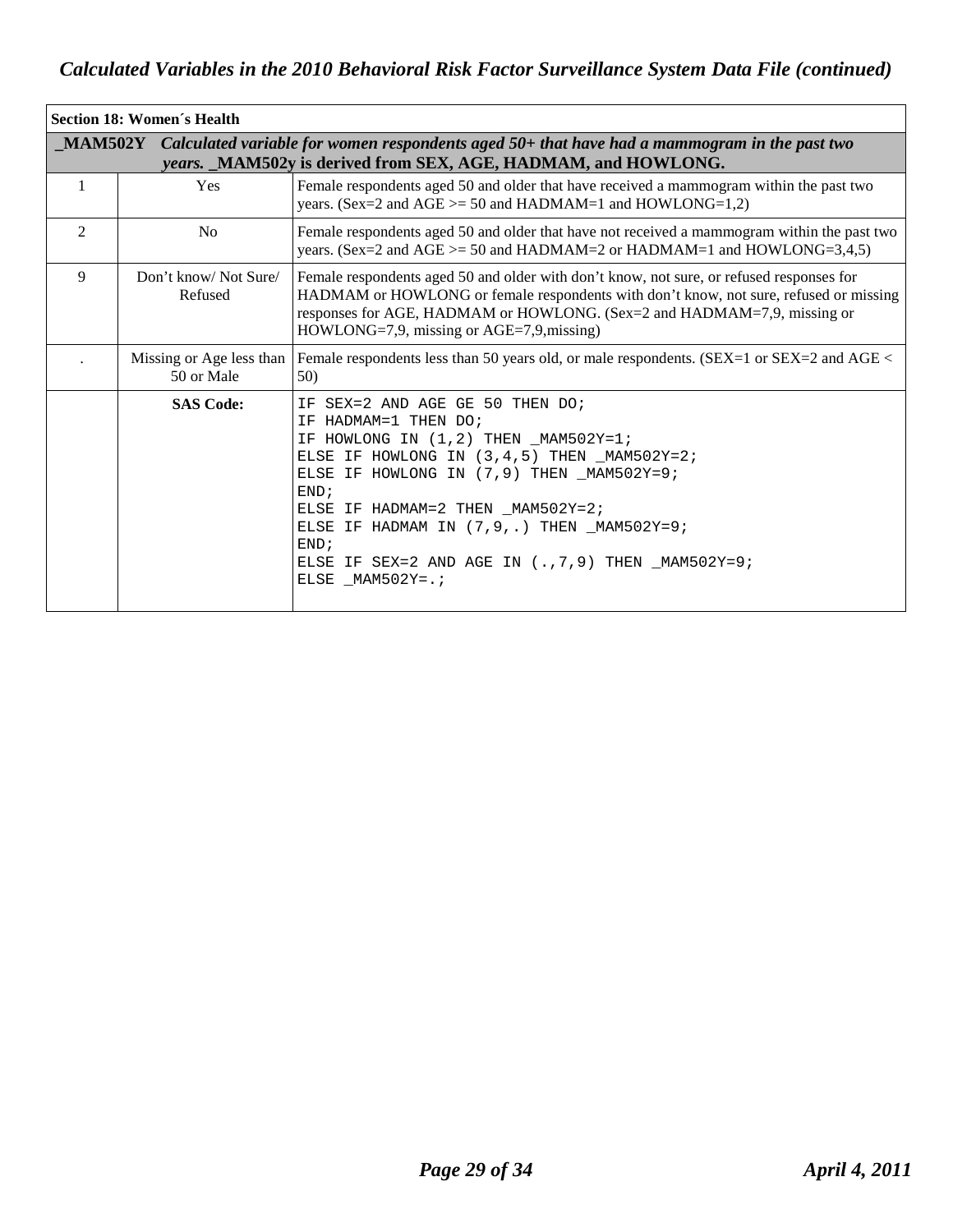| <b>Section 18: Women's Health</b>                                                                                                                                                                                       |                                 |                                                                                                                                                                                                                                                                                                                                                                                                                                                                                                                                                                     |
|-------------------------------------------------------------------------------------------------------------------------------------------------------------------------------------------------------------------------|---------------------------------|---------------------------------------------------------------------------------------------------------------------------------------------------------------------------------------------------------------------------------------------------------------------------------------------------------------------------------------------------------------------------------------------------------------------------------------------------------------------------------------------------------------------------------------------------------------------|
| <b>RFPAP32</b> Calculated variable for women respondents aged $18+$ that have had a pap test in the past three years.<br>_RFPAP32 is derived from the variables SEX, AGE, HADHYST2, PREGNANT, HADPAP2, and<br>LASTPAP2. |                                 |                                                                                                                                                                                                                                                                                                                                                                                                                                                                                                                                                                     |
| $\mathbf{1}$                                                                                                                                                                                                            | Yes                             | Female respondents aged 18 and older, with intact cervix, that have received a pap smear within<br>the past three years. (SEX=2 and AGE GE 18 and HADHYST2 NE 1 or PREGNANT=1 and<br>HADPAP2=1 and LASTPAP2=1,2,3)                                                                                                                                                                                                                                                                                                                                                  |
| 2                                                                                                                                                                                                                       | N <sub>o</sub>                  | Female respondents aged 18 and older, with intact cervix, that have not received a pap smear<br>within the past three years. (SEX=2 and AGE GE 18 and HADHYST2 NE 1 or PREGNANT=1<br>and HADPAP2=2 or HADPAP2=1 and LASTPAP2=4,5)                                                                                                                                                                                                                                                                                                                                   |
| 9                                                                                                                                                                                                                       | Don't know/Not Sure/<br>Refused | Female respondents aged 18 and older, with intact cervix, with don't know, not sure or refused<br>responses for HADPAP2 or LASTPAP2 or females with don't know, not sure, refused or<br>missing responses to AGE. (SEX=2 and AGE GE 18 and HADHYST2 NE 1 or PREGNANT=1<br>and HADPAP2=7,9 or LASTPAP2=7,9 or AGE=7,9, missing)                                                                                                                                                                                                                                      |
|                                                                                                                                                                                                                         | Missing or Male                 | Female respondents aged 18 and older with missing responses for HADPAP2 or LASTPAP2, or<br>with yes, responses for having had a hysterectomy or male respondents. (SEX=2 and AGE $>=18$ )<br>and HADHYST2=1 AND PREGNANT NE 1 or HADPAP2=missing or LASTPAP2=missing or<br>$SEX=1$                                                                                                                                                                                                                                                                                  |
|                                                                                                                                                                                                                         | <b>SAS Code:</b>                | IF SEX=2 AND HADHYST2=1 AND PREGNANT NE 1 THEN DO;<br>$RFPAP32 = .7$<br>END;<br>ELSE DO;<br>IF SEX=2 AND AGE >= $18$ THEN DO;<br>IF HADPAP2=1 THEN DO;<br>IF 1 LE LASTPAP2 LE 3 THEN _RFPAP32=1;<br>ELSE IF 4 LE LASTPAP2 LT 7 THEN RFPAP32=2;<br>ELSE IF LASTPAP2 IN (7,9) THEN _RFPAP32=9;<br>ELSE IF LASTPAP2=. THEN _RFPAP32=.;<br>END;<br>ELSE IF HADPAP2=2 THEN _RFPAP32=2;<br>ELSE IF HADPAP2 IN (7,9) THEN RFPAP32=9;<br>ELSE IF HADPAP2=. THEN _RFPAP32=.;<br>END;<br>ELSE IF SEX=2 AND AGE IN $(.,7,9)$ THEN $_RFPAP32=9;$<br>ELSE $_RFPAP32=$ .;<br>END; |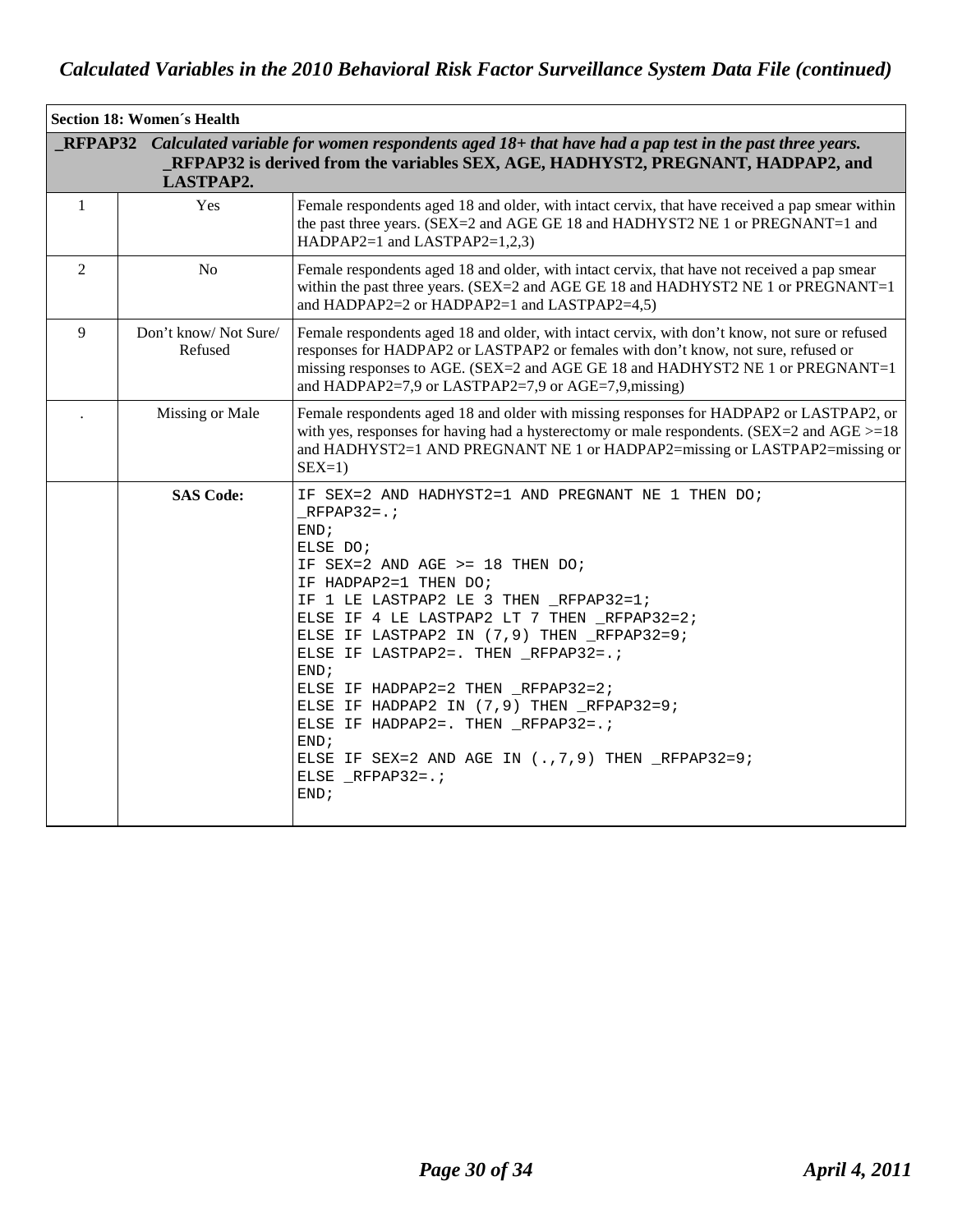| <b>Section 19: Prostate Cancer Screening</b>                                                                                                                                |                                          |                                                                                                                                                                                                                                                                                                                                                                                                                                                                              |
|-----------------------------------------------------------------------------------------------------------------------------------------------------------------------------|------------------------------------------|------------------------------------------------------------------------------------------------------------------------------------------------------------------------------------------------------------------------------------------------------------------------------------------------------------------------------------------------------------------------------------------------------------------------------------------------------------------------------|
| <b>RFPSA2Y</b> Calculated variable for male respondents aged $40+$ that have had a psa test in the past 2 years.<br>RFPSA2Y is derived from SEX, AGE, PSATEST, and PSATIME. |                                          |                                                                                                                                                                                                                                                                                                                                                                                                                                                                              |
| 1                                                                                                                                                                           | Yes                                      | Male respondents aged 40 and older that have had a PSA test within the past two years. (SEX=1)<br>and $AGE$ >= 40 and PSATEST=1 and PSATIME=1 or 2)                                                                                                                                                                                                                                                                                                                          |
| $\overline{2}$                                                                                                                                                              | N <sub>o</sub>                           | Male respondents aged 40 and older that have not received a PSA test within the past two years.<br>$(SEX=1$ and $AGE$ >= 40 and PSATEST=2 or PSATEST=1 and PSATIME=3 or 4 or 5)                                                                                                                                                                                                                                                                                              |
| 9                                                                                                                                                                           | Don't know/Not Sure/<br>Refused          | Male respondents aged 40 and older with don't know, not sure or refused responses for<br>PSATEST or PSATIME or male respondents with don't know, not sure, refused or missing<br>responses to AGE. (SEX=1 and AGE >= 40 and PSATEST=7,9 or PSATIME=7,9 or SEX=1<br>and $AGE=7.9$ , missing)                                                                                                                                                                                  |
|                                                                                                                                                                             | Missing or Age less than<br>40 or Female | Male respondents aged 40 and older with missing responses for PSATEST or PSATIME, Male<br>respondents aged less than 40, or female respondents. (SEX=1 and AGE >=40 and<br>PSATEST=missing or PSATIME=missing or SEX=1 and AGE < 40 or SEX=2)                                                                                                                                                                                                                                |
|                                                                                                                                                                             | <b>SAS Code:</b>                         | IF (SEX=1) AND (AGE GE 40) THEN DO;<br>IF PSATEST=1 THEN DO;<br>IF PSATIME IN (1,2) THEN RFPSA2Y=1;<br>ELSE IF PSATIME IN $(3, 4, 5)$ THEN RFPSA2Y=2;<br>ELSE IF PSATIME IN (7,9) THEN RFPSA2Y=9;<br>ELSE IF PSATIME=. THEN RFPSA2Y=.;<br>END <sub>i</sub><br>ELSE IF PSATEST=2 THEN RFPSA2Y=2;<br>ELSE IF PSATEST IN (7,9) THEN RFPSA2Y=9;<br>ELSE IF PSATEST=. THEN _RFPSA2Y=.;<br>END;<br>ELSE IF (SEX=1) AND AGE IN $(., 7, 9)$ THEN $_RPPSA2Y=9;$<br>ELSE RFPSA2Y=. $;$ |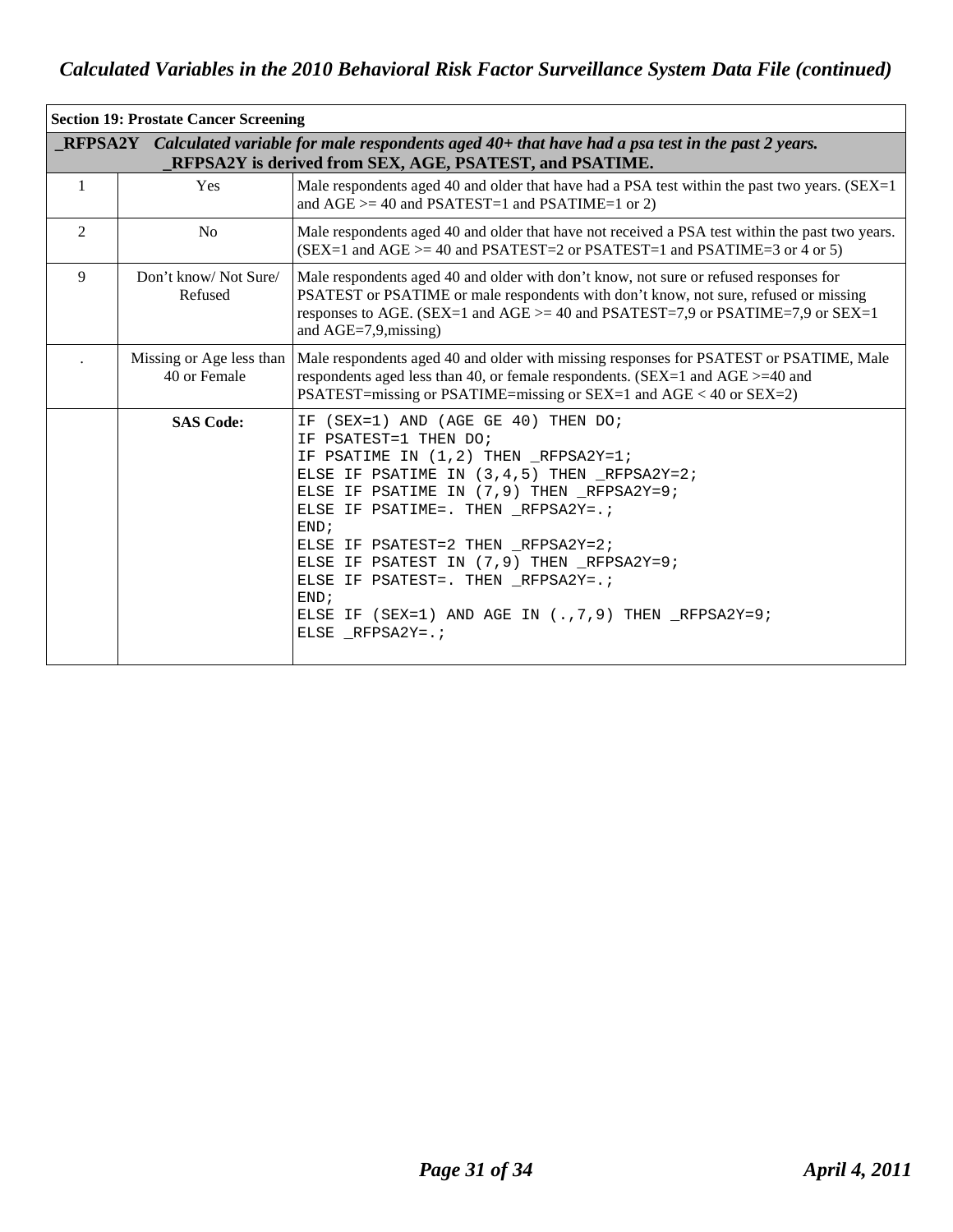| <b>Section 20: Colorectal Cancer Screening</b>                                                                                                                                    |                                 |                                                                                                                                                                                                                                                                                                                                                                                                                                         |
|-----------------------------------------------------------------------------------------------------------------------------------------------------------------------------------|---------------------------------|-----------------------------------------------------------------------------------------------------------------------------------------------------------------------------------------------------------------------------------------------------------------------------------------------------------------------------------------------------------------------------------------------------------------------------------------|
| <b>RFBLDS2</b> Calculated variable for respondents aged $50+$ that have had a blood stool test within the past two years.<br>RFBLDS2 is derived from AGE, BLDSTOOL, and LSTBLDS3. |                                 |                                                                                                                                                                                                                                                                                                                                                                                                                                         |
| 1                                                                                                                                                                                 | <b>Yes</b>                      | Respondents aged 50 and older that have had a blood stool test within the past two years. (AGE<br>$>=50$ and BLDSTOOL=1 and LSTBLDS3=1,2)                                                                                                                                                                                                                                                                                               |
| $\overline{2}$                                                                                                                                                                    | N <sub>o</sub>                  | Respondents aged 50 and older that have not received a blood stool test within the past two<br>years. (AGE >=50 and BLDSTOOL=2 or BLDSTOOL=1 and LSTBLDS3=3,4)                                                                                                                                                                                                                                                                          |
| 9                                                                                                                                                                                 | Don't know/Not Sure/<br>Refused | Respondents aged 50 and older with don't know, not sure or refused responses to BLDSTOOL<br>or LSTBLDS3 or with don't know, not sure, refused or missing responses for AGE. (AGE $>=50$<br>and BLDSTOOL=7,9 or LSTBLDS3=7,9 or AGE=7,9, missing)                                                                                                                                                                                        |
|                                                                                                                                                                                   | 50                              | Missing or Age less than   Respondents aged 50 and older with missing responses for BLDSTOOL or LSTBLDS3, or<br>respondents aged less than 50. (AGE >=50 and BLDSTOOL=missing or LSTBLDS3=missing<br>or AGE $<$ 50)                                                                                                                                                                                                                     |
|                                                                                                                                                                                   | <b>SAS Code:</b>                | IF AGE>=50 THEN DO;<br>BLDSTOOL=1 THEN DO;<br>TF.<br>IF LSTBLDS3 IN (1,2) THEN RFBLDS2=1;<br>ELSE IF LSTBLDS3 IN (3,4,5) THEN RFBLDS2=2;<br>ELSE IF LSTBLDS3 IN (7,9) THEN RFBLDS2=9;<br>ELSE IF LSTBLDS3=. THEN _RFBLDS2=.;<br>END:<br>ELSE IF BLDSTOOL=2 THEN RFBLDS2=2;<br>ELSE IF BLDSTOOL IN (7,9) THEN _RFBLDS2=9;<br>ELSE IF BLDSTOOL=. THEN RFBLDS2=.;<br>END;<br>ELSE IF AGE IN $(.,7,9)$ THEN RFBLDS2=9;<br>ELSE RFBLDS2= $:$ |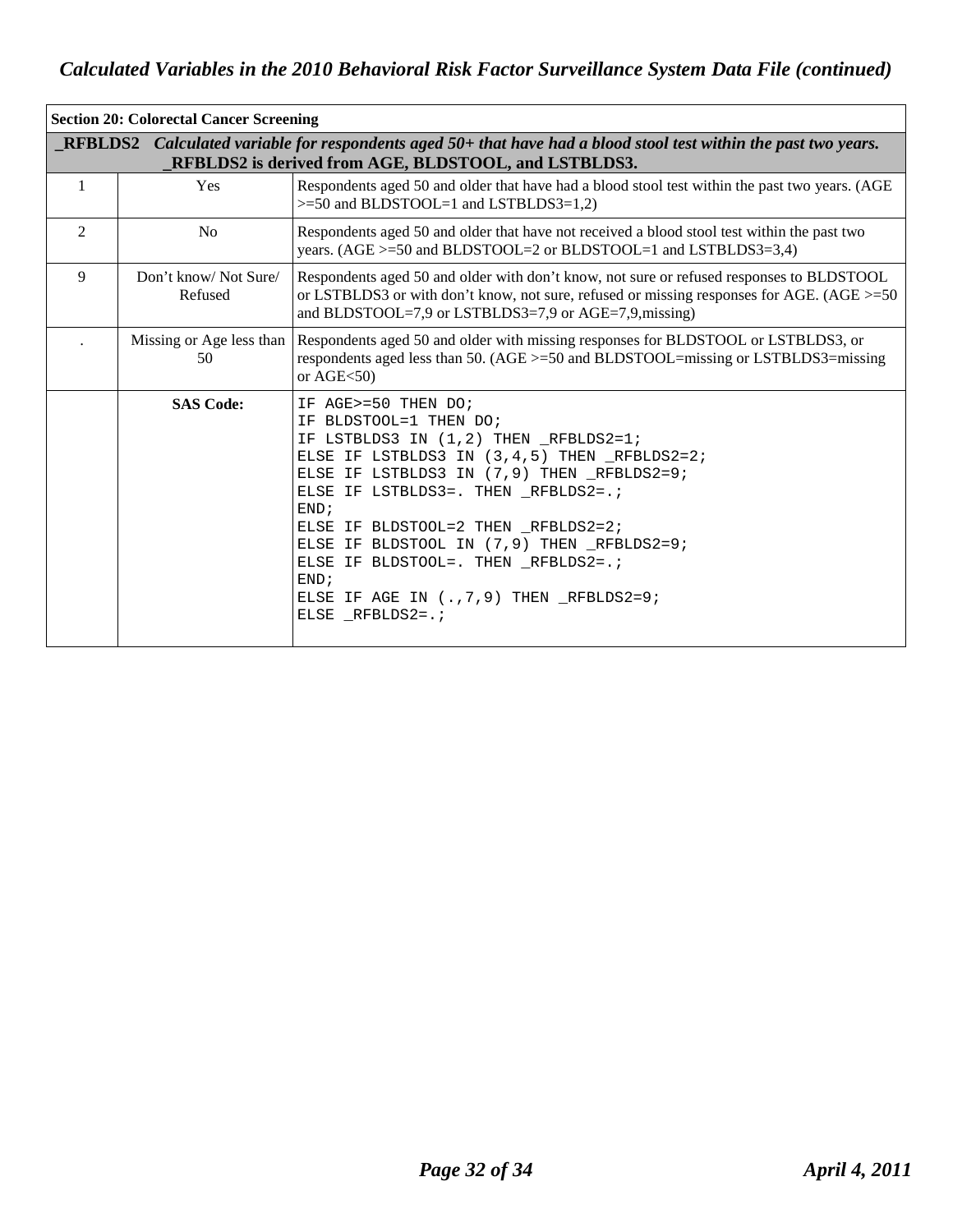| <b>Section 20: Colorectal Cancer Screening</b>                                                                                                                 |                                 |                                                                                                                                                                                                                                                           |  |
|----------------------------------------------------------------------------------------------------------------------------------------------------------------|---------------------------------|-----------------------------------------------------------------------------------------------------------------------------------------------------------------------------------------------------------------------------------------------------------|--|
| <b>RESIGM2</b> Calculated variable for respondents aged 50 or older that have had a sigmoidoscopy or colonoscopy.<br>RFSIGM2 is derived from AGE and HADSIGM3. |                                 |                                                                                                                                                                                                                                                           |  |
| 1                                                                                                                                                              | Yes                             | Respondents aged 50 and older that have had a sigmoidoscopy or colonoscopy. $(AGE \geq 50$ and<br>$HADSIGM3=1)$                                                                                                                                           |  |
| $\mathfrak{D}$                                                                                                                                                 | N <sub>0</sub>                  | Respondents aged 50 and older that have never had a sigmoidoscopy or colonoscopy. (AGE<br>$>=50$ and HADSIGM3=2)                                                                                                                                          |  |
| 9                                                                                                                                                              | Don't know/Not Sure/<br>Refused | Respondents aged 50 and older with don't know, not sure or refused responses to HADSIGM or<br>with don't know, not sure, refused or missing responses to AGE. (AGE $>=$ 50 and<br>HADSIGM3=7,9 or AGE=7,9, missing)                                       |  |
|                                                                                                                                                                | 50                              | Missing or Age less than Respondents aged 50 and older with missing responses for HADSIGM3, or respondents aged<br>less than 50. (AGE $>=$ 50 and HADSIGM3=missing or AGE $<$ 50)                                                                         |  |
|                                                                                                                                                                | <b>SAS Code:</b>                | IF AGE>=50 THEN DO;<br>IF HADSIGM3=1 THEN _RFSIGM2=1;<br>ELSE IF HADSIGM3=2 THEN _RFSIGM2=2;<br>ELSE IF HADSIGM3 IN (7,9) THEN RFSIGM2=9;<br>ELSE IF HADSIGM3=. THEN _RFSIGM2=.;<br>END:<br>ELSE IF AGE IN $(., 7, 9)$ THEN RFSIGM2=9;<br>ELSE RFSIGM2=.; |  |

| <b>Section 21: HIV/AIDS</b>                                                                                                              |                                   |                                                                                                                                                                                                                                                                                                                                                                                     |
|------------------------------------------------------------------------------------------------------------------------------------------|-----------------------------------|-------------------------------------------------------------------------------------------------------------------------------------------------------------------------------------------------------------------------------------------------------------------------------------------------------------------------------------------------------------------------------------|
| AIDTST2 Calculated variable for adults aged 18-64 that have ever been tested for hiv. AIDTST2 is derived from<br><b>AGE and HIVTST5.</b> |                                   |                                                                                                                                                                                                                                                                                                                                                                                     |
|                                                                                                                                          | Yes                               | Respondents with reported ages between 18 and 64 that reported to have been tested for HIV.<br>$(18\leq ACE\leq=64$ and HIVTST5=1)                                                                                                                                                                                                                                                  |
| $\overline{2}$                                                                                                                           | N <sub>0</sub>                    | Respondents with reported ages between 18 and 64 that did not report having been tested for<br>HIV. $(18\leq AGE\leq 64$ and HIVTST5=2)                                                                                                                                                                                                                                             |
| 9                                                                                                                                        | Don't know/Not Sure/<br>Refused   | Respondents with reported ages between 18 and 64 that reported they did not know if they had<br>been tested for HIV, or those with reported ages between 18 and 64 that refused to answer if they<br>had been tested for HIV. or respondents that reported they did not know their age or respondents<br>that refused to report their age. (18<=AGE<=64 and HIVTST5=7,9 or AGE=7,9) |
|                                                                                                                                          | Missing or Age greater<br>than 64 | Respondents with missing responses for HIVTST5 or respondents with reported ages older than<br>64 or respondents with missing age responses. (18<=AGE<=64 and HIVTST5=missing or AGE<br>$> 64$ or AGE=missing)                                                                                                                                                                      |
|                                                                                                                                          | <b>SAS Code:</b>                  | IF $18 \leq$ AGE $\leq$ 64 THEN DO;<br>IF HIVTST5=1 THEN _AIDTST2=1;<br>ELSE IF HIVTST5=2 THEN _AIDTST2=2;<br>ELSE IF HIVTST5 IN (7,9) THEN _AIDTST2=9;<br>ELSE IF HIVTST5=. THEN _AIDTST2=.;<br>END:<br>ELSE IF AGE IN $(., 7, 9)$ THEN $_\text{ALDTST2=9}$ ;<br>ELSE _AIDTST2=.;                                                                                                  |